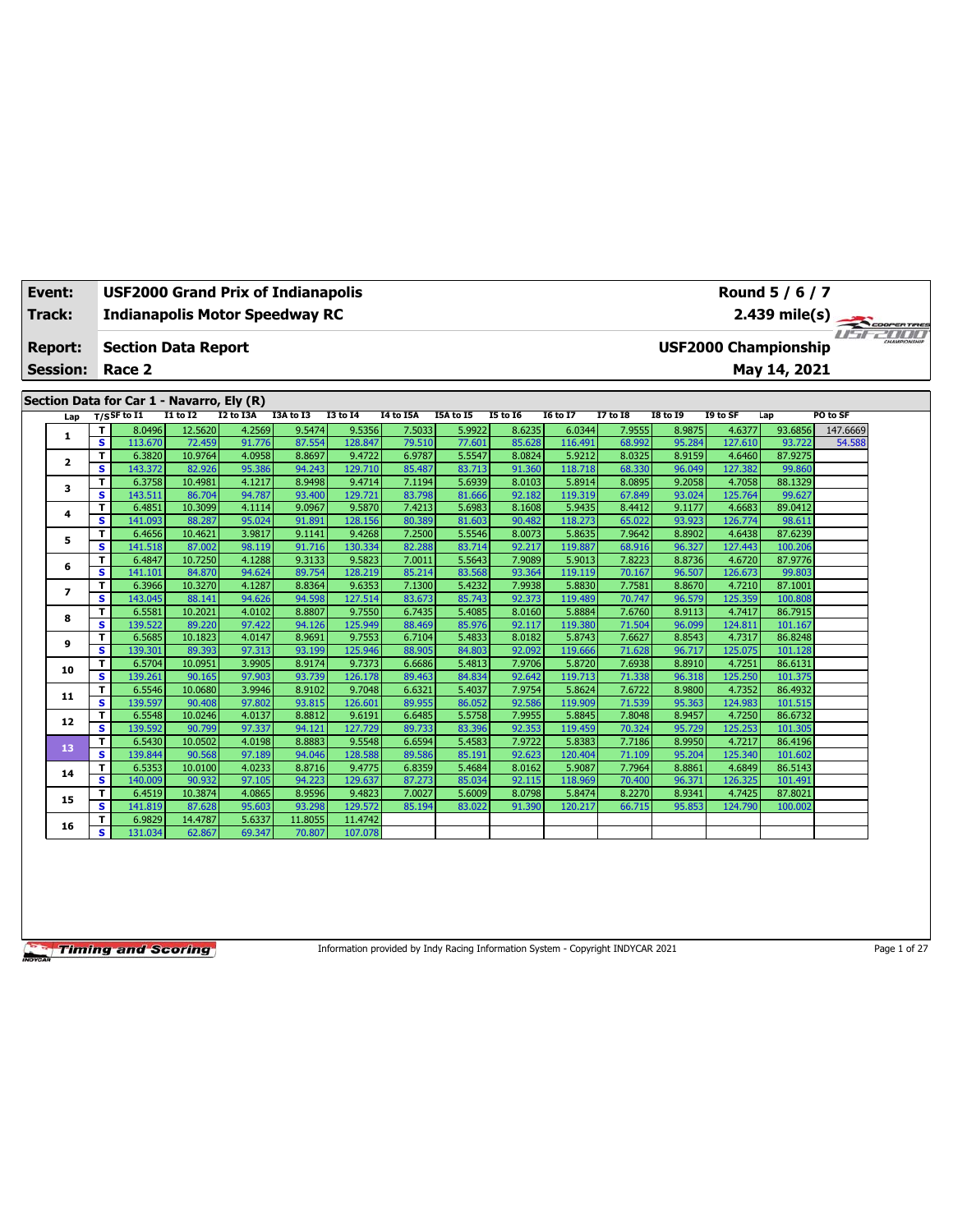| Event:<br>Track: | <b>USF2000 Grand Prix of Indianapolis</b><br><b>Indianapolis Motor Speedway RC</b> |              |           |           |                 |                  |           |                 |                 |                 |                 |                 | Round 5 / 6 / 7<br>2.439 mile(s) | COOPERTIRES                 |
|------------------|------------------------------------------------------------------------------------|--------------|-----------|-----------|-----------------|------------------|-----------|-----------------|-----------------|-----------------|-----------------|-----------------|----------------------------------|-----------------------------|
| <b>Report:</b>   | <b>Section Data Report</b>                                                         |              |           |           |                 |                  |           |                 |                 |                 |                 |                 | <b>USF2000 Championship</b>      | ust-2000                    |
| <b>Session:</b>  | Race 2                                                                             |              |           |           |                 |                  |           |                 |                 |                 |                 |                 | May 14, 2021                     |                             |
|                  | Section Data for Car 10 - Siegel, Nolan                                            |              |           |           |                 |                  |           |                 |                 |                 |                 |                 |                                  |                             |
| Lap              | $T/S$ SF to $I1$                                                                   | $I1$ to $I2$ | I2 to I3A | I3A to I3 | <b>I3 to 14</b> | <b>I4 to I5A</b> | I5A to I5 | <b>I5 to 16</b> | <b>I6 to I7</b> | <b>I7 to I8</b> | <b>I8 to 19</b> | I9 to SF<br>Lap |                                  | PO to SF<br><b>SF to PI</b> |
| $\mathbf{1}$     | 8.7934<br>T                                                                        | 13.4880      | 5.0000    | 10.6692   | 13.1725         | 8.2734           | 6.7048    | 9.7070          | 7.1913          | 14.3717         | 22.5573         | 13.1185         | 126.1718                         | 163.9744<br>105.1898        |
|                  | $\overline{\mathbf{s}}$<br>104.055                                                 | 67.484       | 78.136    | 78.348    | 93.273          | 72.110           | 69.353    | 76.070          | 97.751          | 38.191          | 37.964          | 45.113          | 69.591                           | 49.159<br>76.083            |
|                  |                                                                                    |              |           |           |                 |                  |           |                 |                 |                 |                 |                 |                                  |                             |
|                  |                                                                                    |              |           |           |                 |                  |           |                 |                 |                 |                 |                 |                                  |                             |
|                  |                                                                                    |              |           |           |                 |                  |           |                 |                 |                 |                 |                 |                                  |                             |
|                  |                                                                                    |              |           |           |                 |                  |           |                 |                 |                 |                 |                 |                                  |                             |
|                  |                                                                                    |              |           |           |                 |                  |           |                 |                 |                 |                 |                 |                                  |                             |
|                  |                                                                                    |              |           |           |                 |                  |           |                 |                 |                 |                 |                 |                                  |                             |
|                  |                                                                                    |              |           |           |                 |                  |           |                 |                 |                 |                 |                 |                                  |                             |
|                  |                                                                                    |              |           |           |                 |                  |           |                 |                 |                 |                 |                 |                                  |                             |
|                  |                                                                                    |              |           |           |                 |                  |           |                 |                 |                 |                 |                 |                                  |                             |
|                  |                                                                                    |              |           |           |                 |                  |           |                 |                 |                 |                 |                 |                                  |                             |
|                  |                                                                                    |              |           |           |                 |                  |           |                 |                 |                 |                 |                 |                                  |                             |
|                  |                                                                                    |              |           |           |                 |                  |           |                 |                 |                 |                 |                 |                                  |                             |
|                  |                                                                                    |              |           |           |                 |                  |           |                 |                 |                 |                 |                 |                                  |                             |
|                  |                                                                                    |              |           |           |                 |                  |           |                 |                 |                 |                 |                 |                                  |                             |
|                  |                                                                                    |              |           |           |                 |                  |           |                 |                 |                 |                 |                 |                                  |                             |
|                  |                                                                                    |              |           |           |                 |                  |           |                 |                 |                 |                 |                 |                                  |                             |
|                  |                                                                                    |              |           |           |                 |                  |           |                 |                 |                 |                 |                 |                                  |                             |
|                  |                                                                                    |              |           |           |                 |                  |           |                 |                 |                 |                 |                 |                                  |                             |
|                  |                                                                                    |              |           |           |                 |                  |           |                 |                 |                 |                 |                 |                                  |                             |
|                  |                                                                                    |              |           |           |                 |                  |           |                 |                 |                 |                 |                 |                                  |                             |
|                  |                                                                                    |              |           |           |                 |                  |           |                 |                 |                 |                 |                 |                                  |                             |
|                  |                                                                                    |              |           |           |                 |                  |           |                 |                 |                 |                 |                 |                                  |                             |
|                  |                                                                                    |              |           |           |                 |                  |           |                 |                 |                 |                 |                 |                                  |                             |
|                  |                                                                                    |              |           |           |                 |                  |           |                 |                 |                 |                 |                 |                                  |                             |
|                  |                                                                                    |              |           |           |                 |                  |           |                 |                 |                 |                 |                 |                                  |                             |
|                  |                                                                                    |              |           |           |                 |                  |           |                 |                 |                 |                 |                 |                                  |                             |
|                  |                                                                                    |              |           |           |                 |                  |           |                 |                 |                 |                 |                 |                                  |                             |

Information provided by Indy Racing Information System - Copyright INDYCAR 2021 Page 2 of 27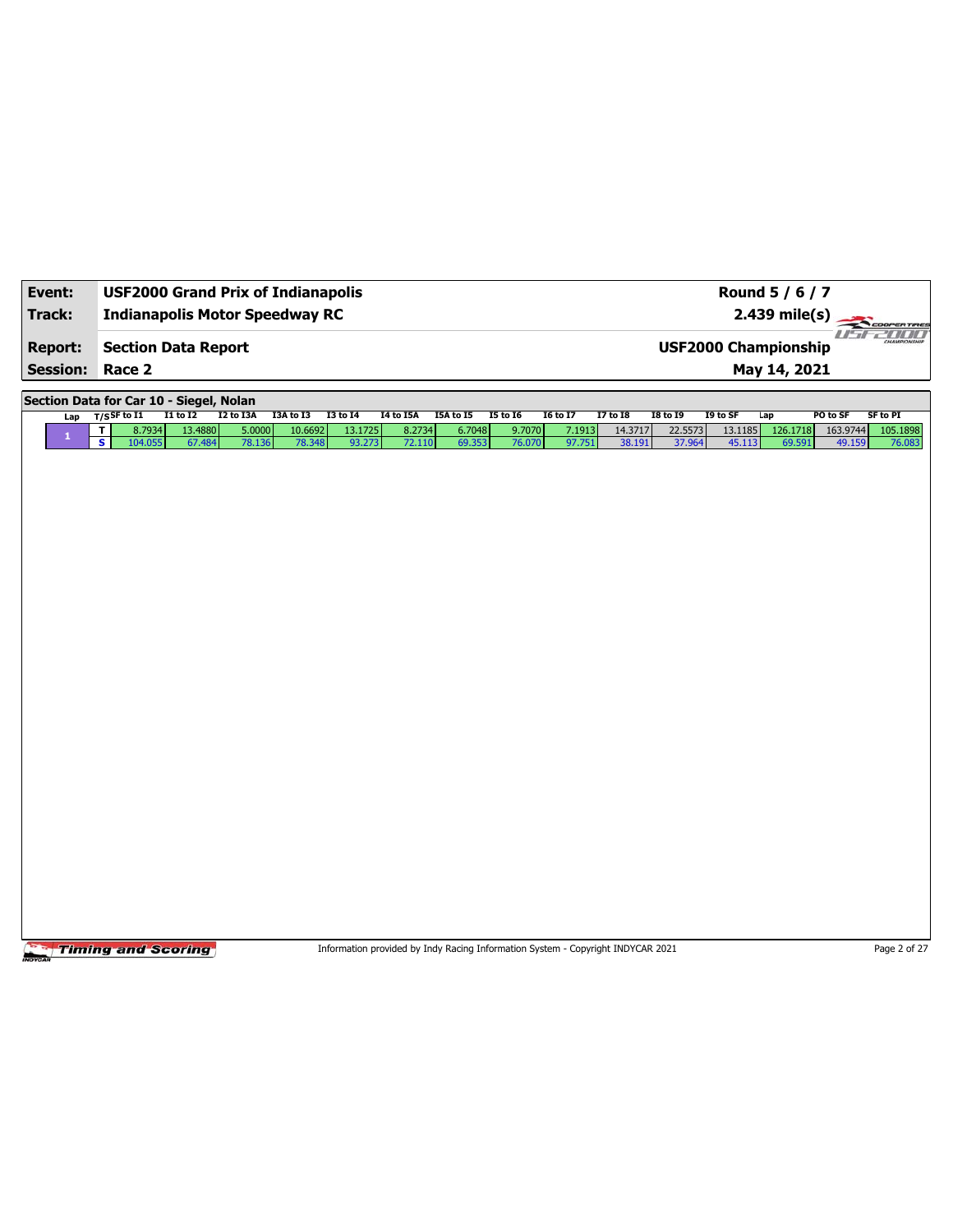| Event:          | <b>USF2000 Grand Prix of Indianapolis</b><br>Round 5 / 6 / 7<br>2.439 mile(s)<br><b>Indianapolis Motor Speedway RC</b> |                                              |                  |                  |                  |                   |                  |                  |                  |                   |                  |                  |                   |                             |          |  |
|-----------------|------------------------------------------------------------------------------------------------------------------------|----------------------------------------------|------------------|------------------|------------------|-------------------|------------------|------------------|------------------|-------------------|------------------|------------------|-------------------|-----------------------------|----------|--|
| <b>Track:</b>   |                                                                                                                        |                                              |                  |                  |                  |                   |                  |                  |                  |                   |                  |                  |                   |                             |          |  |
|                 |                                                                                                                        |                                              |                  |                  |                  |                   |                  |                  |                  |                   |                  |                  |                   |                             |          |  |
| Report:         |                                                                                                                        | <b>Section Data Report</b>                   |                  |                  |                  |                   |                  |                  |                  |                   |                  |                  |                   | <b>USF2000 Championship</b> |          |  |
| <b>Session:</b> |                                                                                                                        | Race 2                                       |                  |                  |                  |                   |                  |                  |                  |                   |                  |                  |                   | May 14, 2021                |          |  |
|                 |                                                                                                                        |                                              |                  |                  |                  |                   |                  |                  |                  |                   |                  |                  |                   |                             |          |  |
|                 |                                                                                                                        | Section Data for Car 11 - Campbell, Prescott |                  |                  |                  |                   |                  |                  |                  |                   |                  |                  |                   |                             |          |  |
| Lap             |                                                                                                                        | $T/S$ SF to I1                               | <b>I1 to I2</b>  | I2 to I3A        | I3A to I3        | <b>I3 to 14</b>   | I4 to I5A        | I5A to I5        | <b>I5 to 16</b>  | <b>16 to 17</b>   | 17 to 18         | <b>18 to 19</b>  | I9 to SF          | Lap                         | PO to SF |  |
| 1               | т                                                                                                                      | 7.9841                                       | 11.5612          | 4.2017           | 9.0556           | 9.4706            | 7.2639           | 5.7123           | 7.9643           | 5.7390            | 8.1304           | 8.8347           | 4.6395            | 90.5573                     | 157.0297 |  |
|                 | $\overline{\mathbf{s}}$                                                                                                | 114.603                                      | 78.731           | 92.982           | 92.309           | 129.732           | 82.131           | 81.403           | 92.715           | 122.487           | 67.508           | 96.932           | 127.561           | 96.960                      | 51.333   |  |
| $\mathbf{2}$    | T.                                                                                                                     | 6.4087                                       | 10.1360          | 4.1572           | 8.9225           | 9.5240            | 6.8538           | 5.3953           | 7.9177           | 5.7990            | 7.7566           | 8.8311           | 4.6631            | 86.3650                     |          |  |
|                 | s                                                                                                                      | 142.775                                      | 89.801<br>9.9577 | 93.977           | 93.686<br>8.8393 | 129.004           | 87.045           | 86.186<br>5.3356 | 93.261<br>7.9448 | 121.220           | 70.761<br>7.7173 | 96.971<br>8.8732 | 126.915<br>4.6748 | 101.666                     |          |  |
| 3               | т<br>s                                                                                                                 | 6.4783<br>141.241                            | 91.409           | 4.0702<br>95.986 | 94.567           | 9.6488<br>127.336 | 6.8114<br>87.587 | 87.150           | 92.942           | 5.8072<br>121.049 | 71.121           | 96.511           | 126.598           | 86.1586<br>101.910          |          |  |
|                 | т                                                                                                                      | 6.4999                                       | 9.9501           | 4.0795           | 8.8840           | 9.5279            | 7.1821           | 5.4398           | 7.9310           | 5.7887            | 7.7343           | 8.8773           | 4.6750            | 86.5696                     |          |  |
| 4               | s.                                                                                                                     | 140.771                                      | 91.479           | 95.767           | 94.092           | 128.951           | 83.066           | 85.481           | 93.104           | 121.436           | 70.965           | 96.467           | 126.592           | 101.426                     |          |  |
|                 | т                                                                                                                      | 6.4581                                       | 10.0245          | 4.1093           | 8.8368           | 9.6073            | 6.9208           | 5.3836           | 7.9009           | 5.7665            | 7.7643           | 8.9559           | 4.6898            | 86.4178                     |          |  |
| 5               | $\overline{\mathbf{s}}$                                                                                                | 141.683                                      | 90.800           | 95.073           | 94.594           | 127.886           | 86,203           | 86.373           | 93.459           | 121.903           | 70.691           | 95.620           | 126.193           | 101.604                     |          |  |
|                 | T                                                                                                                      | 6.5204                                       | 9.9430           | 4.0722           | 8.8406           | 9.5432            | 6.7108           | 5.4130           | 7.8810           | 5.8257            | 7.7500           | 8.8705           | 4.6873            | 86.0577                     |          |  |
| 6               | s.                                                                                                                     | 140.329                                      | 91.545           | 95.939           | 94.553           | 128.745           | 88.900           | 85.904           | 93.695           | 120.664           | 70.821           | 96.541           | 126.260           | 102.029                     |          |  |
| $\overline{ }$  | T                                                                                                                      | 6.4975                                       | 9.9876           | 4.0740           | 8.8472           | 9.6741            | 7.0423           | 5.4316           | 8.2452           | 5.9095            | 7.7925           | 8.8877           | 4.7049            | 87.0941                     |          |  |
|                 | s.                                                                                                                     | 140.823                                      | 91.136           | 95.896           | 94.483           | 127.003           | 84.715           | 85.610           | 89.556           | 118.953           | 70.435           | 96.354           | 125.788           | 100.815                     |          |  |
| 8               | т                                                                                                                      | 6.5460                                       | 10.0322          | 4.1251           | 8.8348           | 9.7523            | 6.8205           | 5.4316           | 8.0432           | 5.8926            | 7.8507           | 8.8908           | 4.7251            | 86.9449                     |          |  |
|                 | s                                                                                                                      | 139.780                                      | 90.731           | 94.708           | 94.616           | 125.984           | 87.470           | 85.610           | 91.805           | 119.294           | 69.913           | 96.320           | 125.250           | 100.988                     |          |  |
| 9               | T                                                                                                                      | 6.5716                                       | 10.0181          | 4.1054           | 8.8445           | 9.7290            | 6.7708           | 5.3877           | 7.9508           | 5.8555            | 7.7920           | 8.9010           | 4.7076            | 86.6340                     |          |  |
|                 | s                                                                                                                      | 139.235                                      | 90.858<br>9.9921 | 95.163<br>4.0740 | 94.512           | 126.286           | 88.112           | 86,308           | 92.872<br>7.9197 | 120.050           | 70.439<br>7.7447 | 96.210<br>8.9024 | 125.715<br>4.7070 | 101.351<br>86.5628          |          |  |
| 10              | T<br>s                                                                                                                 | 6.5599<br>139.484                            | 91.095           | 95.896           | 8.8321<br>94.644 | 9.7444<br>126.086 | 6.8041<br>87.681 | 5.4027<br>86.068 | 93.237           | 5.8797<br>119.556 | 70.870           | 96.195           | 125.732           | 101.434                     |          |  |
|                 | T                                                                                                                      | 6.5465                                       | 10.1032          | 4.0888           | 8.8689           | 9.6910            | 6.7187           | 5.4523           | 7.9882           | 5.8630            | 7.7726           | 8.8821           | 4.7112            | 86.6865                     |          |  |
| 11              | s.                                                                                                                     | 139.769                                      | 90.093           | 95.549           | 94.252           | 126.781           | 88.796           | 85.285           | 92.437           | 119.897           | 70.615           | 96.415           | 125.619           | 101.289                     |          |  |
|                 | т                                                                                                                      | 6.5597                                       | 10.0288          | 4.0626           | 8.8140           | 9.6635            | 6.8032           | 5.3785           | 7.9772           | 5.8518            | 7.7456           | 8.8871           | 4.7121            | 86.4841                     |          |  |
| 12              | s.                                                                                                                     | 139.488                                      | 90.761           | 96.165           | 94.839           | 127.142           | 87.693           | 86.455           | 92.565           | 120.126           | 70.861           | 96.360           | 125.595           | 101.526                     |          |  |
|                 | T                                                                                                                      | 6.5804                                       | 10.1331          | 4.0745           | 8.8019           | 9.6188            | 6.7536           | 5.3442           | 8.0302           | 5.8602            | 7.6927           | 8.8669           | 4.7172            | 86.4737                     |          |  |
| 13              | $\overline{\mathbf{s}}$                                                                                                | 139.049                                      | 89.827           | 95.885           | 94.969           | 127.733           | 88.337           | 87.010           | 91.954           | 119.954           | 71.349           | 96.580           | 125.460           | 101.538                     |          |  |
| 14              | т                                                                                                                      | 6.5840                                       | 10.0675          | 4.0638           | 8.8995           | 9.6187            | 7.0284           | 5.4396           | 8.0030           | 5.8437            | 7.8246           | 8.8835           | 4.7421            | 86.9984                     |          |  |
|                 | s                                                                                                                      | 138.973                                      | 90.412           | 96.137           | 93.928           | 127.734           | 84.883           | 85.484           | 92.267           | 120.293           | 70.146           | 96.399           | 124.801           | 100.926                     |          |  |
| 15              | T                                                                                                                      | 6.6029                                       | 10.2291          | 3.9834           | 9.4226           | 9.6943            | 6.9403           | 5.4107           | 7.9727           | 5.8316            | 7.7706           | 8.8707           | 4.7239            | 87.4528                     |          |  |
|                 | s                                                                                                                      | 138.575                                      | 88.984           | 98.077           | 88.713           | 126.738           | 85.960           | 85.941           | 92.617           | 120.542           | 70.633           | 96.538           | 125.282           | 100.402                     |          |  |
| 16              | т                                                                                                                      | 6.9172                                       | 11.5310          | 4.9670           | 11.0117          | 14.1904           | 8.4378           | 6.1758           |                  |                   |                  |                  |                   |                             |          |  |
|                 | s.                                                                                                                     | 132.279                                      | 78.937           | 78.655           | 75.911           | 86.582            | 70.705           | 75.294           |                  |                   |                  |                  |                   |                             |          |  |

Information provided by Indy Racing Information System - Copyright INDYCAR 2021 Page 3 of 27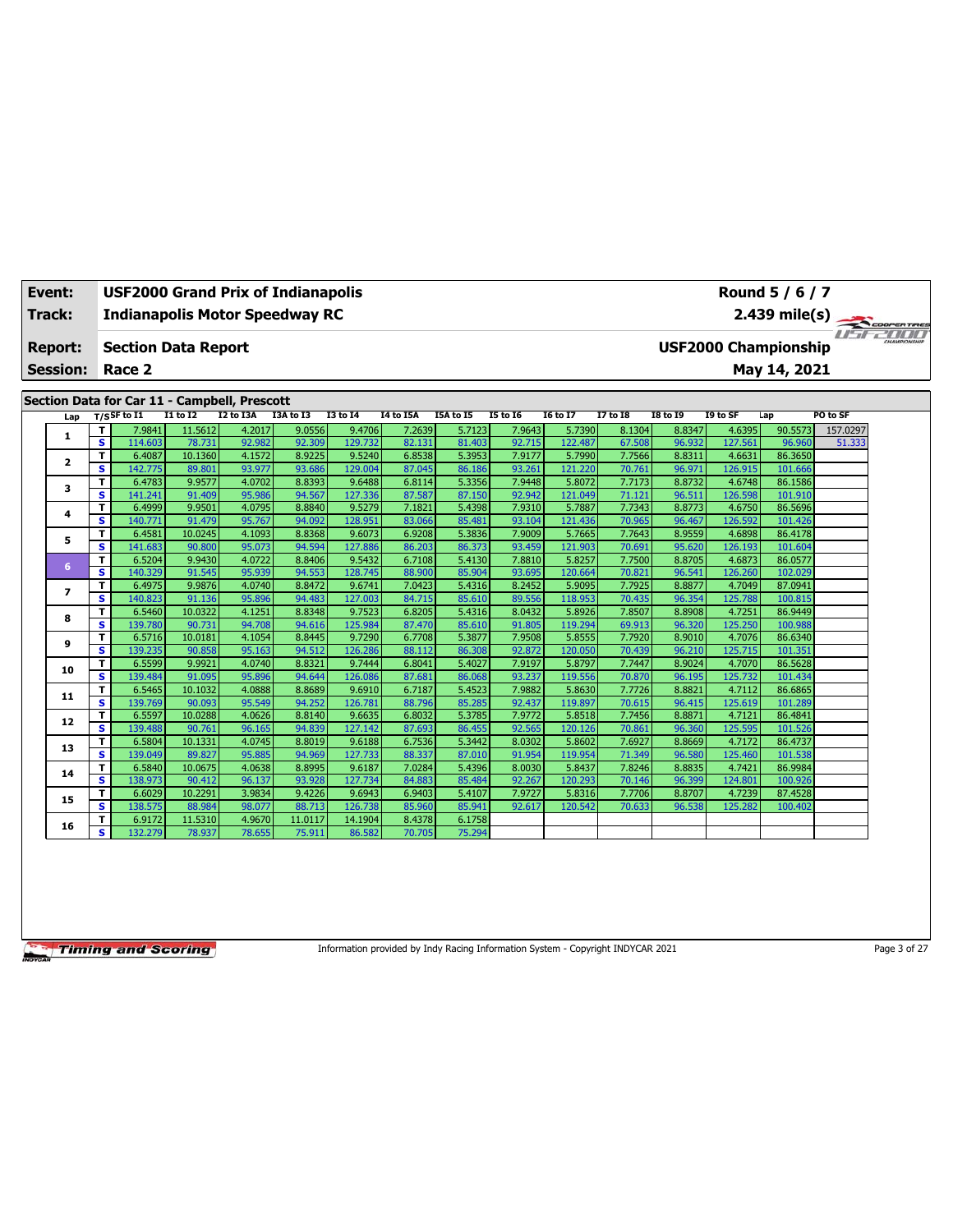| Event:         |                 |                  |                   |                                       | <b>USF2000 Grand Prix of Indianapolis</b> |                  |                   |                  |                  |                  |                   |                  |                  |                             | Round 5 / 6 / 7    |          |  |
|----------------|-----------------|------------------|-------------------|---------------------------------------|-------------------------------------------|------------------|-------------------|------------------|------------------|------------------|-------------------|------------------|------------------|-----------------------------|--------------------|----------|--|
| <b>Track:</b>  |                 |                  |                   |                                       | <b>Indianapolis Motor Speedway RC</b>     |                  |                   |                  |                  | $2.439$ mile(s)  | COOPERTIRES       |                  |                  |                             |                    |          |  |
| <b>Report:</b> | <b>Session:</b> |                  | Race 2            | <b>Section Data Report</b>            |                                           |                  |                   |                  |                  |                  |                   |                  |                  | <b>USF2000 Championship</b> | May 14, 2021       |          |  |
|                |                 |                  |                   | Section Data for Car 12 - Porto, Kiko |                                           |                  |                   |                  |                  |                  |                   |                  |                  |                             |                    |          |  |
|                | Lap             | $T/S$ SF to $I1$ |                   | $I1$ to $I2$                          | I2 to I3A                                 | I3A to I3        | <b>I3 to 14</b>   | <b>I4 to I5A</b> | I5A to I5        | <b>I5 to 16</b>  | <b>I6 to I7</b>   | <b>I7 to I8</b>  | <b>I8 to 19</b>  | I9 to SF                    | Lap                | PO to SF |  |
|                | 1               | T.               | 8.1141            | 11.6368                               | 4.0834                                    | 9.2073           | 9.5744            | 7.0073           | 5.6647           | 7.8746           | 5.7449            | 7.6623           | 8.8634           | 4.6400                      | 90.0732            | 164.6781 |  |
|                |                 | s.               | 112.767           | 78.220                                | 95.676                                    | 90.788           | 128.325           | 85.138           | 82.087           | 93.771           | 122.361           | 71.632           | 96.618           | 127.547                     | 97.481             | 48.949   |  |
|                | 2               | T.               | 6.4071            | 10.0151                               | 4.1274                                    | 8.7746           | 9.4547            | 6.8124           | 5.4085           | 7.8807           | 5.7720            | 7.7582           | 8.8121           | 4.6371                      | 85.8599            |          |  |
|                |                 | s                | 142.810           | 90.885                                | 94.656                                    | 95.265           | 129.950           | 87.574           | 85.976           | 93.698           | 121.787           | 70.746           | 97.180           | 127.627                     | 102.264            |          |  |
|                | 3               | T.               | 6.3927            | 10.0782                               | 4.0452                                    | 8.7848           | 9.5012            | 6.7120           | 5.4332           | 7.9038           | 5.7630            | 7.6238           | 8.8606           | 4.6347                      | 85.7332            |          |  |
|                |                 | s.               | 143.132           | 90.316                                | 96.579                                    | 95.154           | 129.314           | 88.884           | 85.585           | 93.425           | 121.977           | 71.993           | 96.648           | 127.693                     | 102.415            |          |  |
|                | 4               | T.<br>s          | 6.4225<br>142.468 | 10.4289<br>87.279                     | 4.2537<br>91.845                          | 8.9284<br>93.624 | 9.6614<br>127.170 | 6.7231<br>88.737 | 5.3866<br>86.325 | 7.8871<br>93.622 | 5.7805<br>121.608 | 7.6036<br>72.185 | 8.8925<br>96.302 | 4.7231<br>125.303           | 86.6914<br>101.283 |          |  |
|                |                 | T.               | 6.5589            | 9.9020                                | 4.0361                                    | 8.7177           | 9.5842            | 6.6607           | 5.2996           | 7.8812           | 5.7942            | 7.6548           | 8.9504           | 4.7282                      | 85.7680            |          |  |
|                | 5               | s                | 139.505           | 91.924                                | 96.797                                    | 95.886           | 128.194           | 89.569           | 87.742           | 93.692           | 121.320           | 71.702           | 95.679           | 125.168                     | 102.374            |          |  |
|                |                 | T.               | 6.5640            | 9.9864                                | 4.0281                                    | 8.7185           | 9.5988            | 6.6887           | 5.3379           | 7.9073           | 5.8347            | 7.6615           | 8.8894           | 4.7148                      | 85.9301            |          |  |
|                | 6               | s.               | 139.397           | 91.147                                | 96.989                                    | 95.878           | 127.999           | 89.194           | 87.113           | 93.383           | 120.478           | 71.639           | 96.335           | 125.523                     | 102.181            |          |  |
|                |                 | T.               | 6.5414            | 9.9992                                | 4.0272                                    | 8.7676           | 9.6285            | 6.6365           | 5.3367           | 7.9044           | 5.8117            | 7.6322           | 8.8895           | 4.7039                      | 85.8788            |          |  |
|                | $\overline{ }$  | s.               | 139.878           | 91.030                                | 97.011                                    | 95.341           | 127.604           | 89.895           | 87.132           | 93.417           | 120.955           | 71.914           | 96.334           | 125.814                     | 102.242            |          |  |
|                |                 | T                | 6.5220            | 10.0107                               | 4.0233                                    | 8.7500           | 9.6637            | 6.6638           | 5.3526           | 7.9284           | 5.8332            | 7.6168           | 8.8998           | 4.6924                      | 85.9567            |          |  |
|                | 8               | s                | 140.294           | 90.925                                | 97.105                                    | 95.532           | 127.139           | 89.527           | 86.874           | 93.135           | 120.509           | 72.060           | 96.223           | 126.123                     | 102.149            |          |  |
|                |                 | T.               | 6.4868            | 10.0056                               | 4.0092                                    | 8.8534           | 9.5832            | 6.6181           | 5.4237           | 7.9888           | 5.8334            | 7.6742           | 8.8868           | 4.6496                      | 86.0128            |          |  |
|                | 9               | s.               | 141.056           | 90.972                                | 97.446                                    | 94.417           | 128.207           | 90.145           | 85.735           | 92.431           | 120.505           | 71.521           | 96.364           | 127.284                     | 102.082            |          |  |
|                |                 | T.               | 6.4385            | 10.3590                               | 4.1638                                    | 9.0854           | 9.5979            | 6.7463           | 5.4751           | 8.1640           | 5.8581            | 7.7899           | 8.9700           | 4.7211                      | 87.3691            |          |  |
|                | 10              | s                | 142.114           | 87.868                                | 93.828                                    | 92.006           | 128.011           | 88.432           | 84.930           | 90.447           | 119.997           | 70.458           | 95.470           | 125.356                     | 100.498            |          |  |
|                | 11              | T                | 6.5713            | 10.0167                               | 4.0056                                    | 8.8099           | 9.6765            | 6.6422           | 5.3839           | 7.9450           | 5.8196            | 7.6420           | 8.9034           | 4.7199                      | 86.1360            |          |  |
|                |                 | s.               | 139.242           | 90.871                                | 97.534                                    | 94.883           | 126.971           | 89.818           | 86.369           | 92.940           | 120.791           | 71.822           | 96.184           | 125.388                     | 101.936            |          |  |
|                | 12              | T.               | 6.5732            | 9.9408                                | 4.0117                                    | 8.7810           | 9.6181            | 6.6484           | 5.3485           | 7.9002           | 5.8116            | 7.6129           | 8.9202           | 4.7138                      | 85.8804            |          |  |
|                |                 | s.               | 139.202           | 91.565                                | 97.386                                    | 95.195           | 127.742           | 89.735           | 86.940           | 93.467           | 120.957           | 72.097           | 96.003           | 125.550                     | 102.240            |          |  |
|                | 13              | T.               | 6.5618            | 9.9742                                | 4.0068                                    | 8.8112           | 9.5786            | 6.6997           | 5.3416           | 7.9182           | 5.8053            | 7.6578           | 8.9347           | 4.7246                      | 86.0145            |          |  |
|                |                 | s.               | 139.443           | 91.258                                | 97.505                                    | 94.869           | 128.269           | 89.047           | 87.053           | 93.255           | 121.088           | 71.674           | 95.847           | 125.263                     | 102.080            |          |  |
|                | 14              | T                | 6.5689            | 9.9416                                | 3.9961                                    | 8.7783           | 9.5797            | 6.6491           | 5.3759           | 7.8848           | 5.8117            | 7.6464           | 8.8909           | 4.7207                      | 85.8441            |          |  |
|                |                 | s.               | 139.293           | 91.557                                | 97.766                                    | 95.224           | 128.254           | 89.725           | 86.497           | 93.650           | 120.955           | 71.781           | 96.319           | 125.367                     | 102.283            |          |  |
|                | 15              | T.               | 6.5726            | 10.0392                               | 4.0210                                    | 8.7882           | 9.5795            | 6.6401           | 5.3353           | 7.9755           | 5.8445            | 7.6905           | 8.8961           | 4.7541                      | 86.1366            |          |  |
|                |                 | s.               | 139.214           | 90.667                                | 97.160                                    | 95.117           | 128.257           | 89.847           | 87.155           | 92.585           | 120.276           | 71.369           | 96.263           | 124.486                     | 101.936            |          |  |
|                | 16              | т                | 7.2959            | 12.5362                               | 7.0289                                    | 11.3647          | 10.9481           | 7.5943           | 5.9893           | 8.7302           |                   |                  |                  |                             |                    |          |  |
|                |                 | s.               | 125.413           | 72.608                                | 55.582                                    | 73.553           | 112.224           | 78.558           | 77.638           | 84.581           |                   |                  |                  |                             |                    |          |  |

Information provided by Indy Racing Information System - Copyright INDYCAR 2021 Page 4 of 27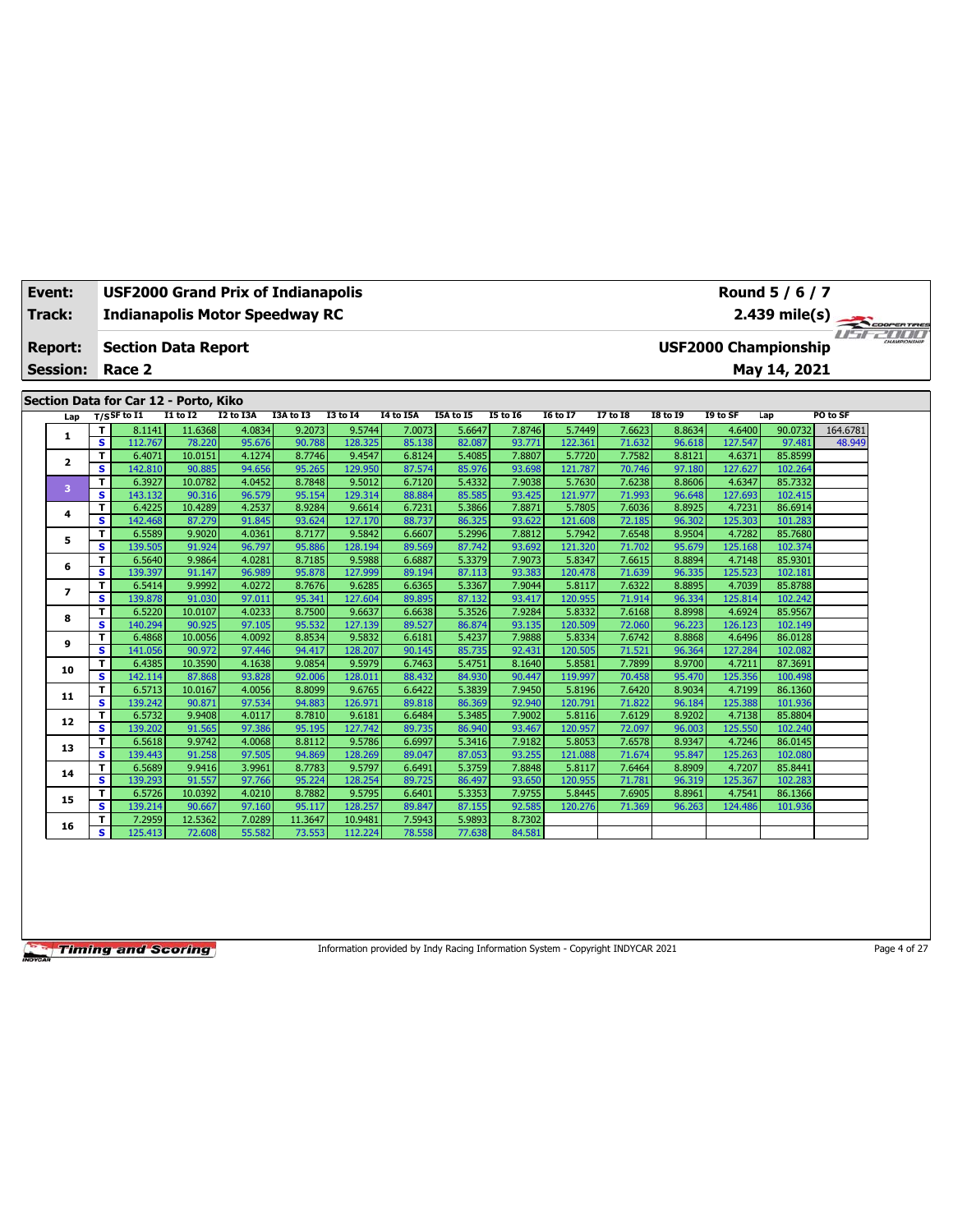| Event: |                 |                         | <b>USF2000 Grand Prix of Indianapolis</b>   |                   |                  |                  |                   |                  |                  |                  |                   |                  |                  |                   | Round 5 / 6 / 7             |               |  |
|--------|-----------------|-------------------------|---------------------------------------------|-------------------|------------------|------------------|-------------------|------------------|------------------|------------------|-------------------|------------------|------------------|-------------------|-----------------------------|---------------|--|
|        | Track:          |                         | <b>Indianapolis Motor Speedway RC</b>       |                   |                  |                  |                   |                  |                  |                  |                   |                  |                  |                   |                             |               |  |
|        | <b>Report:</b>  |                         | <b>Section Data Report</b>                  |                   |                  |                  |                   |                  |                  |                  |                   |                  |                  |                   | <b>USF2000 Championship</b> | 2.439 mile(s) |  |
|        | <b>Session:</b> |                         | Race 2                                      |                   |                  |                  |                   |                  |                  |                  |                   |                  |                  |                   | May 14, 2021                |               |  |
|        |                 |                         |                                             |                   |                  |                  |                   |                  |                  |                  |                   |                  |                  |                   |                             |               |  |
|        |                 |                         | Section Data for Car 16 - Vaccaro, Kent (R) |                   |                  |                  |                   |                  |                  |                  |                   |                  |                  |                   |                             |               |  |
|        | Lap             |                         | $T/S$ SF to I1                              | <b>I1 to I2</b>   | I2 to I3A        | I3A to I3        | <b>I3 to 14</b>   | I4 to I5A        | I5A to I5        | <b>I5 to 16</b>  | <b>16 to 17</b>   | 17 to 18         | <b>18 to 19</b>  | I9 to SF          | Lap                         | PO to SF      |  |
|        |                 | т                       | 7.9718                                      | 12.3386           | 4.2127           | 9.3991           | 9.4972            | 7.3633           | 5.7570           | 8.1322           | 5.8945            | 8.4953           | 8.9111           | 4.6905            | 92.6633                     | 142.0361      |  |
|        | 1               | $\overline{\mathbf{s}}$ | 114.780                                     | 73.771            | 92.739           | 88.935           | 129.368           | 81.022           | 80.771           | 90.801           | 119.256           | 64.608           | 96.101           | 126.174           | 94.756                      | 56.752        |  |
|        |                 | т                       | 6.5284                                      | 10.5481           | 4.0833           | 8.9256           | 9.4841            | 6.9989           | 5.7418           | 8.0179           | 5.8430            | 8.0530           | 8.9449           | 4.6678            | 87.8368                     |               |  |
|        | $\mathbf{z}$    | s                       | 140.157                                     | 86.293            | 95.678           | 93.653           | 129.547           | 85.241           | 80.985           | 92.095           | 120.307           | 68.156           | 95.738           | 126.787           | 99.963                      |               |  |
|        |                 | т                       | 6.4125                                      | 10.4852           | 4.1094           | 9.0896           | 9.6786            | 6.9619           | 5.7226           | 8.0123           | 5.7801            | 8.2498           | 8.9082           | 4.6311            | 88.0413                     |               |  |
|        | 3               | s                       | 142.690                                     | 86.811            | 95.070           | 91.963           | 126.944           | 85.694           | 81.257           | 92.159           | 121.616           | 66.531           | 96.132           | 127.792           | 99.730                      |               |  |
|        | 4               | T                       | 6.4597                                      | 10.7157           | 4.0228           | 9.2117           | 9.5991            | 7.3939           | 5.6997           | 8.1352           | 5.9434            | 8.3955           | 8.9632           | 4.7157            | 89.2556                     |               |  |
|        |                 | s                       | 141.647                                     | 84.943            | 97.117           | 90.744           | 127.995           | 80.687           | 81.583           | 90.767           | 118.275           | 65.376           | 95.542           | 125.500           | 98.374                      |               |  |
|        | 5               | т                       | 6.6484                                      | 10.3937           | 4.0804           | 9.0498           | 9.6198            | 7.0457           | 5.4191           | 8.0602           | 5.8741            | 8.0263           | 8.9610           | 4.7151            | 87.8936                     |               |  |
|        |                 | s                       | 137.627                                     | 87.575            | 95.746           | 92.368           | 127.720           | 84.674           | 85,808           | 91.612           | 119.670           | 68.383           | 95.566           | 125.516           | 99.898                      |               |  |
|        | 6               | T                       | 6.5840                                      | 10.5942           | 4.1768           | 9.1755           | 9.7868            | 6.8817           | 5.3976           | 7.9474           | 5.9039            | 7.6950           | 8.9523           | 4.7529            | 87.8481                     |               |  |
|        |                 | s                       | 138.973                                     | 85.918            | 93.536           | 91.102           | 125.540           | 86.692           | 86.149           | 92.912           | 119.066           | 71.327           | 95.659           | 124.517           | 99.950                      |               |  |
|        | $\overline{ }$  | т                       | 6.5867                                      | 10.7039           | 4.1868           | 8.9188           | 9.6956            | 7.0425           | 5.4210           | 8.0764           | 5.9028            | 7.8370           | 8.8964           | 4.7358            | 88.0037                     |               |  |
|        |                 | s                       | 138.916                                     | 85.037            | 93.313           | 93.724           | 126.721           | 84.713           | 85.778           | 91.428           | 119.088           | 70.035           | 96.260           | 124.967           | 99.773                      |               |  |
|        | 8               | т                       | 6.5685                                      | 10.0890           | 4.1545           | 8.8477           | 9.7816            | 6.8384           | 5.4033           | 8.1271           | 5.9417            | 7.7719           | 8.9200           | 4.7719            | 87.2156                     |               |  |
|        |                 | s                       | 139.301                                     | 90.220            | 94.038           | 94.478           | 125.607           | 87.241           | 86.059           | 90.858           | 118,309           | 70.622           | 96.005           | 124.021           | 100.675                     |               |  |
|        | 9               | т                       | 6.6228                                      | 10.0976           | 4.0702           | 8.8540           | 9.8422            | 6.6881           | 5.4110           | 8.0018           | 5.9101            | 7.7182           | 8.9170           | 4.7564            | 86.8894                     |               |  |
|        |                 | s                       | 138.159                                     | 90.143            | 95.986           | 94.410           | 124.834           | 89.202           | 85.936           | 92.280           | 118.941           | 71.113           | 96.037           | 124.426           | 101.053                     |               |  |
|        | 10              | T<br>s                  | 6.6273<br>138.065                           | 10.0874<br>90.234 | 4.0824<br>95.699 | 8.9572<br>93.323 | 9.8581<br>124.632 | 6.7354<br>88.575 | 5.3667<br>86.645 | 8.0014<br>92.285 | 5.9057<br>119.030 | 7.7354<br>70.955 | 8.9097<br>96.116 | 4.7634<br>124.243 | 87.0301<br>100.889          |               |  |
|        |                 | T                       | 6.6360                                      | 10.0616           | 4.0541           | 8.8955           | 9.8278            | 6.6660           | 5.3018           | 8.0280           | 5.8951            | 7.7497           | 8.9500           | 4.7912            | 86.8568                     |               |  |
|        | 11              | s                       | 137.884                                     | 90.465            | 96.367           | 93.970           | 125.016           | 89.498           | 87.706           | 91.979           | 119.244           | 70.824           | 95.683           | 123.522           | 101.091                     |               |  |
|        |                 | т                       | 6.6736                                      | 11.0327           | 4.1893           | 8.9452           | 9.7925            | 6.7026           | 5.3657           | 8.0890           | 5.8566            | 8.0690           | 8.9743           | 4.7947            | 88.4852                     |               |  |
|        | 12              | s                       | 137.107                                     | 82.503            | 93.257           | 93.448           | 125,467           | 89.009           | 86.662           | 91.286           | 120.028           | 68.021           | 95.424           | 123.432           | 99.230                      |               |  |
|        |                 | T                       | 6.6842                                      | 10.0691           | 4.0833           | 8.8914           | 9.7451            | 6.6462           | 5.2767           | 7.9888           | 5.8859            | 7.8243           | 8.9955           | 4.8184            | 86.9089                     |               |  |
|        | 13              | s                       | 136.890                                     | 90.398            | 95.678           | 94.013           | 126.077           | 89.764           | 88.123           | 92.431           | 119.430           | 70.149           | 95.199           | 122.825           | 101.030                     |               |  |
|        |                 | т                       | 6.7213                                      | 10.0657           | 4.0302           | 8.8718           | 9.7557            | 6.7414           | 5.3214           | 7.9881           | 5.8500            | 7.8523           | 8.9544           | 4.7957            | 86.9480                     |               |  |
|        | 14              | s                       | 136.134                                     | 90.429            | 96.939           | 94.221           | 125.940           | 88.497           | 87.383           | 92.439           | 120.163           | 69.898           | 95.636           | 123.406           | 100.984                     |               |  |
|        |                 | т                       | 6.7016                                      | 10.0619           | 4.0541           | 8.8687           | 9.7893            | 6.7091           | 5.3239           | 7.9732           | 5.8654            | 7.8362           | 8.8780           | 4.7674            | 86.8288                     |               |  |
|        | 15              | s                       | 136.535                                     | 90.463            | 96.367           | 94.254           | 125.508           | 88.923           | 87.342           | 92.611           | 119.848           | 70.042           | 96.459           | 124.139           | 101.123                     |               |  |
|        |                 | т                       | 6.6856                                      | 11.5845           | 5.6103           | 11.6970          | 11.6682           |                  |                  |                  |                   |                  |                  |                   |                             |               |  |
|        | 16              | s                       | 136.861                                     | 78.573            | 69.637           | 71.464           | 105.298           |                  |                  |                  |                   |                  |                  |                   |                             |               |  |

Information provided by Indy Racing Information System - Copyright INDYCAR 2021 Page 5 of 27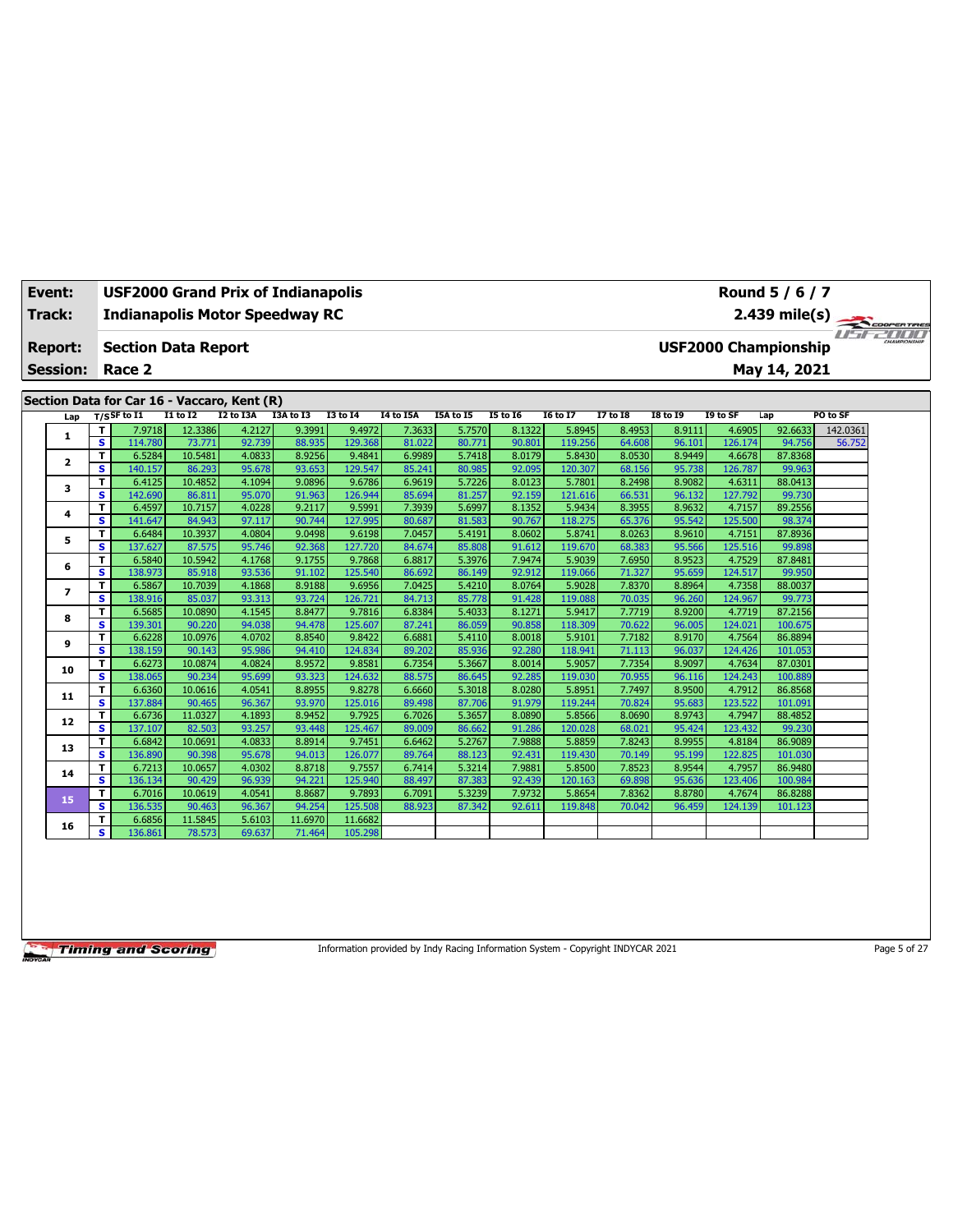| Event:                  |                         | <b>USF2000 Grand Prix of Indianapolis</b> |                   |                  |                  |                    |                  |                  |                  |                   |                  |                  |                   | Round 5 / 6 / 7             |               |  |
|-------------------------|-------------------------|-------------------------------------------|-------------------|------------------|------------------|--------------------|------------------|------------------|------------------|-------------------|------------------|------------------|-------------------|-----------------------------|---------------|--|
| <b>Track:</b>           |                         | <b>Indianapolis Motor Speedway RC</b>     |                   |                  |                  |                    |                  |                  |                  |                   |                  |                  |                   |                             | 2.439 mile(s) |  |
| <b>Report:</b>          |                         | <b>Section Data Report</b>                |                   |                  |                  |                    |                  |                  |                  |                   |                  |                  |                   | <b>USF2000 Championship</b> |               |  |
| <b>Session:</b>         |                         | Race 2                                    |                   |                  |                  |                    |                  |                  |                  |                   |                  |                  |                   | May 14, 2021                |               |  |
|                         |                         | Section Data for Car 19 - Sikes, Simon    |                   |                  |                  |                    |                  |                  |                  |                   |                  |                  |                   |                             |               |  |
| Lap                     |                         | $T/S$ SF to I1                            | $I1$ to $I2$      | I2 to I3A        | I3A to I3        | <b>I3 to 14</b>    | <b>I4 to I5A</b> | I5A to I5        | <b>I5 to 16</b>  | <b>I6 to I7</b>   | <b>I7 to I8</b>  | <b>18 to 19</b>  | I9 to SF          | Lap                         | PO to SF      |  |
|                         | т                       | 8.0156                                    | 11.9893           | 4.2693           | 9.3472           | 9.5915             | 7.0235           | 5.6809           | 8.1565           | 5.8343            | 7.9942           | 8.8962           | 4.6893            | 91.4878                     | 151.9820      |  |
| 1                       | s                       | 114.152                                   | 75.920            | 91.510           | 89.429           | 128.096            | 84.942           | 81.853           | 90.530           | 120.487           | 68.658           | 96.262           | 126.206           | 95.973                      | 53.038        |  |
| $\overline{\mathbf{2}}$ | T                       | 6.4711                                    | 11.9825           | 4.1576           | 9.0188           | 9.4584             | 6.9981           | 5.8231           | 7.9562           | 5.8760            | 7.8276           | 8.8874           | 4.6667            | 89.1235                     |               |  |
|                         | s.                      | 141.398                                   | 75.963            | 93.968           | 92.685           | 129.899            | 85.250           | 79.854           | 92.809           | 119.631           | 70.119           | 96.357           | 126.817           | 98.519                      |               |  |
| 3                       | т                       | 6.3847                                    | 10.5123           | 4.0598           | 9.3662           | 9.5153             | 7.0065           | 5.6668           | 8.1052           | 5.8981            | 7.9970           | 8.9492           | 4.8030            | 88.2641                     |               |  |
|                         | s.<br>T                 | 143.311<br>6.4756                         | 86.587<br>10.4588 | 96.232<br>4.1550 | 89.247<br>9.1433 | 129.122<br>10.0800 | 85.148<br>6.9636 | 82.057<br>5.6393 | 91.103<br>7.9964 | 119.183<br>5.8251 | 68.634<br>7.6542 | 95.692<br>8.8415 | 123.218<br>4.7214 | 99.479<br>87.9542           |               |  |
| 4                       | s.                      | 141.300                                   | 87.030            | 94.027           | 91.423           | 121.889            | 85.673           | 82.457           | 92.343           | 120.677           | 71.708           | 96.857           | 125.348           | 99.829                      |               |  |
|                         | т                       | 6.5649                                    | 10.0546           | 4.0211           | 8.8359           | 9.5655             | 6.7305           | 5.3672           | 7.9808           | 5.7712            | 7.8455           | 8.8568           | 4.7199            | 86.3139                     |               |  |
| 5                       | s                       | 139.378                                   | 90.528            | 97.158           | 94.604           | 128.445            | 88.640           | 86.637           | 92.523           | 121.804           | 69.959           | 96.690           | 125.388           | 101.726                     |               |  |
|                         | T                       | 6.5002                                    | 10.0226           | 4.0565           | 8.8538           | 9.5304             | 6.7522           | 5.3832           | 7.8963           | 5.8321            | 7.8013           | 8.8936           | 4.6555            | 86.1777                     |               |  |
| 6                       | s                       | 140.765                                   | 90.817            | 96.310           | 94.412           | 128.918            | 88.355           | 86.380           | 93.513           | 120.532           | 70.355           | 96.290           | 127.122           | 101.887                     |               |  |
|                         | T                       | 6.3930                                    | 10.3365           | 4.0684           | 8.9360           | 9.6930             | 6.8385           | 5.2981           | 7.9943           | 5.8509            | 7.7109           | 8.8082           | 4.7184            | 86.6462                     |               |  |
| $\overline{ }$          | s.                      | 143.125                                   | 88.060            | 96.028           | 93.544           | 126.755            | 87.240           | 87.767           | 92.367           | 120.145           | 71.180           | 97.223           | 125.428           | 101.336                     |               |  |
| 8                       | T.                      | 6.5312                                    | 10.2002           | 4.0391           | 8.8896           | 9.7373             | 6.7777           | 5.3919           | 7.9907           | 5.8683            | 7.7760           | 8.8363           | 4.7134            | 86.7517                     |               |  |
|                         | s                       | 140.097                                   | 89.236            | 96.725           | 94.032           | 126.178            | 88.023           | 86.240           | 92.409           | 119.788           | 70.584           | 96.914           | 125.561           | 101.213                     |               |  |
| 9                       | T                       | 6.5176                                    | 10.1209           | 4.0220           | 8.8882           | 9.7029             | 6.6971           | 5.3737           | 7.9994           | 5.8152            | 7.8263           | 8.8276           | 4.7109            | 86.5018                     |               |  |
|                         | s                       | 140.389                                   | 89.935            | 97.136           | 94.047           | 126.626            | 89.082           | 86.533           | 92.308           | 120.882           | 70.131           | 97.010           | 125.627           | 101.505                     |               |  |
| 10                      | T                       | 6.5020                                    | 10.5317           | 4.1335           | 9.0708           | 9.7432             | 6.7277           | 5.3896           | 7.9927           | 5.8648            | 7.7950           | 8.8402           | 4.6839            | 87.2751                     |               |  |
|                         | s                       | 140.726                                   | 86.427            | 94.516<br>4.0061 | 92.154<br>9.5216 | 126.102<br>10.1146 | 88.677<br>6.8676 | 86.277<br>5.5016 | 92.385<br>7.9658 | 119.860           | 70.412<br>7.8624 | 96.872<br>9.0272 | 126.352<br>4.7676 | 100.606<br>88.1221          |               |  |
| 11                      | T<br>s                  | 6.4856<br>141.082                         | 10.2047<br>89.197 | 97.522           | 87.791           | 121.472            | 86.870           | 84.521           | 92.697           | 5.7973<br>121.256 | 69.809           | 94.865           | 124.133           | 99.639                      |               |  |
|                         | T                       | 6.6085                                    | 10.3596           | 4.1308           | 8.8687           | 9.6898             | 6.7417           | 5.4366           | 7.9962           | 5.8275            | 7.6730           | 8.9092           | 4.7575            | 86.9991                     |               |  |
| 12                      | $\overline{\mathbf{s}}$ | 138.458                                   | 87.863            | 94.578           | 94.254           | 126.797            | 88.493           | 85.531           | 92.345           | 120.627           | 71.532           | 96.121           | 124.397           | 100.925                     |               |  |
|                         | T                       | 6.6219                                    | 10.2789           | 4.0591           | 8.8610           | 9.6304             | 6.6720           | 5.3592           | 7.9227           | 5.8267            | 7.7098           | 8.8384           | 4.7703            | 86.5504                     |               |  |
| 13                      | s                       | 138.178                                   | 88.553            | 96.248           | 94.336           | 127.579            | 89.417           | 86.767           | 93.202           | 120.644           | 71.190           | 96.891           | 124.063           | 101.448                     |               |  |
| 14                      | т                       | 6.6183                                    | 10.0863           | 3.9980           | 8.7752           | 9.6256             | 6.7236           | 5.3909           | 7.9442           | 5.8090            | 7.7075           | 8.8259           | 4.7682            | 86.2727                     |               |  |
|                         | s.                      | 138.253                                   | 90.244            | 97.719           | 95.258           | 127.643            | 88.731           | 86.256           | 92.949           | 121.01:           | 71.212           | 97.028           | 124.118           | 101.775                     |               |  |
| 15                      | T                       | 6.6103                                    | 10.0281           | 4.0237           | 8.8759           | 9.6459             | 6.7131           | 5.3296           | 8.0484           | 5.8408            | 7.6972           | 8.8345           | 4.7388            | 86.3863                     |               |  |
|                         | s                       | 138.420                                   | 90.768            | 97.095           | 94.177           | 127.374            | 88,870           | 87.249           | 91.746           | 120.352           | 71.307           | 96.934           | 124.888           | 101.641                     |               |  |
| 16                      | т                       | 6.6110                                    | 11.1953           | 5.1671           | 11.1164          | 14.0649            | 8.4595           |                  |                  |                   |                  |                  |                   |                             |               |  |
|                         | s.                      | 138.406                                   | 81.304            | 75.609           | 75.196           | 87.355             | 70.523           |                  |                  |                   |                  |                  |                   |                             |               |  |

Information provided by Indy Racing Information System - Copyright INDYCAR 2021 Page 6 of 27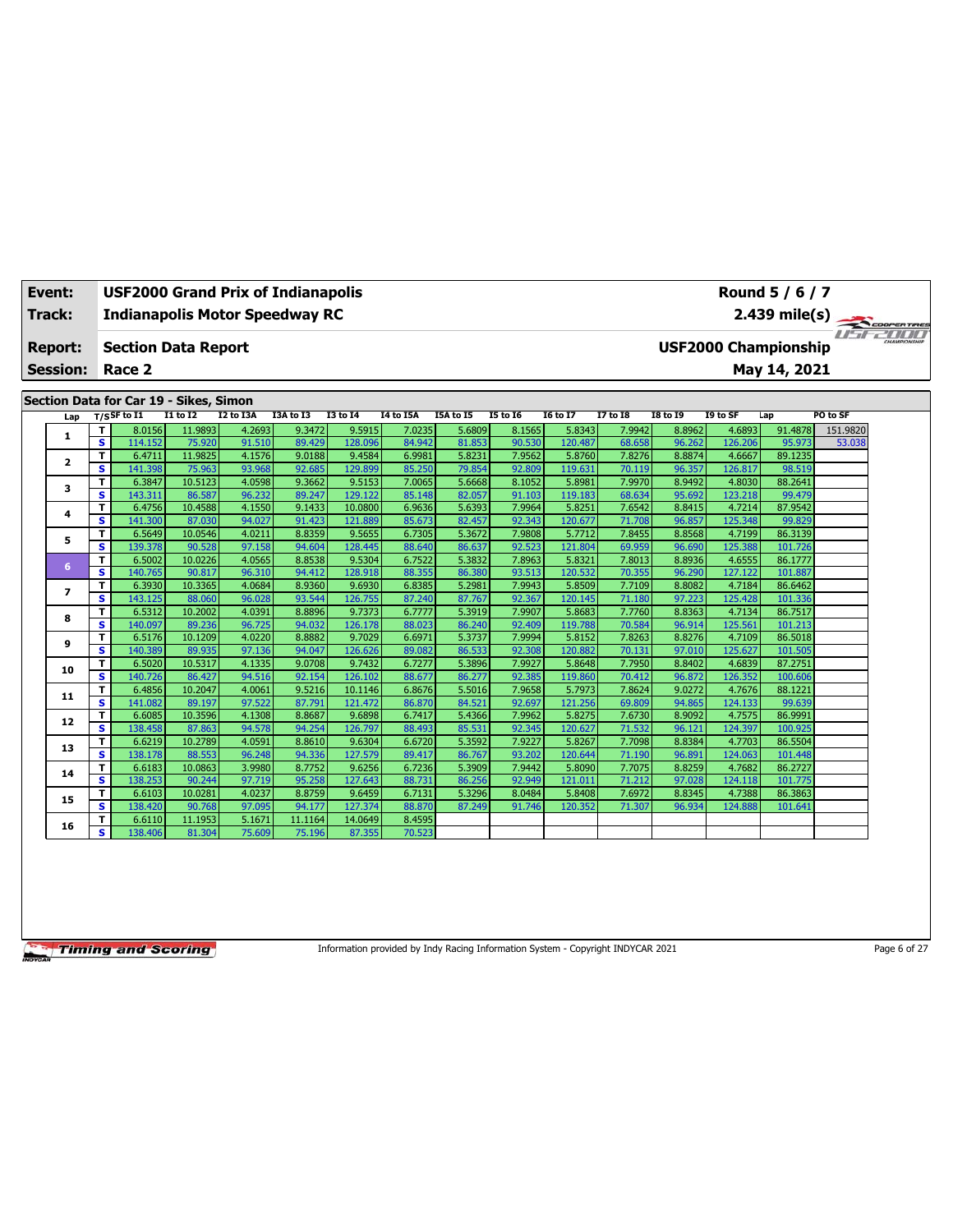| Event:          |                         | <b>USF2000 Grand Prix of Indianapolis</b>   |                   |                  |                  |                   |                  |                  |                  | Round 5 / 6 / 7   |                  |                  |                   |                             |               |  |
|-----------------|-------------------------|---------------------------------------------|-------------------|------------------|------------------|-------------------|------------------|------------------|------------------|-------------------|------------------|------------------|-------------------|-----------------------------|---------------|--|
| Track:          |                         | <b>Indianapolis Motor Speedway RC</b>       |                   |                  |                  |                   |                  |                  |                  |                   |                  |                  |                   |                             | 2.439 mile(s) |  |
| <b>Report:</b>  |                         | <b>Section Data Report</b>                  |                   |                  |                  |                   |                  |                  |                  |                   |                  |                  |                   | <b>USF2000 Championship</b> |               |  |
| <b>Session:</b> |                         | Race 2                                      |                   |                  |                  |                   |                  |                  |                  |                   |                  |                  |                   | May 14, 2021                |               |  |
|                 |                         | Section Data for Car 2 - Nepveu, Thomas (R) |                   |                  |                  |                   |                  |                  |                  |                   |                  |                  |                   |                             |               |  |
| Lap             |                         | $T/S$ SF to I1                              | <b>I1 to I2</b>   | I2 to I3A        | I3A to I3        | <b>I3 to 14</b>   | I4 to I5A        | I5A to I5        | <b>I5 to 16</b>  | <b>16 to 17</b>   | <b>I7 to I8</b>  | <b>I8 to 19</b>  | I9 to SF          | Lap                         | PO to SF      |  |
|                 | т                       | 7.9920                                      | 11.7104           | 4.0792           | 9.2862           | 9.5155            | 7.1390           | 5.6778           | 7.9811           | 5.8113            | 8.0585           | 8.8628           | 4.6575            | 90.7713                     | 162.4910      |  |
| 1               | s                       | 114,489                                     | 77.728            | 95.774           | 90.016           | 129.119           | 83.568           | 81.898           | 92.520           | 120.963           | 68.110           | 96.625           | 127.068           | 96.731                      | 49.608        |  |
| 2               | T                       | 6.4387                                      | 10.1160           | 4.0588           | 8.8566           | 9.5047            | 6.8888           | 5.2987           | 7.8966           | 5.8099            | 7.7094           | 8.8341           | 4.6713            | 86.0836                     |               |  |
|                 | s                       | 142.109                                     | 89.979            | 96.255           | 94.383           | 129.266           | 86.603           | 87.757           | 93.510           | 120.993           | 71.194           | 96.938           | 126.692           | 101.999                     |               |  |
| 3               | т                       | 6.4401                                      | 9.9869            | 4.0536           | 8.7762           | 9.4673            | 6.9042           | 5.2845           | 7.9866           | 5.8062            | 7.6690           | 8.8782           | 4.6574            | 85.9102                     |               |  |
|                 | s                       | 142.079                                     | 91.142            | 96.379           | 95.247           | 129,777           | 86.410           | 87.993           | 92.456           | 121.070           | 71.569           | 96.457           | 127.071           | 102.204                     |               |  |
| 4               | T                       | 6.3957                                      | 10.0880<br>90.229 | 4.0911<br>95.496 | 8.9098<br>93.819 | 9.5938<br>128.066 | 6.7774<br>88.027 | 5.2966<br>87.792 | 7.9025           | 5.7983<br>121.235 | 7.7457           | 8.8200           | 4.6564            | 86.0753<br>102.008          |               |  |
|                 | s<br>т                  | 143.065<br>6.4099                           | 9.9714            | 4.0618           | 8.8429           | 9.5025            | 6.8093           | 5.3212           | 93.440<br>7.9561 | 5.8213            | 70.860<br>7.7245 | 97.093<br>8.8406 | 127.098<br>4.6614 | 85.9229                     |               |  |
| 5               | s                       | 142.748                                     | 91.284            | 96.184           | 94.529           | 129.296           | 87.614           | 87.386           | 92.810           | 120.756           | 71.055           | 96.867           | 126.961           | 102.189                     |               |  |
|                 | T                       | 6.4118                                      | 10.0670           | 4.0368           | 8.8620           | 9.4454            | 6.8157           | 5.3855           | 8.0321           | 5.8923            | 7.6854           | 8.9152           | 4.6991            | 86.2483                     |               |  |
| 6               | s                       | 142.706                                     | 90.417            | 96.780           | 94.325           | 130.078           | 87.532           | 86.343           | 91.932           | 119.301           | 71.416           | 96.057           | 125.943           | 101.804                     |               |  |
|                 | т                       | 6.4630                                      | 10.0258           | 4.0497           | 8.7957           | 9.5597            | 6.8468           | 5.3467           | 8.1256           | 5.9331            | 7.8547           | 8.8532           | 4.7027            | 86.5567                     |               |  |
| $\overline{ }$  | s                       | 141.575                                     | 90.788            | 96.472           | 95.036           | 128,522           | 87.134           | 86.970           | 90.874           | 118,480           | 69.877           | 96.729           | 125.846           | 101.441                     |               |  |
|                 | т                       | 6.4939                                      | 10.3515           | 4.1524           | 8.9595           | 9.5658            | 6.9112           | 5.3617           | 8.0015           | 5.9300            | 7.8182           | 8.8250           | 4.7050            | 87.0757                     |               |  |
| 8               | s                       | 140.901                                     | 87.932            | 94.086           | 93.299           | 128.441           | 86.322           | 86.726           | 92.284           | 118.542           | 70.203           | 97.038           | 125.785           | 100.836                     |               |  |
| 9               | т                       | 6.4861                                      | 10.2258           | 4.0180           | 8.9091           | 9.6894            | 6.8546           | 5.3661           | 8.0934           | 5.9152            | 7.7571           | 8.8427           | 4.7093            | 86.8668                     |               |  |
|                 | s                       | 141.071                                     | 89.013            | 97.233           | 93.826           | 126.802           | 87.035           | 86.655           | 91.236           | 118.839           | 70.756           | 96.844           | 125.670           | 101.079                     |               |  |
| 10              | T                       | 6.5223                                      | 10.4870           | 4.1150           | 9.0112           | 9.6372            | 6.8608           | 5.3382           | 8.0053           | 5.8999            | 7.7591           | 8.8469           | 4.6922            | 87.1751                     |               |  |
|                 | s                       | 140.288                                     | 86.796            | 94.941           | 92.763           | 127.489           | 86.956           | 87.108           | 92.240           | 119.147           | 70.738           | 96.798           | 126.128           | 100.721                     |               |  |
| 11              | T                       | 6.4558                                      | 10.1043           | 4.0328           | 8.9252           | 9.5576            | 7.0065           | 5.3331           | 7.9465           | 5.8814            | 7.6681           | 8.9099           | 4.6947            | 86.5159                     |               |  |
|                 | $\overline{\mathbf{s}}$ | 141.733                                     | 90.083            | 96.876           | 93.657           | 128.551           | 85.148           | 87.191           | 92.923           | 119.522           | 71.578           | 96.114           | 126.061           | 101.489                     |               |  |
| 12              | т                       | 6.4756                                      | 10.1551           | 4.0459           | 8.8819           | 9.5696            | 6.7864           | 5.3403           | 7.9986           | 5.8717            | 7.7270           | 8.8316           | 4.7007            | 86.3844                     |               |  |
|                 | s                       | 141.300                                     | 89.633            | 96.562           | 94.114           | 128.390           | 87.910           | 87.074           | 92.317           | 119.719           | 71.032           | 96.966           | 125.900           | 101.643                     |               |  |
| 13              | T                       | 6.4926                                      | 10.1884           | 4.0100           | 8.8804           | 9.5097            | 6.8062           | 5.3546           | 7.9976           | 5.9120            | 7.7297           | 8.8369           | 4.7218            | 86.4399                     |               |  |
|                 | s                       | 140.930                                     | 89.340            | 97.427<br>4.0282 | 94.130<br>8.8077 | 129.198           | 87.654           | 86.841           | 92.329<br>8.0012 | 118.903           | 71.007           | 96.908           | 125.337           | 101.578<br>86.6253          |               |  |
| 14              | т<br>s                  | 6.5248<br>140.234                           | 10.1390<br>89.775 | 96.987           | 94.907           | 9.5393<br>128.797 | 6.9239<br>86.164 | 5.3341<br>87.175 | 92.287           | 5.9016<br>119.113 | 7.7703<br>70.636 | 8.9158<br>96.050 | 4.7394<br>124.872 | 101.361                     |               |  |
|                 | T                       | 6.5528                                      | 10.2321           | 4.0221           | 8.8506           | 9.5928            | 6.9411           | 5.3933           | 8.0606           | 5.8532            | 7.8061           | 8.9266           | 4.7369            | 86.9682                     |               |  |
| 15              | s                       | 139.635                                     | 88.958            | 97.134           | 94.447           | 128.079           | 85.950           | 86.218           | 91.607           | 120.097           | 70.312           | 95.934           | 124.938           | 100.961                     |               |  |
|                 | T                       | 6.5888                                      | 11.9131           | 5.6791           | 11.6282          | 14.3648           | 8.4785           | 6.2759           |                  |                   |                  |                  |                   |                             |               |  |
| 16              | s                       | 138.872                                     | 76.406            | 68.793           | 71.886           | 85.531            | 70.365           | 74.093           |                  |                   |                  |                  |                   |                             |               |  |
|                 |                         |                                             |                   |                  |                  |                   |                  |                  |                  |                   |                  |                  |                   |                             |               |  |

Information provided by Indy Racing Information System - Copyright INDYCAR 2021 Page 7 of 27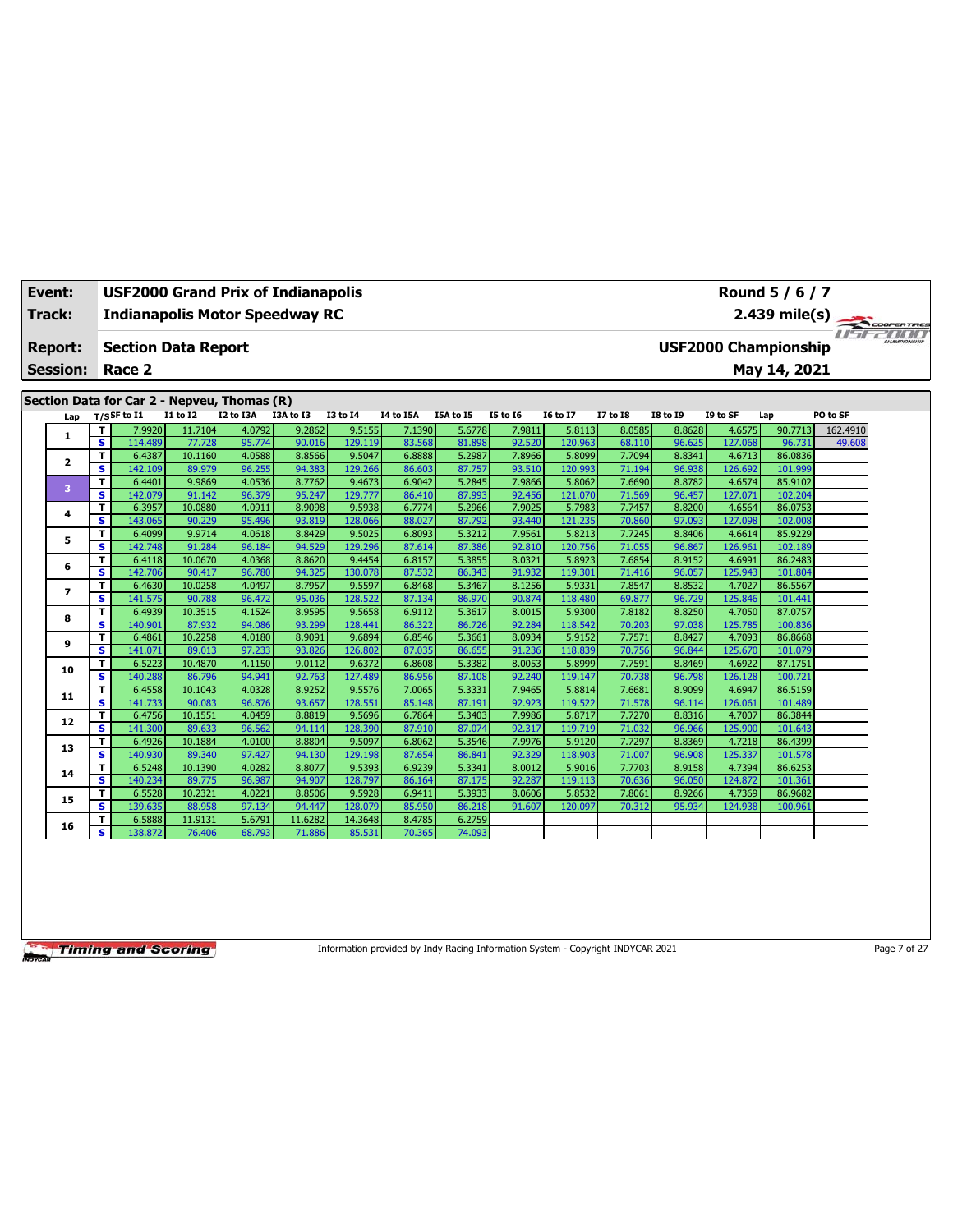| Event:          | Round 5 / 6 / 7<br><b>USF2000 Grand Prix of Indianapolis</b><br>2.439 mile(s)<br><b>Indianapolis Motor Speedway RC</b> |                                                 |                  |                  |                  |                   |                  |                  |                  |                   |                  |                  |                   |                             |          |  |
|-----------------|------------------------------------------------------------------------------------------------------------------------|-------------------------------------------------|------------------|------------------|------------------|-------------------|------------------|------------------|------------------|-------------------|------------------|------------------|-------------------|-----------------------------|----------|--|
| <b>Track:</b>   |                                                                                                                        |                                                 |                  |                  |                  |                   |                  |                  |                  |                   |                  |                  |                   |                             |          |  |
|                 |                                                                                                                        |                                                 |                  |                  |                  |                   |                  |                  |                  |                   |                  |                  |                   |                             |          |  |
| Report:         |                                                                                                                        | <b>Section Data Report</b>                      |                  |                  |                  |                   |                  |                  |                  |                   |                  |                  |                   | <b>USF2000 Championship</b> |          |  |
| <b>Session:</b> |                                                                                                                        | Race 2                                          |                  |                  |                  |                   |                  |                  |                  |                   |                  |                  |                   | May 14, 2021                |          |  |
|                 |                                                                                                                        |                                                 |                  |                  |                  |                   |                  |                  |                  |                   |                  |                  |                   |                             |          |  |
|                 |                                                                                                                        | Section Data for Car 22 - Sundaramoorthy, Yuven |                  |                  |                  |                   |                  |                  |                  |                   |                  |                  |                   |                             |          |  |
| Lap             |                                                                                                                        | $T/S$ SF to $I1$                                | <b>I1 to I2</b>  | I2 to I3A        | I3A to I3        | <b>I3 to 14</b>   | I4 to I5A        | I5A to I5        | <b>I5 to 16</b>  | <b>16 to 17</b>   | 17 to 18         | <b>18 to 19</b>  | I9 to SF          | Lap                         | PO to SF |  |
|                 | т                                                                                                                      | 8.2595                                          | 11.0069          | 4.1606           | 8.8130           | 9.7028            | 6.9629           | 5.4752           | 7.8341           | 5.8271            | 7.5330           | 8.8154           | 4.7304            | 89.1209                     | 173.0965 |  |
| 1               | $\overline{\mathbf{s}}$                                                                                                | 110.782                                         | 82.696           | 93.900           | 94.850           | 126.627           | 85.681           | 84.928           | 94.256           | 120.635           | 72.861           | 97.144           | 125.110           | 98.522                      | 46.568   |  |
| 2               | T                                                                                                                      | 6.6256                                          | 9.9212           | 3.9646           | 8.6819           | 9.6759            | 6.7191           | 5.3383           | 7.7873           | 5.8462            | 7.6188           | 8.8171           | 4.7391            | 85.7351                     |          |  |
|                 | s                                                                                                                      | 138.101                                         | 91.746           | 98.543           | 96.282           | 126.979           | 88.790           | 87.106           | 94.822           | 120.241           | 72.041           | 97.125           | 124.880           | 102.413                     |          |  |
| 3               | T                                                                                                                      | 6.6292                                          | 9.8642           | 3.9868           | 8.6345           | 9.7041            | 6.7536           | 5.3190           | 7.7274           | 5.8259            | 7.5480           | 8.7982           | 4.7457            | 85.5366                     |          |  |
|                 | s                                                                                                                      | 138.026                                         | 92.276           | 97.994           | 96.810           | 126.610           | 88.337           | 87.422           | 95.557           | 120,660           | 72.716           | 97.334           | 124.706           | 102.651                     |          |  |
| 4               | T                                                                                                                      | 6.6160                                          | 9.8576           | 3.9969           | 8.6871           | 9.6971            | 6.6916           | 5.3003           | 7.8051           | 5.8534            | 7.5782           | 8.8060           | 4.7548            | 85.6441                     |          |  |
|                 | s.                                                                                                                     | 138.301                                         | 92.338           | 97.746           | 96.224           | 126.701           | 89.155           | 87.731           | 94.606           | 120.093           | 72.427           | 97.248           | 124.468           | 102.522                     |          |  |
| 5               | T                                                                                                                      | 6.6406                                          | 9.8869           | 3.9722           | 8.7319           | 9.6757            | 6.6864           | 5.3414           | 7.7866           | 5.8371            | 7.5834           | 8.8509           | 4.7596            | 85.7527                     |          |  |
|                 | s                                                                                                                      | 137.789                                         | 92.064           | 98.354           | 95.730           | 126.982           | 89.225           | 87.056           | 94.831           | 120.429           | 72.377           | 96.754           | 124.342           | 102.392                     |          |  |
| 6               | T<br>S                                                                                                                 | 6.6457<br>137.683                               | 9.9813<br>91.193 | 3.9599<br>98.660 | 8.7323<br>95.726 | 9.6895<br>126.801 | 6.6846<br>89.249 | 5.3608<br>86.741 | 7.8101<br>94.545 | 5.8733<br>119.686 | 7.6229           | 8.8717<br>96.528 | 4.7570<br>124.410 | 85.9891<br>102.111          |          |  |
|                 | т                                                                                                                      | 6.6454                                          | 9.9950           | 3.9768           | 8.7439           | 9.7253            | 6.7356           | 5.3330           | 7.8501           | 5.8703            | 72.002<br>7.5874 | 8.8281           | 4.7448            | 86.0357                     |          |  |
| $\overline{ }$  | s                                                                                                                      | 137.689                                         | 91.068           | 98.240           | 95.599           | 126.334           | 88.573           | 87.193           | 94.064           | 119,748           | 72.339           | 97.004           | 124.730           | 102.055                     |          |  |
|                 | т                                                                                                                      | 6.6259                                          | 9.9991           | 4.0082           | 8.7666           | 9.7484            | 6.6822           | 5.3281           | 7.8602           | 5.9043            | 7.6014           | 8.8624           | 4.7487            | 86.1355                     |          |  |
| 8               | s                                                                                                                      | 138.094                                         | 91.031           | 97.471           | 95.352           | 126.035           | 89.281           | 87.273           | 93.943           | 119.058           | 72.206           | 96.629           | 124.627           | 101.937                     |          |  |
|                 | T                                                                                                                      | 6.6289                                          | 9.9586           | 3.9938           | 8.8219           | 9.7568            | 6.7460           | 5.3385           | 7.8963           | 5.8872            | 7.6098           | 8.8428           | 4.7467            | 86.2273                     |          |  |
| 9               | s                                                                                                                      | 138.032                                         | 91.401           | 97.822           | 94.754           | 125.926           | 88.436           | 87.103           | 93.513           | 119,404           | 72.126           | 96.843           | 124.680           | 101.829                     |          |  |
|                 | T                                                                                                                      | 6.6297                                          | 9.9095           | 4.0024           | 8.8046           | 9.7506            | 6.7237           | 5.3809           | 7.8877           | 5.8612            | 7.6255           | 8.8375           | 4.7425            | 86.1558                     |          |  |
| 10              | s                                                                                                                      | 138.015                                         | 91.854           | 97.612           | 94.940           | 126.006           | 88.730           | 86.417           | 93.615           | 119.934           | 71.977           | 96.901           | 124.790           | 101.913                     |          |  |
|                 | T                                                                                                                      | 6.6456                                          | 10.0314          | 3.9960           | 8.9019           | 9.7447            | 6.6714           | 5.3723           | 7.9545           | 5.8961            | 7.6444           | 8.8617           | 4.7503            | 86.4703                     |          |  |
| 11              | $\overline{\mathbf{s}}$                                                                                                | 137.685                                         | 90.738           | 97.768           | 93.902           | 126.083           | 89.425           | 86.555           | 92.829           | 119.224           | 71.799           | 96.636           | 124.585           | 101.542                     |          |  |
| 12              | т                                                                                                                      | 6.6510                                          | 10.0121          | 3.9999           | 8.7964           | 9.6870            | 6.7232           | 5.3104           | 7.8835           | 5.8787            | 7.5939           | 8.8278           | 4.7383            | 86.1022                     |          |  |
|                 | s.                                                                                                                     | 137.573                                         | 90.913           | 97.673           | 95.029           | 126.834           | 88.736           | 87.564           | 93.665           | 119.577           | 72.277           | 97.008           | 124.901           | 101.976                     |          |  |
| 13              | T                                                                                                                      | 6.6323                                          | 9.9783           | 3.9925           | 8.7957           | 9.6323            | 6.6713           | 5.3396           | 7.9281           | 5.8390            | 7.6335           | 8.7962           | 4.7639            | 86.0027                     |          |  |
|                 | $\overline{\mathbf{s}}$                                                                                                | 137.961                                         | 91.221           | 97.854           | 95.036           | 127.554           | 89.426           | 87.085           | 93.138           | 120.390           | 71.902           | 97.356           | 124.230           | 102.094                     |          |  |
| 14              | т                                                                                                                      | 6.6521                                          | 10.0377          | 3.9598           | 8.7650           | 9.6525            | 6.7174           | 5.3475           | 7.8702           | 5.8845            | 7.6484           | 8.8345           | 4.7550            | 86.1246                     |          |  |
|                 | s                                                                                                                      | 137.551                                         | 90.681           | 98.662           | 95.369           | 127.287           | 88.813           | 86.957           | 93.823           | 119.459           | 71.762           | 96.934           | 124.462           | 101.950                     |          |  |
| 15              | T                                                                                                                      | 6.6502                                          | 10.0170          | 3.9983           | 8.7447           | 9.6527            | 6.6616           | 5.3427           | 7.8968           | 5.8621            | 7.6344           | 8.7922           | 4.7744            | 86.0271                     |          |  |
|                 | s                                                                                                                      | 137.590                                         | 90.868           | 97.712           | 95.590           | 127.284           | 89.557           | 87.035           | 93.507           | 119.915           | 71.893           | 97.400           | 123.957           | 102.066                     |          |  |
| 16              | т<br>s.                                                                                                                | 6.6863                                          | 14.0319          | 7.0181<br>55.668 | 10.5552          | 10.6503           | 8.0243           | 6.1967           | 8.2183           | 6.2199            |                  |                  |                   |                             |          |  |
|                 |                                                                                                                        | 136.847                                         | 64.868           |                  | 79.194           | 115.362           | 74.348           | 75.040           | 89.849           | 113.017           |                  |                  |                   |                             |          |  |

Information provided by Indy Racing Information System - Copyright INDYCAR 2021 Page 8 of 27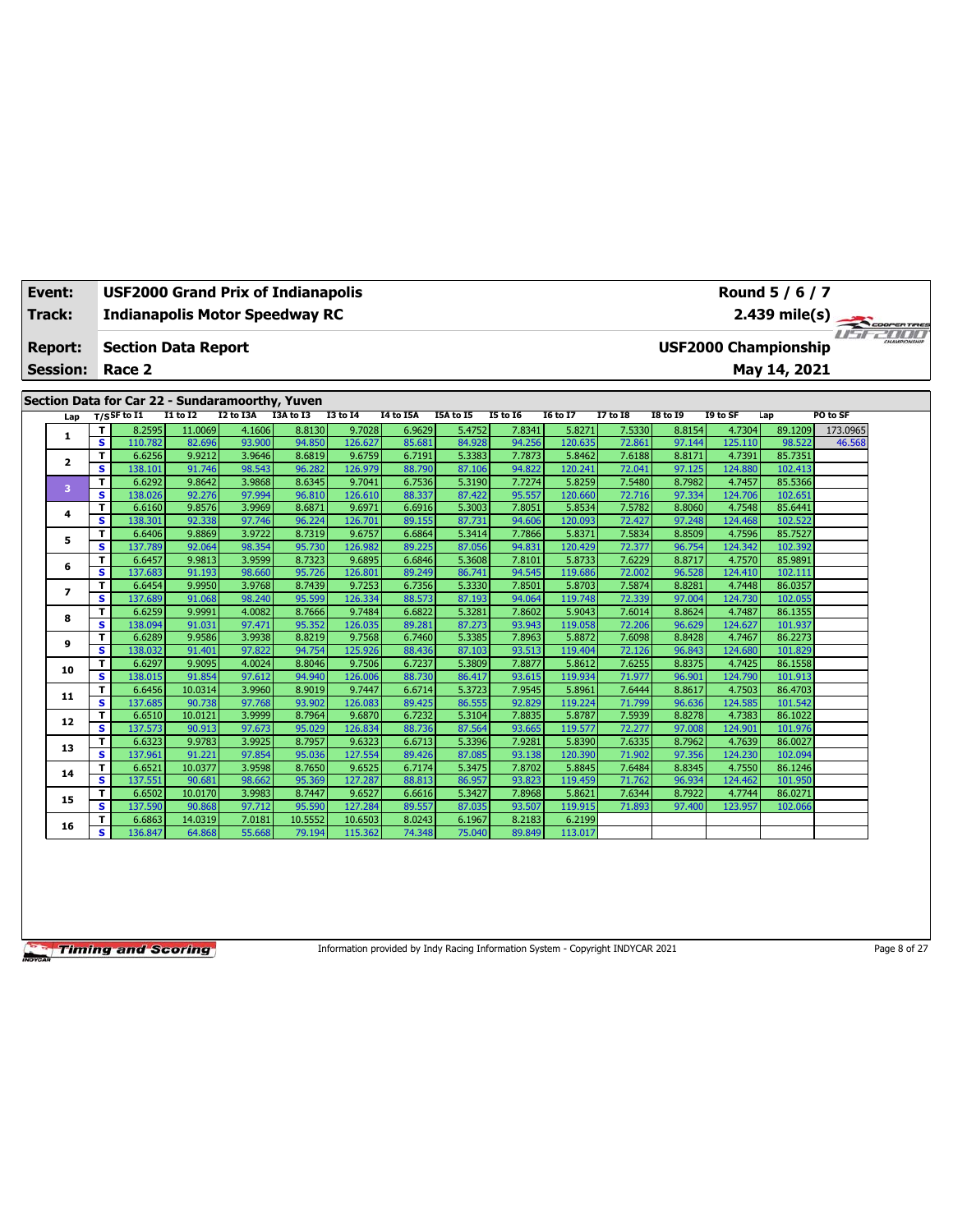| Event:                   |                              | USF2000 Grand Prix of Indianapolis          |                   |                  |                  |                   |                  |                  |                  |                   |                  |                  |                   | Round 5 / 6 / 7             |          |                    |
|--------------------------|------------------------------|---------------------------------------------|-------------------|------------------|------------------|-------------------|------------------|------------------|------------------|-------------------|------------------|------------------|-------------------|-----------------------------|----------|--------------------|
| Track:                   |                              | <b>Indianapolis Motor Speedway RC</b>       |                   |                  |                  |                   |                  |                  |                  |                   |                  |                  |                   | $2.439$ mile(s)             |          |                    |
| <b>Report:</b>           |                              | <b>Section Data Report</b>                  |                   |                  |                  |                   |                  |                  |                  |                   |                  |                  |                   | <b>USF2000 Championship</b> |          | <b>COOPERTIRES</b> |
| <b>Session:</b>          |                              | Race 2                                      |                   |                  |                  |                   |                  |                  |                  |                   |                  |                  |                   | May 14, 2021                |          |                    |
|                          |                              |                                             |                   |                  |                  |                   |                  |                  |                  |                   |                  |                  |                   |                             |          |                    |
|                          |                              | Section Data for Car 23 - Denmark, Jace (R) |                   |                  |                  |                   |                  |                  |                  |                   |                  |                  |                   |                             |          |                    |
| Lap                      |                              | $T/S$ SF to I1                              | $I1$ to $I2$      | I2 to I3A        | I3A to I3        | <b>I3 to I4</b>   | I4 to I5A        | I5A to I5        | <b>I5 to 16</b>  | <b>I6 to I7</b>   | 17 to 18         | <b>I8 to 19</b>  | I9 to SF          | Lap                         | PI to PO | PO to SF           |
| 1                        | T                            | 7.9526                                      | 11.7574           | 4.2348           | 9.9335           | 9.5182            | 7.2854           | 5.9835           | 8.3230           | 5.9419            | 8.0142           | 8.8806           | 4.5936            | 92.4187                     |          | 146.5041           |
|                          | S                            | 115.057                                     | 77.417            | 92.255           | 84.151<br>9.0338 | 129.083           | 81.889           | 77.714           | 88.719           | 118.305           | 68.486           | 96.431<br>8.9079 | 128.835           | 95.007                      |          | 55.021             |
| $\overline{\mathbf{2}}$  | T<br>$\overline{\mathbf{s}}$ | 6.2644<br>146.063                           | 10.8078<br>84.219 | 4.1722<br>93.639 | 92.531           | 9.4734<br>129.693 | 7.1377<br>83.583 | 5.6501<br>82.299 | 7.9425<br>92.969 | 5.9384<br>118.374 | 7.8122<br>70.257 | 96.135           | 4.6244<br>127.977 | 87.7648<br>100.045          |          |                    |
|                          | T                            | 6.3165                                      | 10.1683           | 4.1438           | 8.7532           | 9.5966            | 6.7054           | 5.4527           | 7.8251           | 5.8711            | 7.6512           | 9.0650           | 4.6862            | 86.2351                     |          |                    |
| 3                        | s                            | 144.859                                     | 89.516            | 94.281           | 95.498           | 128.028           | 88.972           | 85.279           | 94.364           | 119.73:           | 71.736           | 94.469           | 126.290           | 101.819                     |          |                    |
|                          | T                            | 6.4681                                      | 10.0068           | 4.0429           | 8.7914           | 9.5541            | 6.8469           | 5.4439           | 7.9496           | 5.9307            | 7.8668           | 8.9844           | 4.6535            | 86.5391                     |          |                    |
| 4                        | s                            | 141.463                                     | 90.961            | 96.634           | 95.083           | 128.598           | 87.133           | 85.417           | 92.886           | 118.528           | 69.770           | 95.317           | 127.177           | 101.462                     |          |                    |
|                          | T                            | 6.4158                                      | 10.9448           | 4.1639           | 8.8659           | 9.6880            | 6.9411           | 5.3600           | 8.0418           | 6.0302            |                  |                  |                   | 104.8914                    | 66.3061  |                    |
| 5                        | s                            | 142.617                                     | 83.165            | 93.826           | 94.284           | 126,820           | 85.950           | 86.754           | 91.821           | 116.572           |                  |                  |                   | 83.709                      | 21.424   |                    |
| 6                        | т                            |                                             |                   | 4.0306           | 8.8929           | 9.7695            | 6.9100           | 5.3754           | 7.9298           | 6.0245            | 7.5528           | 8.9161           | 4.7564            | 129.9384                    |          | 84.2562            |
|                          | s                            |                                             |                   | 96.929           | 93.997           | 125.762           | 86.337           | 86.505           | 93.118           | 116.683           | 72.670           | 96.047           | 124.426           | 67.574                      |          | 95.670             |
| $\overline{\phantom{a}}$ | T                            | 6.6477                                      | 10.1043           | 4.0534           | 8.8372           | 9.7670            | 6.6183           | 5.2685           | 7.9478           | 6.0141            | 7.6788           | 8.9832           | 4.7576            | 86.6779                     |          |                    |
|                          | $\overline{\mathbf{s}}$      | 137.642                                     | 90.083            | 96.384           | 94.590           | 125.795           | 90.143           | 88.260           | 92.907           | 116.884           | 71.478           | 95.329           | 124.394           | 101.299                     |          |                    |
| 8                        | т                            | 6.6351                                      | 10.1382           | 4.0575           | 8.9557           | 9.7803            | 6.7691           | 5.2923           | 7.8838           | 5.9548            | 7.6789           | 8.8867           | 4.7499            | 86.7823                     |          |                    |
|                          | s                            | 137.903                                     | 89.782            | 96.286           | 93.338           | 125.624           | 88.134           | 87.863           | 93.662           | 118.048           | 71.477           | 96.365           | 124.596           | 101.177                     |          |                    |
| 9                        | T<br>s                       | 6.6439<br>137.720                           | 9.9525<br>91.457  | 4.0170<br>97.257 | 8.8413<br>94.546 | 9.8036<br>125.325 | 6.6384<br>89.870 | 5.3583<br>86.781 | 7.9883<br>92.436 | 5.9752<br>117.645 | 7.6717<br>71.544 | 8.8734<br>96.509 | 4.7491<br>124.617 | 86.5127<br>101.493          |          |                    |
|                          | T                            | 6.6505                                      | 10.0180           | 4.0108           | 8.8756           | 9.7738            | 6.6693           | 5.3929           | 7.9896           | 5.9553            | 7.6210           | 8.9774           | 4.7424            | 86.6766                     |          |                    |
| 10                       | s                            | 137.584                                     | 90.859            | 97.407           | 94.181           | 125.707           | 89.453           | 86.224           | 92.421           | 118.038           | 72.020           | 95.391           | 124.793           | 101.301                     |          |                    |
|                          | T                            | 6.6238                                      | 10.0802           | 4.0341           | 8.8160           | 9.7168            | 6.7113           | 5.3660           | 7.9209           | 5.9131            | 7.6387           | 9.0187           | 4.7563            | 86.5959                     |          |                    |
| 11                       | s                            | 138.138                                     | 90.299            | 96.845           | 94.817           | 126.445           | 88.893           | 86.657           | 93.223           | 118.88            | 71.853           | 94.954           | 124.428           | 101.395                     |          |                    |
|                          | T                            | 6.6477                                      | 10.0422           | 4.0227           | 8.7800           | 9.6446            | 6.6340           | 5.3048           | 7.9286           | 5.8601            | 7.5545           | 8.9459           | 4.7617            | 86.1268                     |          |                    |
| 12                       | s                            | 137.642                                     | 90.640            | 97.119           | 95.206           | 127.391           | 89.929           | 87.656           | 93.132           | 119.956           | 72.654           | 95.727           | 124.287           | 101.947                     |          |                    |
| 13                       | T                            | 6.6472                                      | 9.9992            | 4.0116           | 8.7809           | 9.6713            | 6.6836           | 5.3590           | 7.9358           | 5.8799            | 7.5170           | 9.0962           | 4.7764            | 86.3581                     |          |                    |
|                          | $\overline{\mathbf{s}}$      | 137.652                                     | 91.030            | 97.388           | 95.196           | 127.039           | 89.262           | 86.770           | 93.048           | 119.552           | 73.016           | 94.145           | 123.905           | 101.674                     |          |                    |
| 14                       | T                            | 6.6765                                      | 9.9250            | 4.0301           | 8.8382           | 9.6756            | 6.6758           | 5.3245           | 7.9532           | 5.8813            | 7.6657           | 8.8787           | 4.7609            | 86.2855                     |          |                    |
|                          | s                            | 137.048                                     | 91.711            | 96.941           | 94.579           | 126.983           | 89.366           | 87.332           | 92.844           | 119.524           | 71.600           | 96.451           | 124.308           | 101.760                     |          |                    |
| 15                       | т                            | 6.7156                                      | 10.0786           | 4.0635           | 8.8839           | 9.7262            | 6.8190           | 5.3450           | 7.9777           | 5.8882            | 7.7304           | 8.8987           | 4.7798            | 86.9066                     |          |                    |
|                          | s                            | 136.250                                     | 90.313            | 96.144           | 94.093           | 126.322           | 87.490           | 86.997           | 92.559           | 119.384           | 71.001           | 96.235           | 123.817           | 101.033                     |          |                    |

Information provided by Indy Racing Information System - Copyright INDYCAR 2021 Page 9 of 27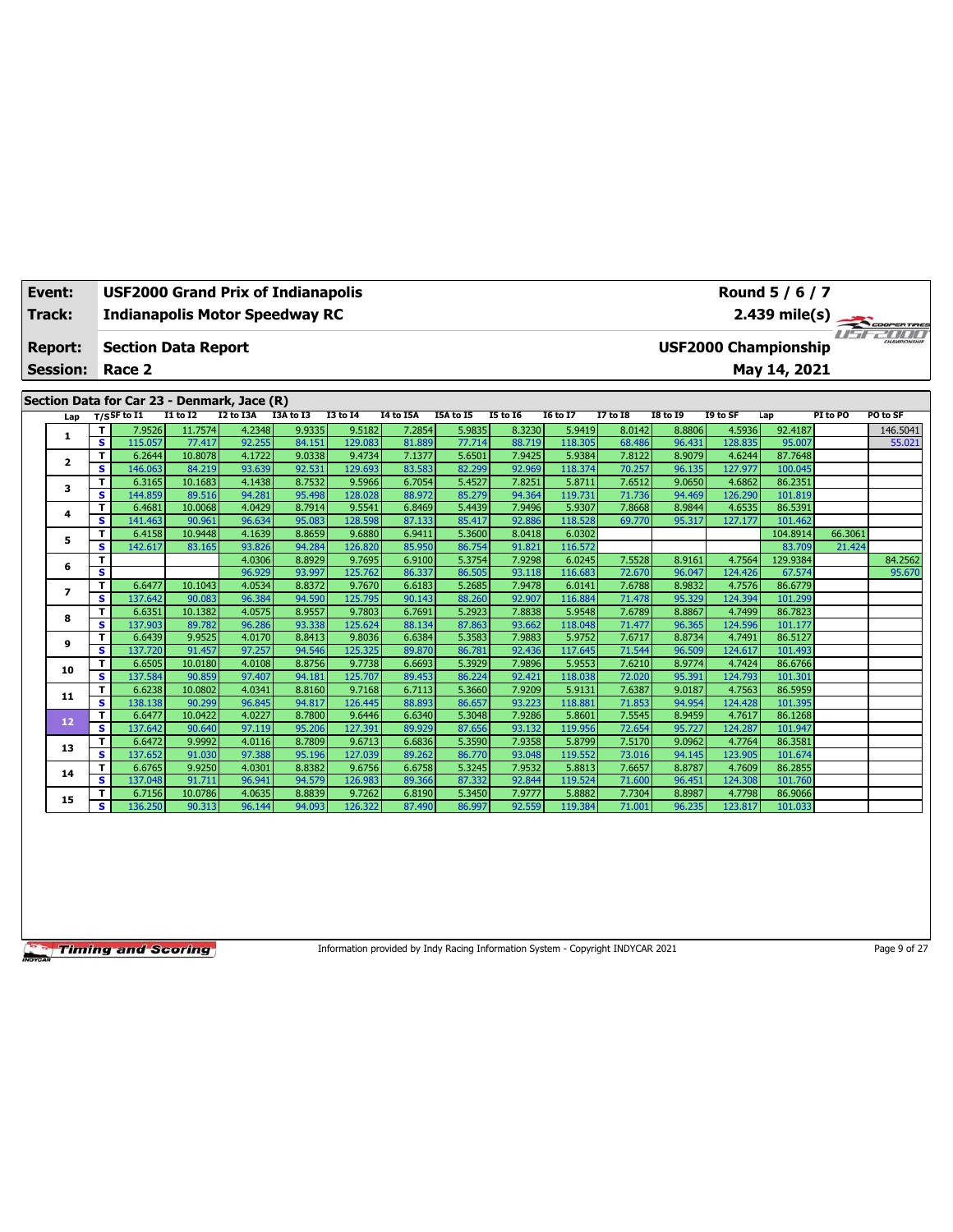| Event:                            | <b>USF2000 Grand Prix of Indianapolis</b>          |                                                                                 | Round 5 / 6 / 7                             |               |
|-----------------------------------|----------------------------------------------------|---------------------------------------------------------------------------------|---------------------------------------------|---------------|
| Track:                            | <b>Indianapolis Motor Speedway RC</b>              |                                                                                 | $2.439$ mile(s)                             | COOPERTIRES   |
| <b>Report:</b><br><b>Session:</b> | <b>Section Data Report</b><br>Race 2               |                                                                                 | <b>USF2000 Championship</b><br>May 14, 2021 | USE2000       |
|                                   |                                                    |                                                                                 |                                             |               |
|                                   | Section Data for Car 23 - Denmark, Jace (R)        |                                                                                 |                                             |               |
| Lap                               | $T/S$ SF to PI<br>$\overline{1}$                   |                                                                                 |                                             |               |
| 1                                 | $\overline{\mathbf{s}}$                            |                                                                                 |                                             |               |
| $\mathbf{2}$                      | $\overline{1}$<br>S                                |                                                                                 |                                             |               |
| $\mathbf{3}$                      | $\mathbf{T}$<br>$\overline{\mathbf{s}}$            |                                                                                 |                                             |               |
| $\overline{\mathbf{4}}$           | $\overline{\mathbf{r}}$                            |                                                                                 |                                             |               |
|                                   | $\mathbf{s}$<br>$\mathbf{T}$<br>84.2675            |                                                                                 |                                             |               |
| 5                                 | 94.974<br>$\overline{\mathbf{s}}$                  |                                                                                 |                                             |               |
| 6                                 | T<br>$\mathsf{s}$                                  |                                                                                 |                                             |               |
| $\overline{\mathbf{z}}$           | $\overline{1}$<br>$\overline{\mathbf{s}}$          |                                                                                 |                                             |               |
| 8                                 | T                                                  |                                                                                 |                                             |               |
|                                   | S<br>$\overline{\mathsf{r}}$                       |                                                                                 |                                             |               |
| 9                                 | $\overline{\mathbf{s}}$<br>$\overline{\mathbf{r}}$ |                                                                                 |                                             |               |
| 10                                | $\mathbf{s}$                                       |                                                                                 |                                             |               |
| ${\bf 11}$                        | $\overline{\mathbf{r}}$<br>$\overline{\mathbf{s}}$ |                                                                                 |                                             |               |
| 12                                | $\mathbf{T}$<br>$\mathbf{s}$                       |                                                                                 |                                             |               |
| 13                                | $\overline{\mathbf{r}}$                            |                                                                                 |                                             |               |
|                                   | $\overline{\mathbf{s}}$<br>$\overline{\mathbf{r}}$ |                                                                                 |                                             |               |
| ${\bf 14}$                        | $\overline{\mathbf{s}}$<br>$\overline{\mathbf{r}}$ |                                                                                 |                                             |               |
| 15                                | $\overline{\mathbf{s}}$                            |                                                                                 |                                             |               |
|                                   |                                                    |                                                                                 |                                             |               |
|                                   |                                                    |                                                                                 |                                             |               |
|                                   |                                                    |                                                                                 |                                             |               |
|                                   |                                                    |                                                                                 |                                             |               |
|                                   |                                                    |                                                                                 |                                             |               |
|                                   |                                                    |                                                                                 |                                             |               |
|                                   | <b>Timing and Scoring</b>                          | Information provided by Indy Racing Information System - Copyright INDYCAR 2021 |                                             | Page 10 of 27 |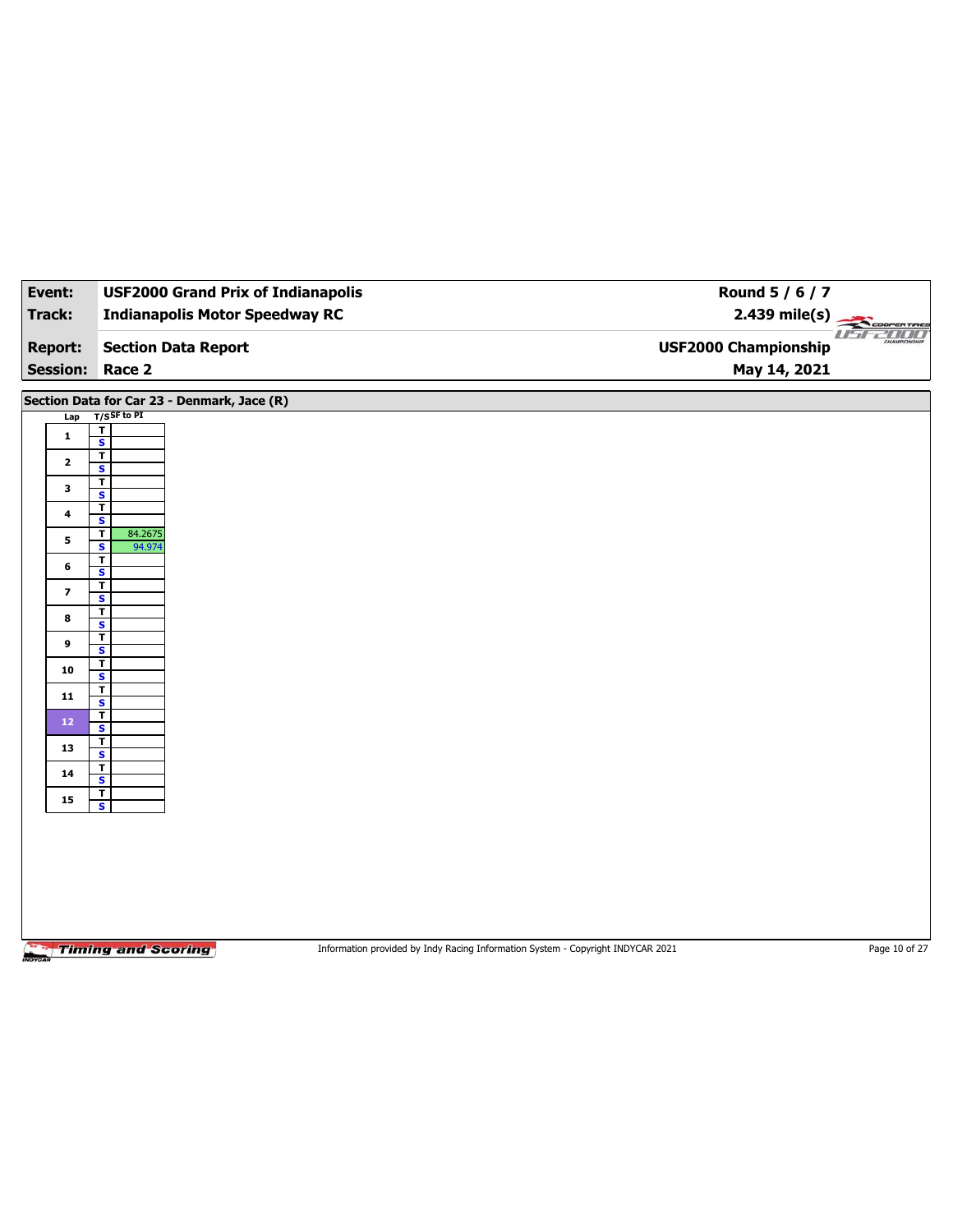| Event:          |                         | <b>USF2000 Grand Prix of Indianapolis</b> |                   |                  |                  |                    |                  |                  |                  |                   |                  |                  |                   | Round 5 / 6 / 7             |          |  |
|-----------------|-------------------------|-------------------------------------------|-------------------|------------------|------------------|--------------------|------------------|------------------|------------------|-------------------|------------------|------------------|-------------------|-----------------------------|----------|--|
| Track:          |                         | <b>Indianapolis Motor Speedway RC</b>     |                   |                  |                  |                    |                  |                  |                  |                   |                  |                  |                   | 2.439 mile(s)               |          |  |
|                 |                         |                                           |                   |                  |                  |                    |                  |                  |                  |                   |                  |                  |                   |                             |          |  |
| <b>Report:</b>  |                         | <b>Section Data Report</b>                |                   |                  |                  |                    |                  |                  |                  |                   |                  |                  |                   | <b>USF2000 Championship</b> |          |  |
| <b>Session:</b> |                         | Race 2                                    |                   |                  |                  |                    |                  |                  |                  |                   |                  |                  |                   | May 14, 2021                |          |  |
|                 |                         |                                           |                   |                  |                  |                    |                  |                  |                  |                   |                  |                  |                   |                             |          |  |
|                 |                         | Section Data for Car 24 - Pierson, Josh   |                   |                  |                  |                    |                  |                  |                  |                   |                  |                  |                   |                             |          |  |
| Lap             |                         | $T/S$ SF to $I1$                          | <b>I1 to I2</b>   | I2 to I3A        | I3A to I3        | <b>I3 to 14</b>    | <b>I4 to I5A</b> | I5A to I5        | <b>I5 to 16</b>  | <b>I6 to I7</b>   | <b>I7 to I8</b>  | <b>I8 to 19</b>  | I9 to SF          | Lap                         | PO to SF |  |
| 1               | т                       | 8.1766                                    | 11.2910           | 4.1226           | 8.9642           | 9.6314             | 6.8864           | 5.4162           | 7.9383           | 5.8060            | 7.6183           | 8.8404           | 4.7000            | 89.3914                     | 170.7047 |  |
|                 | s                       | 111.905                                   | 80.615            | 94.766           | 93.250           | 127.566            | 86.633           | 85.854           | 93.019           | 121.074           | 72.045           | 96.869           | 125.919           | 98.224                      | 47.221   |  |
| $\mathbf{z}$    | T                       | 6.5282                                    | 10.0461           | 4.0323           | 8.7315           | 9.6147             | 6.7280           | 5.2241           | 7.8953           | 5.8376            | 7.5688           | 8.8882           | 4.7077            | 85.8025                     |          |  |
|                 | s                       | 140.161                                   | 90.605            | 96.888           | 95.735           | 127.787            | 88.673           | 89.011           | 93.525           | 120.418           | 72.517           | 96.348           | 125.713           | 102.333                     |          |  |
| 3               | T                       | 6.5333                                    | 9.9762            | 4.0575           | 8.7193           | 9.6412             | 6.7518           | 5.2275           | 7.8395           | 5.8260            | 7.5692           | 8.8754           | 4.7275            | 85.7444<br>102.402          |          |  |
|                 | s<br>T                  | 140.052<br>6.5532                         | 91.240<br>10.0160 | 96.286<br>3.9903 | 95.869<br>8.7812 | 127.436<br>9.6462  | 88.360<br>6.6396 | 88.953<br>5.1984 | 94.191<br>7.8358 | 120.658<br>5.8033 | 72.513<br>7.5733 | 96.487<br>8.9138 | 125.186<br>4.7321 | 85.6832                     |          |  |
| 4               | s                       | 139.626                                   | 90.877            | 97.908           | 95.193           | 127.370            | 89.853           | 89.451           | 94.235           | 121.130           | 72.474           | 96.072           | 125.065           | 102.475                     |          |  |
|                 | T                       | 6.5648                                    | 9.8614            | 4.0118           | 8.7461           | 9.6083             | 6.7107           | 5.2306           | 7.8576           | 5.8044            | 7.5484           | 8.9688           | 4.7337            | 85.6466                     |          |  |
| 5               | s                       | 139.380                                   | 92.302            | 97.383           | 95.575           | 127,872            | 88.901           | 88.900           | 93.974           | 121.107           | 72.713           | 95.483           | 125.022           | 102.519                     |          |  |
|                 | T                       | 6.5642                                    | 9.9820            | 3.9928           | 8.7867           | 9.6086             | 6.6975           | 5.2732           | 7.8695           | 5.8855            | 7.6184           | 8.9213           | 4.7335            | 85.9332                     |          |  |
| 6               | S                       | 139.392                                   | 91.187            | 97.847           | 95.133           | 127.868            | 89.077           | 88.182           | 93.832           | 119.438           | 72.044           | 95.991           | 125.028           | 102.177                     |          |  |
|                 | T                       | 6.5552                                    | 10.0077           | 4.0051           | 8.7822           | 9.6340             | 6.7284           | 5.3085           | 7.9007           | 5.8478            | 7.5784           | 8.9293           | 4.7207            | 85.9980                     |          |  |
| $\overline{ }$  | s                       | 139.584                                   | 90.953            | 97.546           | 95.182           | 127.531            | 88.668           | 87.595           | 93.461           | 120,208           | 72.425           | 95.905           | 125.367           | 102.100                     |          |  |
|                 | T                       | 6.5445                                    | 9.9743            | 3.9876           | 9.0135           | 9.7219             | 6.7765           | 5.2586           | 8.0370           | 5.9074            | 7.6845           | 8.8992           | 4.7230            | 86.5280                     |          |  |
| 8               | s                       | 139.812                                   | 91.257            | 97.974           | 92.740           | 126.378            | 88.038           | 88.427           | 91.876           | 118.996           | 71.425           | 96.229           | 125.306           | 101.475                     |          |  |
|                 | T                       | 6.5647                                    | 10.0153           | 4.0012           | 8.8557           | 9.7117             | 6.7551           | 5.2432           | 8.0892           | 5.8834            | 7.5866           | 8.9494           | 4.7294            | 86.3849                     |          |  |
| 9               | $\overline{\mathbf{s}}$ | 139.382                                   | 90.884            | 97.641           | 94.392           | 126.511            | 88.317           | 88.686           | 91.283           | 119.48            | 72.346           | 95.690           | 125.136           | 101.643                     |          |  |
| 10              | T                       | 6.5784                                    | 9.9767            | 3.9901           | 8.8930           | 9.7335             | 6.7417           | 5.2529           | 7.9955           | 5.8471            | 7.6186           | 8.9526           | 4.7399            | 86.3200                     |          |  |
|                 | s                       | 139.092                                   | 91.235            | 97.913           | 93.996           | 126.228            | 88.493           | 88.523           | 92.353           | 120,223           | 72.043           | 95.655           | 124.859           | 101.719                     |          |  |
| 11              | T                       | 6.6019                                    | 10.0204           | 3.9855           | 8.9835           | 9.7147             | 6.7411           | 5.2871           | 7.9155           | 5.8256            | 7.6331           | 8.9241           | 4.7356            | 86.3681                     |          |  |
|                 | s                       | 138.596                                   | 90.837            | 98.026           | 93.049           | 126.472            | 88.501           | 87.950           | 93.286           | 120.666           | 71.906           | 95.961           | 124.972           | 101.663                     |          |  |
| 12              | т                       | 6.5939                                    | 9.9939            | 3.9991           | 8.8545           | 9.6577             | 6.6327           | 5.2643           | 7.9615           | 5.8495            | 7.6379           | 8.9498           | 4.7275            | 86.1223                     |          |  |
|                 | s.                      | 138.765                                   | 91.078            | 97.692           | 94.405           | 127.218            | 89.947           | 88.331           | 92.747           | 120.173           | 71.861           | 95.685           | 125.186           | 101.953                     |          |  |
| 13              | T                       | 6.5838                                    | 9.9873            | 3.9906           | 8.8160           | 9.6018             | 6.6058           | 5.2693           | 7.9241           | 5.8070            | 7.6032           | 8.9336           | 4.7460            | 85.8685                     |          |  |
|                 | s                       | 138.977                                   | 91.138            | 97.901           | 94.817           | 127.959            | 90.313           | 88.247           | 93.185           | 121.053           | 72.189           | 95.859           | 124.698           | 102.254                     |          |  |
| 14              | т                       | 6.5932                                    | 10.0104           | 3.9995           | 8.8054           | 9.6023             | 6.6449           | 5.2818           | 7.9431           | 5.8112            | 7.6792           | 8.9226           | 4.7419            | 86.0355                     |          |  |
|                 | s.                      | 138.779                                   | 90.928            | 97.683           | 94.931           | 127.952            | 89.782           | 88.03            | 92.962           | 120.965           | 71.474           | 95.977           | 124.806           | 102.056                     |          |  |
| 15              | T<br>s                  | 6.5995                                    | 10.0059<br>90.969 | 4.0035<br>97.585 | 8.8688<br>94.253 | 9.6340             | 6.6950           | 5.2552           | 7.9979<br>92.325 | 5.8621            | 7.6551           | 8.8380           | 4.7589            | 86.1739                     |          |  |
|                 | т                       | 138.647<br>7.1025                         | 12.3586           | 7.2729           | 10.6959          | 127.531<br>10.5124 | 89.110<br>8.1009 | 88.484<br>6.2737 | 8.1875           | 119.915<br>6.2694 | 71.699           | 96.896           | 124.360           | 101.892                     |          |  |
| 16              | s.                      | 128.828                                   | 73.651            | 53.717           | 78.152           | 116.875            | 73.645           | 74.119           | 90.187           | 112.125           |                  |                  |                   |                             |          |  |
|                 |                         |                                           |                   |                  |                  |                    |                  |                  |                  |                   |                  |                  |                   |                             |          |  |

Information provided by Indy Racing Information System - Copyright INDYCAR 2021 Page 11 of 27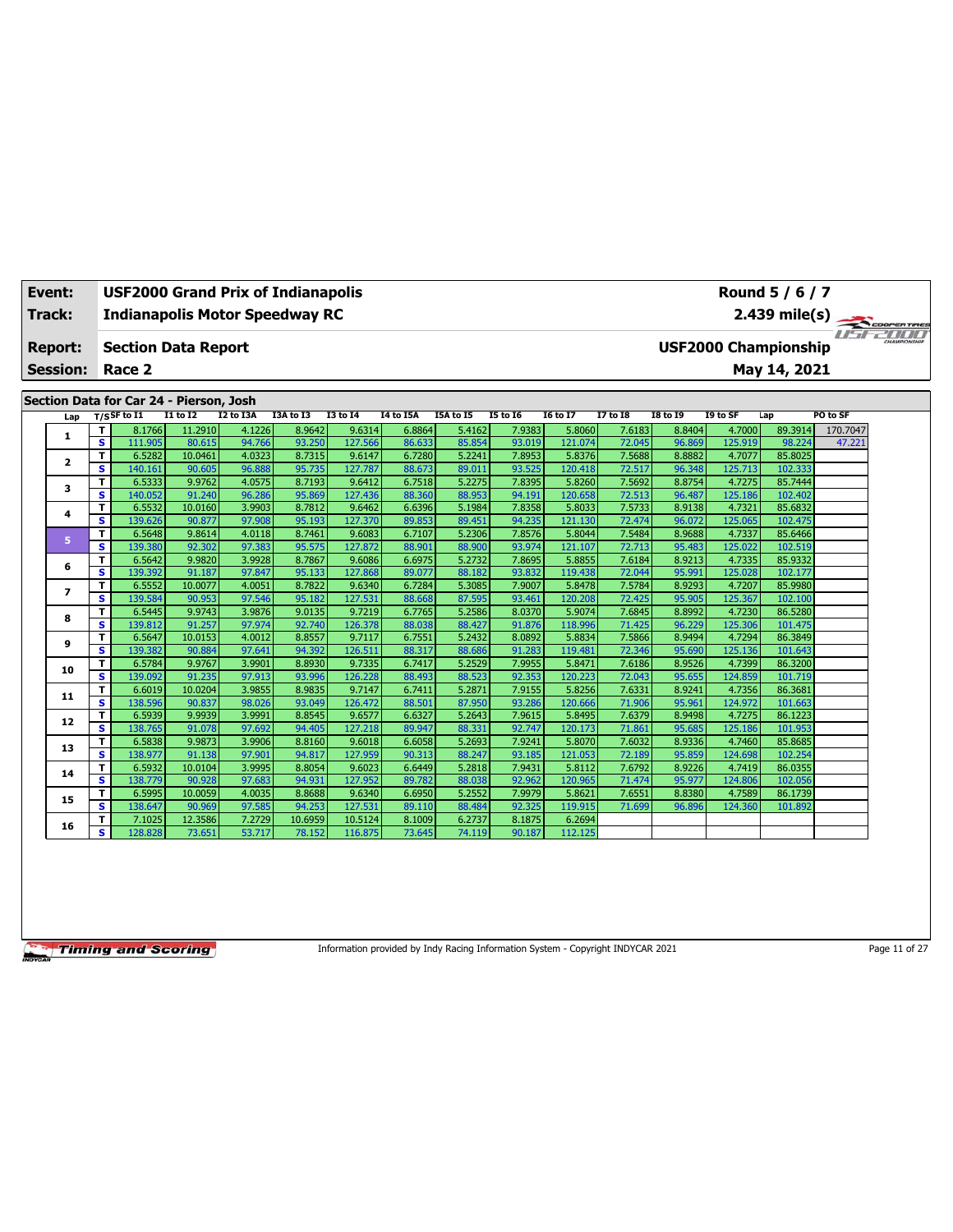| Event:          | <b>USF2000 Grand Prix of Indianapolis</b><br>Round 5 / 6 / 7<br>2.439 mile(s)<br><b>Indianapolis Motor Speedway RC</b> |                                           |                  |                  |                  |                   |                  |                  |                  |                   |                  |                  |                   |                             |          |  |
|-----------------|------------------------------------------------------------------------------------------------------------------------|-------------------------------------------|------------------|------------------|------------------|-------------------|------------------|------------------|------------------|-------------------|------------------|------------------|-------------------|-----------------------------|----------|--|
| Track:          |                                                                                                                        |                                           |                  |                  |                  |                   |                  |                  |                  |                   |                  |                  |                   |                             |          |  |
| <b>Report:</b>  |                                                                                                                        | <b>Section Data Report</b>                |                  |                  |                  |                   |                  |                  |                  |                   |                  |                  |                   | <b>USF2000 Championship</b> |          |  |
| <b>Session:</b> |                                                                                                                        | Race 2                                    |                  |                  |                  |                   |                  |                  |                  |                   |                  |                  |                   | May 14, 2021                |          |  |
|                 |                                                                                                                        |                                           |                  |                  |                  |                   |                  |                  |                  |                   |                  |                  |                   |                             |          |  |
|                 |                                                                                                                        | Section Data for Car 29 - Evans, Erik (R) |                  |                  |                  |                   |                  |                  |                  |                   |                  |                  |                   |                             |          |  |
| Lap             |                                                                                                                        | $T/S$ SF to I1                            | <b>I1 to I2</b>  | I2 to I3A        | I3A to I3        | <b>I3 to 14</b>   | I4 to I5A        | <b>I5A to I5</b> | <b>I5 to 16</b>  | <b>16 to 17</b>   | 17 to 18         | <b>18 to 19</b>  | I9 to SF          | Lap                         | PO to SF |  |
|                 | т                                                                                                                      | 8.1429                                    | 11.6727          | 4.3995           | 9.7559           | 9.7000            | 7.0173           | 5.7012           | 8.1558           | 5.8335            | 8.2127           | 8.8905           | 4.6741            | 92.1561                     | 155.2668 |  |
| 1               | $\overline{\mathbf{s}}$                                                                                                | 112.368                                   | 77.979           | 88.801           | 85.682           | 126.664           | 85.017           | 81.562           | 90.538           | 120.503           | 66.831           | 96.323           | 126.616           | 95.277                      | 51.916   |  |
| 2               | T                                                                                                                      | 6.4043                                    | 10.4715          | 4.1081           | 8.9267           | 9.5889            | 6.8676           | 5.3685           | 7.7802           | 5.8798            | 7.8961           | 8.8735           | 4.6599            | 86.8251                     |          |  |
|                 | s                                                                                                                      | 142.873                                   | 86.924           | 95.100           | 93.641           | 128.131           | 86.870           | 86.616           | 94.909           | 119.554           | 69.511           | 96.508           | 127.002           | 101.127                     |          |  |
| 3               | т                                                                                                                      | 6.4199                                    | 10.1793          | 4.1822           | 9.0979           | 9.5211            |                  |                  | 8.1709           | 5.8865            | 7.8092           | 8.9795           | 4.7364            | 89.2537                     |          |  |
|                 | s                                                                                                                      | 142.526                                   | 89.419           | 93.415           | 91.879           | 129.044           |                  |                  | 90.371           | 119,418           | 70.284           | 95.369           | 124.951           | 98.376                      |          |  |
| 4               | T                                                                                                                      | 6.5487                                    | 9.8472           | 4.0756           | 8.8186           | 9.6750            | 6.6633           | 5.3118           | 7.8922           | 5.8393            | 7.7027           | 8.8856           | 4.6918            | 85.9518                     |          |  |
|                 | s                                                                                                                      | 139.722                                   | 92.435           | 95.859           | 94.789           | 126.991           | 89.534           | 87.541           | 93.562           | 120.383           | 71.256           | 96.377           | 126.139           | 102.155                     |          |  |
| 5               | т                                                                                                                      | 6.5022                                    | 10.5609          | 4.1414           | 8.8850           | 9.6016            | 6.7700           | 5.3645           | 7.9023           | 5.8445            | 7.7782           | 8.8944           | 4.7325            | 86.9775                     |          |  |
|                 | s                                                                                                                      | 140.722                                   | 86.188           | 94.336           | 94.081           | 127.962           | 88.123           | 86.681           | 93.442           | 120,276           | 70.564           | 96.281           | 125.054           | 100.950                     |          |  |
| 6               | т<br>s.                                                                                                                | 6.5882<br>138.885                         | 9.9794<br>91.211 | 4.0973<br>95.351 | 8.7999<br>94.991 | 9.6654<br>127.117 | 6.7549<br>88.320 | 5.3083<br>87.599 | 7.8703<br>93.822 | 5.8624<br>119.909 | 7.7824           | 8.8983<br>96.239 | 4.7351<br>124.985 | 86.3419<br>101.693          |          |  |
|                 | т                                                                                                                      | 6.5716                                    |                  |                  | 9.1531           | 9.5481            | 6.9276           | 5.4629           | 7.9574           | 5.8333            | 70.526<br>7.7763 | 8.8635           | 4.6756            | 89.3884                     |          |  |
| $\overline{ }$  | s                                                                                                                      | 139.235                                   |                  |                  | 91.325           | 128.679           | 86.118           | 85.120           | 92.795           | 120.507           | 70.582           | 96.617           | 126.576           | 98.228                      |          |  |
|                 | T                                                                                                                      | 6.4735                                    | 10.1655          | 4.0852           | 8.8580           | 9.7017            | 6.7968           | 5.3156           | 7.9144           | 5.8906            | 7.7206           | 8.8309           | 4.6876            | 86.4404                     |          |  |
| 8               | s                                                                                                                      | 141.345                                   | 89.541           | 95.633           | 94.368           | 126.641           | 87.775           | 87.478           | 93.299           | 119.335           | 71.091           | 96.974           | 126.252           | 101.578                     |          |  |
|                 | T                                                                                                                      | 6.4707                                    | 10.1080          | 4.0388           | 8.8503           | 9.6152            | 6.7122           | 5.3877           | 7.9707           | 5.8228            | 7.7408           | 8.8443           | 4.6603            | 86.2218                     |          |  |
| 9               | s                                                                                                                      | 141.407                                   | 90.050           | 96.732           | 94.450           | 127.781           | 88.882           | 86,308           | 92.640           | 120.724           | 70.905           | 96.827           | 126.991           | 101.835                     |          |  |
|                 | T                                                                                                                      | 6.3910                                    | 10.1851          | 4.0948           | 8.8356           | 9.6571            | 6.7930           | 5.4472           | 7.9385           | 5.8863            | 7.8980           | 8.7887           | 4.6623            | 86.5776                     |          |  |
| 10              | s                                                                                                                      | 143.170                                   | 89.369           | 95.409           | 94.607           | 127.226           | 87.824           | 85.365           | 93.016           | 119.422           | 69.494           | 97.439           | 126.937           | 101.417                     |          |  |
|                 | т                                                                                                                      | 6.4375                                    | 10.3362          | 4.1215           | 8.9328           | 9.7400            | 6.6651           | 5.3050           | 8.0451           | 5.8728            | 7.7871           | 8.8697           | 4.7436            | 86.8564                     |          |  |
| 11              | s                                                                                                                      | 142.136                                   | 88.062           | 94.791           | 93.577           | 126.143           | 89.510           | 87.653           | 91.784           | 119.697           | 70.484           | 96.549           | 124.761           | 101.091                     |          |  |
| 12              | T                                                                                                                      | 6.6047                                    | 10.0181          | 4.1017           | 8.9492           | 9.7332            | 6.8431           | 5.3818           | 7.9893           | 5.8479            | 7.7483           | 8.8847           | 4.7478            | 86.8498                     |          |  |
|                 | s                                                                                                                      | 138.538                                   | 90.858           | 95.249           | 93.406           | 126.231           | 87.181           | 86.402           | 92.425           | 120,206           | 70.837           | 96.386           | 124.651           | 101.099                     |          |  |
| 13              | T                                                                                                                      | 6.6225                                    | 10.1441          | 4.1147           | 8.9294           | 9.6721            | 6.7124           | 5.4134           | 7.9599           | 5.8549            | 7.7002           | 8.9214           | 4.7699            | 86.8149                     |          |  |
|                 | s                                                                                                                      | 138.165                                   | 89.730           | 94.948           | 93.613           | 127.029           | 88.879           | 85.898           | 92.766           | 120.063           | 71.279           | 95.990           | 124.073           | 101.139                     |          |  |
| 14              | т                                                                                                                      | 6.6403                                    | 10.0759          | 4.0340           | 8.7849           | 9.7320            | 6.7478           | 5.4059           | 7.9453           | 5.8104            | 7.5631           | 8.9270           | 4.7579            | 86.4245                     |          |  |
|                 | s                                                                                                                      | 137.795                                   | 90.337           | 96.847           | 95.153           | 126.247           | 88.413           | 86.017           | 92.937           | 120.982           | 72.571           | 95.930           | 124.386           | 101.596                     |          |  |
| 15              | T                                                                                                                      | 6.6227                                    | 10.0415          | 4.0639           | 8.8548           | 9.6683            | 6.6871           | 5.3832           | 8.0182           | 5.8919            | 7.7313           | 8.8990           | 4.7312            | 86.5931                     |          |  |
|                 | s                                                                                                                      | 138.161                                   | 90.647           | 96.135           | 94.402           | 127.079           | 89.215           | 86.380           | 92.092           | 119.309           | 70.992           | 96.231           | 125.088           | 101.398                     |          |  |
| 16              | T                                                                                                                      | 6.7819                                    | 11.5890          | 4.8487           | 11.3452          | 13.7928           | 9.0440           |                  |                  |                   |                  |                  |                   |                             |          |  |
|                 | s                                                                                                                      | 134.918                                   | 78.542           | 80.575           | 73.680           | 89.078            | 65.965           |                  |                  |                   |                  |                  |                   |                             |          |  |

Information provided by Indy Racing Information System - Copyright INDYCAR 2021 Page 12 of 27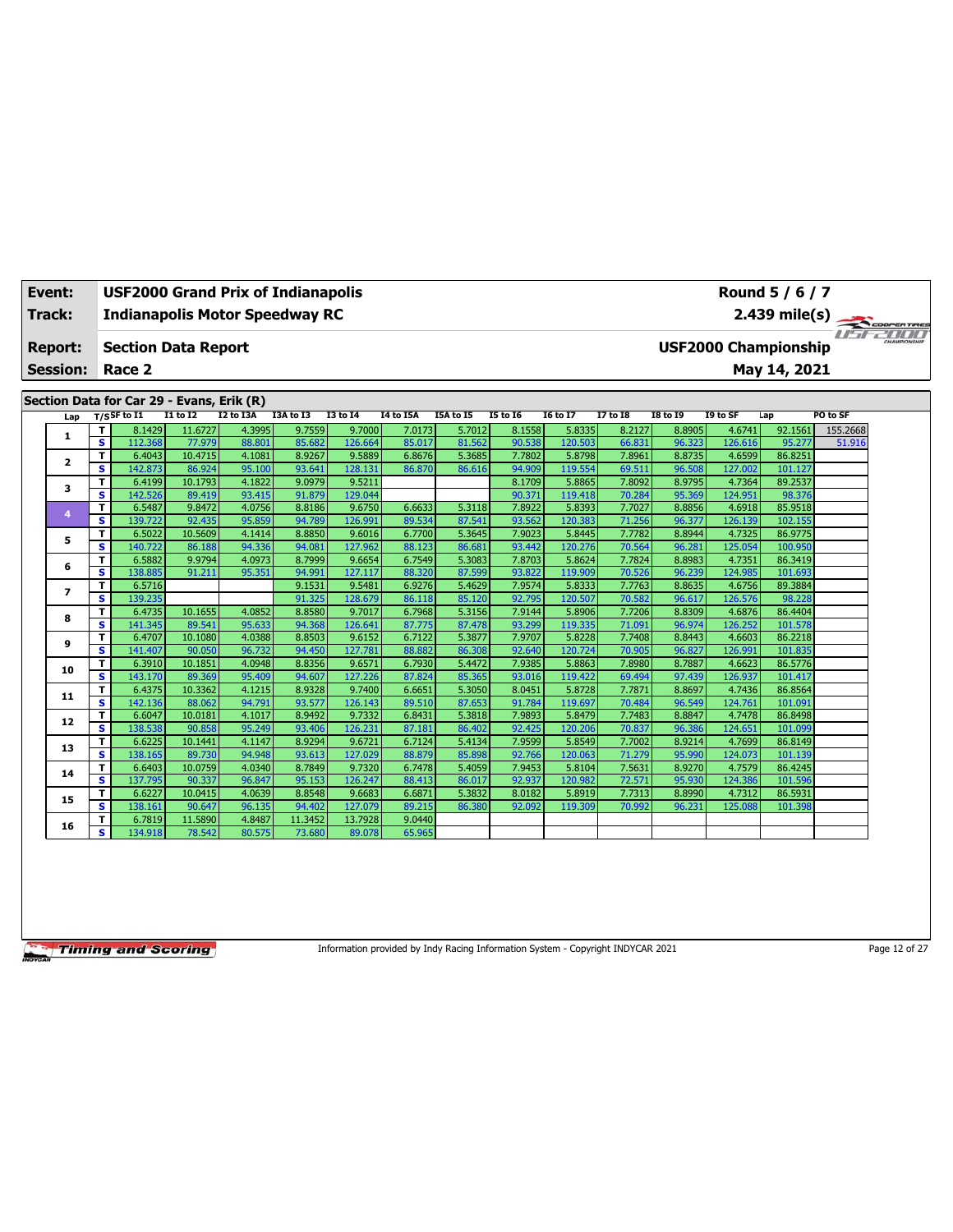| Event:          | USF2000 Grand Prix of Indianapolis        |                   |                  |                  |                   |                  |                  |                  |                   |                  |                  |                   | Round 5 / 6 / 7             |          |              |
|-----------------|-------------------------------------------|-------------------|------------------|------------------|-------------------|------------------|------------------|------------------|-------------------|------------------|------------------|-------------------|-----------------------------|----------|--------------|
| Track:          | <b>Indianapolis Motor Speedway RC</b>     |                   |                  |                  |                   |                  |                  |                  |                   |                  |                  |                   | $2.439$ mile(s)             |          | COOPER TIRES |
| <b>Report:</b>  | <b>Section Data Report</b>                |                   |                  |                  |                   |                  |                  |                  |                   |                  |                  |                   | <b>USF2000 Championship</b> | $H - F$  | CHAMPSONSHIP |
| <b>Session:</b> | Race 2                                    |                   |                  |                  |                   |                  |                  |                  |                   |                  |                  |                   | May 14, 2021                |          |              |
|                 | Section Data for Car 3 - Stamer, Evan (R) |                   |                  |                  |                   |                  |                  |                  |                   |                  |                  |                   |                             |          |              |
| Lap             | T/SSF to I1                               | I1 to I2          | I2 to I3A        | I3A to I3        | $I3$ to $I4$      | <b>I4 to I5A</b> | I5A to I5        | 15 to 16         | <b>16 to 17</b>   | $I7$ to $I8$     | <b>I8 to 19</b>  | I9 to SF          | Lap                         | PI to PO | PO to SF     |
| 1               | T<br>7.9370                               | 13.2260           | 4.2499           | 9.2304           | 9.3843            | 7.3766           | 5.8380           | 8.4657           | 5.8699            | 7.8266           | 9.1324           | 4.6455            | 93.1823                     |          | 143.8652     |
|                 | s<br>115.283                              | 68.821            | 91.927           | 90.560           | 130.925           | 80.876           | 79.651           | 87.224           | 119.756           | 70.128           | 93.772           | 127.396           | 94.228                      |          | 56.030       |
| $\mathbf{z}$    | 6.3878<br>T.                              | 10.9492           | 4.0907           | 8.8662           | 9.5170            | 6.8917           | 5.6410           | 8.1021           | 5.8399            | 8.0297           | 8.9480           | 4.6491            | 87.9124                     |          |              |
|                 | s<br>143.242                              | 83.132            | 95.505           | 94.280           | 129.099           | 86.567           | 82.432           | 91.138           | 120.371           | 68.354           | 95.704           | 127.297           | 99.877                      |          |              |
| 3               | т<br>6.3805                               | 10.4983           | 4.0550           | 9.1496           | 9.4939            | 6.9188           | 5.5607           | 8.0981           | 5.8477            | 8.0555           | 9.0252           | 4.6499            | 87.7332                     |          |              |
|                 | s<br>143.406                              | 86.702            | 96.346           | 91.360           | 129.413           | 86.228           | 83.623           | 91.183           | 120.210           | 68.135           | 94.886           | 127.275           | 100.081                     |          |              |
| 4               | T<br>6.3606                               | 10.5115           | 4.0654           | 9.1626           | 9.7793            | 7.2542           | 5.5948           | 8.2200           | 5.8995            | 7.8981           | 8.9279           | 4.7124            | 88.3863                     |          |              |
|                 | s<br>143.854                              | 86.593            | 96.099           | 91.231           | 125.636           | 82.241           | 83.113           | 89.831           | 119.155           | 69.493           | 95.920           | 125.587           | 99.341                      |          |              |
| 5               | т<br>6.5471<br>139.757                    | 10.4225<br>87.333 | 4.0645<br>96.121 | 9.0285<br>92.586 | 9.6776            | 7.2327           | 5.4883           | 8.1768<br>90.305 | 5.8712<br>119,729 | 7.8315<br>70.084 | 8.8835<br>96.399 | 4.7068<br>125.737 | 87.9310<br>99.856           |          |              |
|                 | s<br>6.4747<br>т                          | 10.0376           | 4.0386           | 8.9021           | 126.957<br>9.5557 | 82.485<br>6.7811 | 84.726<br>5.4214 | 8.0117           | 5.8798            | 7.7758           | 8.9612           | 4.6940            | 86.5337                     |          |              |
| 6               | s<br>141.319                              | 90.682            | 96.737           | 93.900           | 128.576           | 87.978           | 85.771           | 92.166           | 119.554           | 70.586           | 95.564           | 126.080           | 101.468                     |          |              |
|                 | 6.4901<br>т                               | 11.2084           | 4.2081           | 9.1909           | 10.1197           | 8.3166           | 5.9872           | 8.3944           | 6.5456            |                  |                  |                   | 117.9420                    | 150.4595 |              |
| $\overline{ }$  | s<br>140.984                              | 81.209            | 92.840           | 90.950           | 121.410           | 71.735           | 77.666           | 87.964           | 107.393           |                  |                  |                   | 74.447                      | 9.442    |              |
|                 | т                                         |                   | 4.2122           | 8.9904           | 9.8178            | 6.8771           | 5.3765           | 7.9844           | 5.9864            | 7.7088           | 8.9343           | 4.7526            | 223.5824                    |          | 95.7310      |
| 8               | s                                         |                   | 92.750           | 92.978           | 125.144           | 86.750           | 86.487           | 92.481           | 117.425           | 71.200           | 95.851           | 124.525           | 39.27                       |          | 84.203       |
|                 | T<br>6.5977                               | 9.9841            | 4.0212           | 8.8483           | 9.7343            | 6.7941           | 5.3452           | 7.9725           | 5.8728            | 7.5777           | 8.9476           | 4.7348            | 86.4303                     |          |              |
| $\overline{9}$  | s<br>138.685                              | 91.168            | 97.156           | 94.471           | 126.217           | 87.810           | 86.994           | 92.620           | 119.697           | 72.431           | 95.709           | 124.993           | 101.589                     |          |              |
|                 | 6.5735<br>т                               | 10.0143           | 4.0374           | 8.7921           | 9.6938            | 6.8016           | 5.3177           | 7.9720           | 5.8859            | 7.7393           | 8.9325           | 4.7375            | 86.4976                     |          |              |
| 10              | s<br>139.195                              | 90.893            | 96.766           | 95.075           | 126.745           | 87.713           | 87.444           | 92.625           | 119.430           | 70.919           | 95.871           | 124.922           | 101.510                     |          |              |
| 11              | T<br>6.5564                               | 10.0261           | 4.0102           | 8.9369           | 9.6628            | 6.7497           | 5.3288           | 8.0025           | 5.9134            | 7.6614           | 8.9526           | 4.7312            | 86.5320                     |          |              |
|                 | s<br>139.558                              | 90.786            | 97.422           | 93.535           | 127.151           | 88.388           | 87.262           | 92.272           | 118.875           | 71.640           | 95.655           | 125.088           | 101.470                     |          |              |
| 12              | T<br>6.5377                               | 10.0527           | 4.0299           | 8.8161           | 9.6120            | 6.8309           | 5.3961           | 8.0548           | 5.8826            | 7.6767           | 8.9532           | 4.7174            | 86.5601                     |          |              |
|                 | s<br>139.957                              | 90.546            | 96.946           | 94.816           | 127.823           | 87.337           | 86.173           | 91.673           | 119.497           | 71.497           | 95.649           | 125.454           | 101.437                     |          |              |
| 13              | 6.5162<br>т                               | 10.1931           | 4.0281           | 8.9251           | 9.6202            | 6.7873           | 5.3392           | 7.9773           | 5.8405            | 7.7137           | 8.9287           | 4.6965            | 86.5659                     |          |              |
|                 | s<br>140.419                              | 89.298            | 96.989           | 93.658           | 127.714           | 87.898           | 87.092           | 92.564           | 120.359           | 71.154           | 95.911           | 126.013           | 101.430                     |          |              |
| 14              | 7.0635<br>т                               | 13.3732           | 5.5228           | 11.0536          | 14.0389           | 9.0417           |                  |                  |                   |                  |                  |                   |                             |          |              |
|                 | s<br>129.539                              | 68.064            | 70.740           | 75.623           | 87.517            | 65.982           |                  |                  |                   |                  |                  |                   |                             |          |              |

Information provided by Indy Racing Information System - Copyright INDYCAR 2021 Page 13 of 27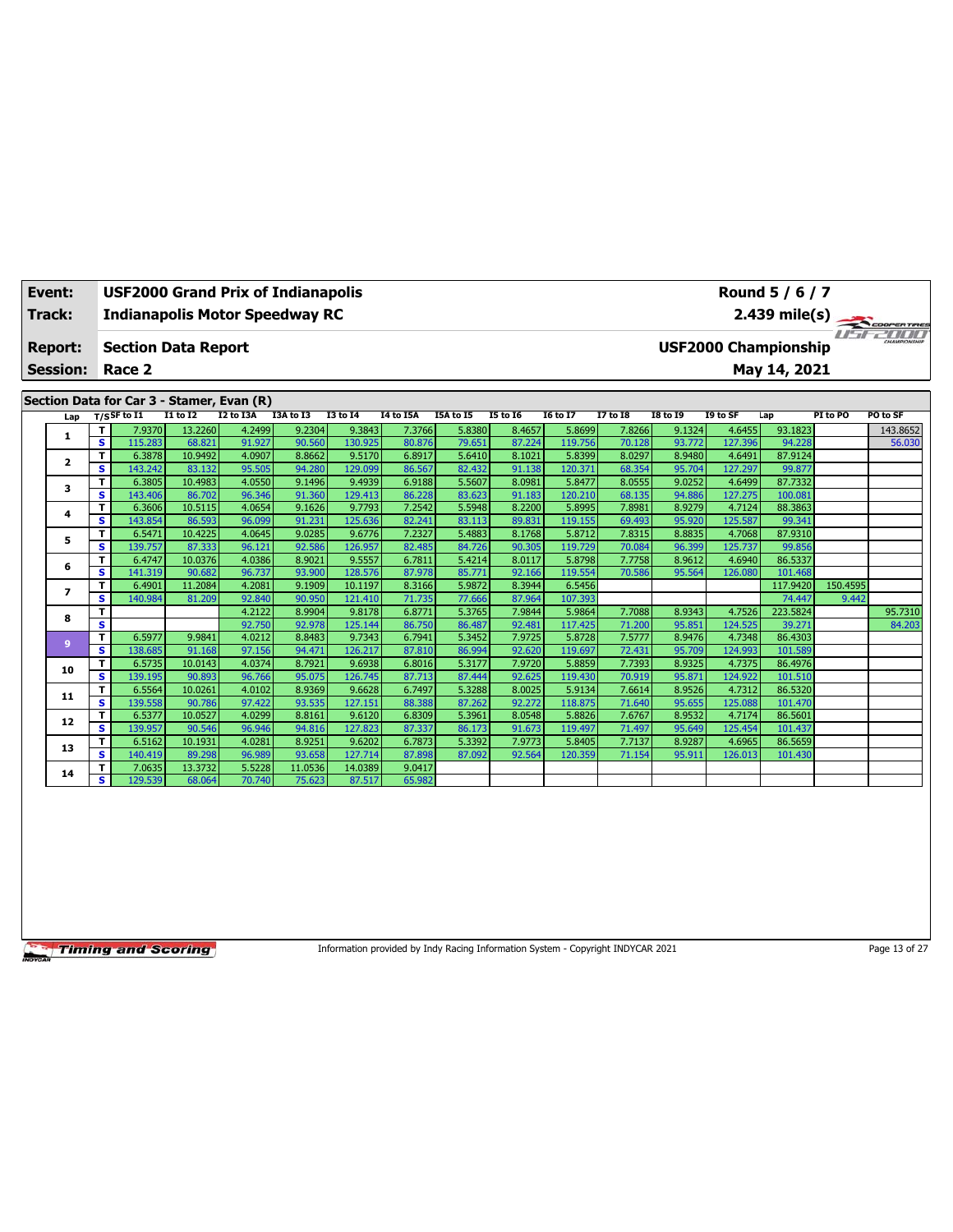| Event:                            | <b>USF2000 Grand Prix of Indianapolis</b>                    | Round 5 / 6 / 7                                                                 |               |
|-----------------------------------|--------------------------------------------------------------|---------------------------------------------------------------------------------|---------------|
| Track:                            | <b>Indianapolis Motor Speedway RC</b>                        | $2.439 \text{ mile(s)}$                                                         |               |
| <b>Report:</b><br><b>Session:</b> | <b>Section Data Report</b><br>Race 2                         | <b>USF2000 Championship</b><br>May 14, 2021                                     | useano        |
|                                   |                                                              |                                                                                 |               |
|                                   | Section Data for Car 3 - Stamer, Evan (R)                    |                                                                                 |               |
| Lap                               | $T/S$ SF to PI<br>T                                          |                                                                                 |               |
| $\mathbf{1}$                      | $\overline{\mathbf{s}}$                                      |                                                                                 |               |
| $\mathbf{2}$                      | $\overline{\mathbf{r}}$<br>$\overline{\mathbf{s}}$           |                                                                                 |               |
| $\mathbf{3}$                      | $\overline{\mathbf{r}}$                                      |                                                                                 |               |
|                                   | $\overline{\mathbf{s}}$<br>$\overline{\mathsf{r}}$           |                                                                                 |               |
| 4                                 | $\overline{\mathbf{s}}$                                      |                                                                                 |               |
| 5                                 | $\overline{\mathbf{r}}$<br>$\overline{\mathbf{s}}$           |                                                                                 |               |
| 6                                 | T<br>S                                                       |                                                                                 |               |
| $\overline{\phantom{a}}$          | $\mathbf T$<br>95.3339                                       |                                                                                 |               |
|                                   | $\overline{\mathbf{s}}$<br>83.949<br>$\overline{\mathsf{r}}$ |                                                                                 |               |
| 8                                 | S                                                            |                                                                                 |               |
| $\boldsymbol{9}$                  | $\mathbf T$<br>$\overline{\mathbf{s}}$                       |                                                                                 |               |
| 10                                | $\overline{\mathsf{r}}$<br>S                                 |                                                                                 |               |
| 11                                | $\mathbf{T}$                                                 |                                                                                 |               |
|                                   | $\overline{\mathbf{s}}$<br>T                                 |                                                                                 |               |
| 12                                | $\overline{\mathbf{s}}$<br>$\overline{\mathbf{r}}$           |                                                                                 |               |
| 13                                | $\overline{\mathbf{s}}$                                      |                                                                                 |               |
| 14                                | $\mathbf{r}$<br>$\overline{\mathbf{s}}$                      |                                                                                 |               |
|                                   |                                                              |                                                                                 |               |
|                                   |                                                              |                                                                                 |               |
|                                   |                                                              |                                                                                 |               |
|                                   |                                                              |                                                                                 |               |
|                                   |                                                              |                                                                                 |               |
|                                   |                                                              |                                                                                 |               |
|                                   |                                                              |                                                                                 |               |
|                                   | <b>Timing and Scoring</b>                                    | Information provided by Indy Racing Information System - Copyright INDYCAR 2021 | Page 14 of 27 |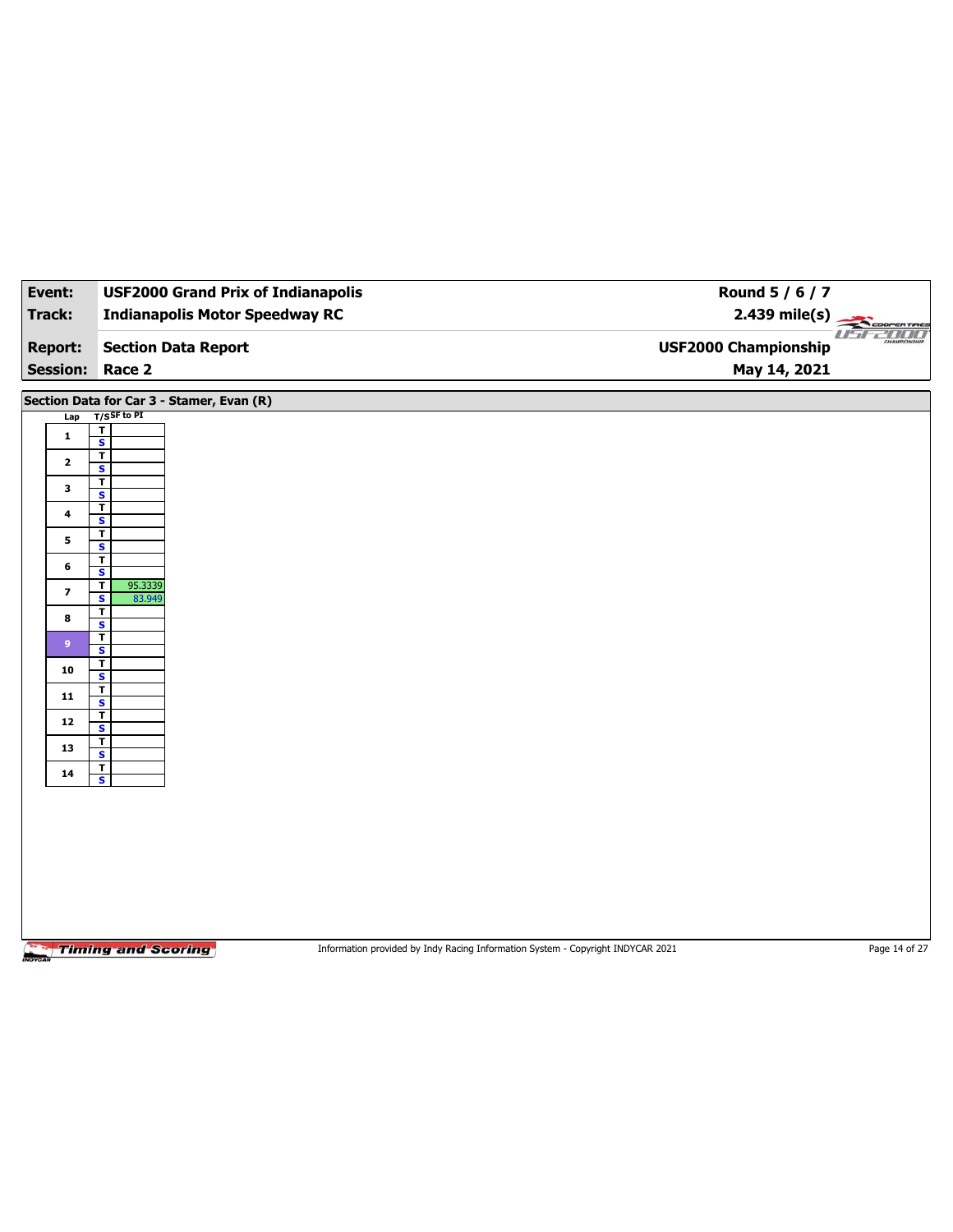| Event:                                                                    |         | <b>USF2000 Grand Prix of Indianapolis</b> |                  |                  |                  |                   |                  |                  |                  |                   |                  |                  |                   | Round 5 / 6 / 7                             |          |  |
|---------------------------------------------------------------------------|---------|-------------------------------------------|------------------|------------------|------------------|-------------------|------------------|------------------|------------------|-------------------|------------------|------------------|-------------------|---------------------------------------------|----------|--|
| <b>Track:</b><br><b>Indianapolis Motor Speedway RC</b><br>$2.439$ mile(s) |         |                                           |                  |                  |                  |                   |                  |                  |                  |                   |                  |                  | COOPERTIRES       |                                             |          |  |
| <b>Report:</b><br><b>Session:</b>                                         |         | <b>Section Data Report</b><br>Race 2      |                  |                  |                  |                   |                  |                  |                  |                   |                  |                  |                   | <b>USF2000 Championship</b><br>May 14, 2021 |          |  |
|                                                                           |         | Section Data for Car 33 - Green, Josh     |                  |                  |                  |                   |                  |                  |                  |                   |                  |                  |                   |                                             |          |  |
| Lap                                                                       |         | $T/S$ SF to I1                            | <b>I1 to I2</b>  | <b>I2 to I3A</b> | I3A to I3        | <b>I3 to 14</b>   | I4 to I5A        | I5A to I5        | <b>I5 to 16</b>  | <b>I6 to I7</b>   | <b>I7 to I8</b>  | <b>I8 to 19</b>  | I9 to SF          | Lap                                         | PO to SF |  |
| 1                                                                         | T.      | 8.1155                                    | 11.3140          | 4.1167           | 9.1476           | 9.6330            | 6.8464           | 5.5678           | 7.9568           | 5.8203            | 7.7354           | 8.8256           | 4.6703            | 89.7494                                     | 167.2668 |  |
|                                                                           | s.      | 112.747                                   | 80.451           | 94.902           | 91.380           | 127.545           | 87.139           | 83.516           | 92.802           | 120.776           | 70.955           | 97.032           | 126.720           | 97.832                                      | 48.191   |  |
| 2                                                                         | T.      | 6.4445                                    | 10.0366          | 4.0623           | 8.8033           | 9.5018            | 6.7599           | 5.4266           | 7.8866           | 5.8139            | 7.6339           | 8.8584           | 4.6662            | 85.8940                                     |          |  |
|                                                                           | s       | 141.982                                   | 90.691           | 96.173           | 94.954           | 129.306           | 88.254           | 85.689           | 93.628           | 120.909           | 71.898           | 96.672           | 126.831           | 102.224                                     |          |  |
| 3                                                                         | T.      | 6.4520                                    | 9.9895           | 4.0876           | 8.7480           | 9.5530            | 6.7415           | 5.3929           | 7.8798           | 5.7833            | 7.6638           | 8.8581           | 4.7060            | 85.8555                                     |          |  |
|                                                                           | s       | 141.816                                   | 91.118           | 95.577           | 95.554           | 128.613           | 88.495           | 86.224           | 93.709           | 121.549           | 71.618           | 96.676           | 125.758           | 102.270                                     |          |  |
| 4                                                                         | T.      | 6.5587                                    | 10.4844          | 4.2293           | 9.0654           | 9.6040            | 6.7523           | 5.5148           | 7.9349           | 5.7913            | 7.7375           | 8.8854           | 4.6995            | 87.2575                                     |          |  |
|                                                                           | s       | 139.509                                   | 86.817           | 92.375           | 92.209           | 127.930           | 88.354           | 84.319           | 93.058           | 121.381           | 70.936           | 96.379           | 125.932           | 100.626                                     |          |  |
| 5                                                                         | T.      | 6.5019                                    | 9.8840           | 4.0760           | 8.7433           | 9.5334            | 6.6624           | 5.4133           | 7.9399           | 5.7780            | 7.7149           | 8.9092           | 4.7316            | 85.8879                                     |          |  |
|                                                                           | s       | 140.728                                   | 92.091           | 95.849           | 95.606           | 128.877           | 89.546           | 85.900           | 93.000           | 121.661           | 71.143           | 96.121           | 125.078           | 102.231                                     |          |  |
| 6                                                                         | T.      | 6.5271                                    | 9.9791           | 4.0391           | 8.8594           | 9.5893            | 6.7034           | 5.3494           | 7.9381           | 5.8540            | 7.6581           | 8.8781           | 4.7321            | 86.1072                                     |          |  |
|                                                                           | s.      | 140.185                                   | 91.213           | 96.725           | 94.353           | 128.126           | 88.998           | 86.926           | 93.021           | 120.081           | 71.671           | 96.458           | 125.065           | 101.971                                     |          |  |
| 7                                                                         | T.      | 6.5268                                    | 9.9705           | 4.0431           | 8.8042           | 9.6482            | 6.7019           | 5.3255           | 7.9344           | 5.8233            | 7.7369           | 8.8283           | 4.7285            | 86.0716                                     |          |  |
|                                                                           | s.      | 140.191                                   | 91.292           | 96.629           | 94.944           | 127.344           | 89.018           | 87.316           | 93.064           | 120.714           | 70.941           | 97.002           | 125.160           | 102.013                                     |          |  |
| 8                                                                         | T<br>s. | 6.5338<br>140.041                         | 9.9260<br>91.701 | 4.0504<br>96.455 | 8.9091<br>93.826 | 9.7595<br>125.891 | 6.6960           | 5.3915<br>86.247 | 7.9745<br>92.596 | 5.8887<br>119.373 | 7.7313<br>70.992 | 8.8683<br>96.565 | 4.7464<br>124.688 | 86.4755<br>101.536                          |          |  |
|                                                                           | T       | 6.5704                                    | 9.9520           | 4.0511           | 8.8523           | 9.7279            | 89.097<br>6.6470 | 5.3243           | 7.9618           | 5.8488            | 7.7182           | 8.8301           | 4.7462            | 86.2301                                     |          |  |
| 9                                                                         | s.      | 139.261                                   | 91.462           | 96.438           | 94.428           | 126.300           | 89.753           | 87.335           | 92.744           | 120.188           | 71.113           | 96.982           | 124.693           | 101.825                                     |          |  |
|                                                                           | T.      | 6.5847                                    | 9.9655           | 4.0502           | 8.8839           | 9.7064            | 6.6378           | 5.3473           | 7.9646           | 5.8323            | 7.7508           | 8.8593           | 4.7034            | 86.2862                                     |          |  |
| 10                                                                        | s       | 138.958                                   | 91.338           | 96.460           | 94.093           | 126.580           | 89.878           | 86.960           | 92.711           | 120.528           | 70.814           | 96.663           | 125.828           | 101.759                                     |          |  |
|                                                                           | T       | 6.4655                                    | 10.0844          | 4.0565           | 8.9941           | 9.6537            | 6.9034           | 5.5177           | 8.0123           | 5.8623            | 7.7418           | 8.8890           | 4.7288            | 86.9095                                     |          |  |
| 11                                                                        | s.      | 141.520                                   | 90.261           | 96.310           | 92.940           | 127.271           | 86.420           | 84.274           | 92.159           | 119.911           | 70.896           | 96.340           | 125.152           | 101.029                                     |          |  |
|                                                                           | T.      | 6.5136                                    | 10.0534          | 4.1224           | 9.0885           | 9.5801            | 7.1266           | 5.6178           | 8.0823           | 5.8768            | 7.6897           | 8.9451           | 4.7230            | 87.4193                                     |          |  |
| 12                                                                        | s.      | 140.475                                   | 90.539           | 94.770           | 91.974           | 128.249           | 83.713           | 82.773           | 91.361           | 119.615           | 71.376           | 95.736           | 125.306           | 100.440                                     |          |  |
|                                                                           | T.      | 6.4904                                    | 10.1690          | 4.0541           | 8.8918           | 9.5506            | 6.7051           | 5.3127           | 7.9748           | 5.8299            | 7.7070           | 8.8751           | 4.7420            | 86.3025                                     |          |  |
| 13                                                                        | s.      | 140.977                                   | 89.510           | 96.367           | 94.009           | 128.645           | 88.976           | 87.526           | 92.593           | 120.577           | 71.216           | 96.491           | 124.803           | 101.740                                     |          |  |
|                                                                           | T       | 6.5301                                    | 10.0037          | 4.0552           | 8.8669           | 9.5530            | 6.6614           | 5.3051           | 7.9729           | 5.8243            | 7.6579           | 8.9728           | 4.7493            | 86.1526                                     |          |  |
| 14                                                                        | s.      | 140.120                                   | 90.989           | 96.341           | 94.273           | 128.613           | 89.559           | 87.652           | 92.615           | 120.693           | 71.673           | 95.440           | 124.612           | 101.917                                     |          |  |
|                                                                           | T.      | 6.5441                                    | 10.1094          | 4.0696           | 8.8645           | 9.5858            | 6.6861           | 5.3827           | 7.9737           | 5.8443            | 7.6657           | 8.9144           | 4.7499            | 86.3902                                     |          |  |
| 15                                                                        | s.      | 139.821                                   | 90.038           | 96.000           | 94.299           | 128.173           | 89.229           | 86.388           | 92.606           | 120.280           | 71.600           | 96.065           | 124.596           | 101.637                                     |          |  |
| 16                                                                        | т       | 6.6570                                    | 13.0663          | 5.8132           | 12.0953          | 13.0217           | 8.1641           | 6.4054           |                  |                   |                  |                  |                   |                                             |          |  |
|                                                                           | s.      | 137.449                                   | 69.662           | 67.206           | 69.110           | 94.353            | 73.075           | 72.595           |                  |                   |                  |                  |                   |                                             |          |  |

Information provided by Indy Racing Information System - Copyright INDYCAR 2021 Page 15 of 27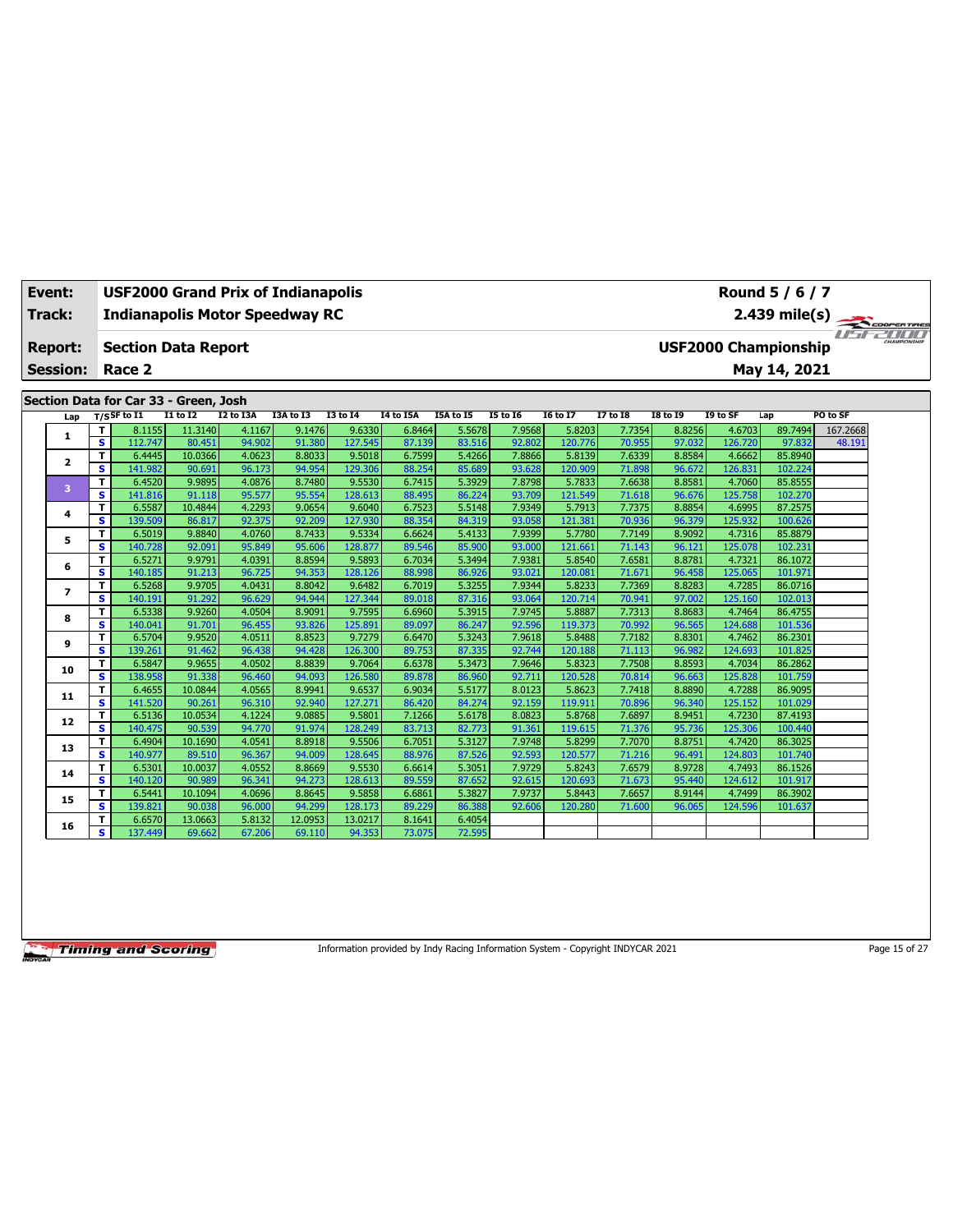| Event:          |        | <b>USF2000 Grand Prix of Indianapolis</b>     |                   |                  |                  |                   |                  |                  |                  |                   |                  |                  |                   | Round 5 / 6 / 7             |          |  |
|-----------------|--------|-----------------------------------------------|-------------------|------------------|------------------|-------------------|------------------|------------------|------------------|-------------------|------------------|------------------|-------------------|-----------------------------|----------|--|
| Track:          |        | <b>Indianapolis Motor Speedway RC</b>         |                   |                  |                  |                   |                  |                  |                  |                   |                  |                  |                   |                             |          |  |
|                 |        |                                               |                   |                  |                  |                   |                  |                  |                  |                   |                  |                  |                   | 2.439 mile(s)               |          |  |
| <b>Report:</b>  |        | <b>Section Data Report</b>                    |                   |                  |                  |                   |                  |                  |                  |                   |                  |                  |                   | <b>USF2000 Championship</b> |          |  |
| <b>Session:</b> |        | Race 2                                        |                   |                  |                  |                   |                  |                  |                  |                   |                  |                  |                   | May 14, 2021                |          |  |
|                 |        |                                               |                   |                  |                  |                   |                  |                  |                  |                   |                  |                  |                   |                             |          |  |
|                 |        | Section Data for Car 34 - Christie, Dylan (R) |                   |                  |                  |                   |                  |                  |                  |                   |                  |                  |                   |                             |          |  |
| Lap             |        | $T/S$ SF to I1                                | $I1$ to $I2$      | I2 to I3A        | I3A to I3        | <b>I3 to 14</b>   | I4 to I5A        | I5A to I5        | <b>I5 to 16</b>  | <b>I6 to I7</b>   | <b>I7 to I8</b>  | <b>I8 to I9</b>  | I9 to SF          | Lap                         | PO to SF |  |
|                 | т      | 8.0467                                        | 11.7124           | 4.5106           | 9.5429           | 9.6435            | 7.2629           | 5.6591           | 8.0248           | 5.8361            | 8.0303           | 8.8175           | 4.6340            | 91.7208                     | 160.1042 |  |
| 1               | s      | 113.711                                       | 77.715            | 86.614           | 87.595           | 127.406           | 82.142           | 82.169           | 92.016           | 120.449           | 68.349           | 97.121           | 127.712           | 95.730                      | 50.347   |  |
| $\mathbf{z}$    | T      | 6.3605                                        | 10.3681           | 4.1863           | 9.2697           | 9.5258            | 6.9861           | 5.5822           | 7.9898           | 5.8613            | 7.6650           | 8.8997           | 4.6979            | 87.3924                     |          |  |
|                 | s      | 143.857                                       | 87.791            | 93.324           | 90.176           | 128.980           | 85.397           | 83.300           | 92.419           | 119.932           | 71.606           | 96.224           | 125.975           | 100.471                     |          |  |
| 3               | т      | 6.4609                                        | 9.9727            | 4.1323           | 8.7157           | 9.6555            | 6.7414           | 5.3743           | 7.8767           | 5.7942            | 7.5609           | 8.9495           | 4.7197            | 85.9538                     |          |  |
|                 | s      | 141.621                                       | 91.272            | 94.543           | 95.908           | 127.247           | 88.497           | 86.523           | 93.746           | 121.320           | 72.592           | 95.688           | 125.393           | 102.153                     |          |  |
| 4               | T      | 6.5419                                        | 9.9434            | 4.1480           | 8.7027           | 9.6238            | 6.6415           | 5.3337           | 7.8717           | 5.8335            | 7.6291           | 8.9854           | 4.7197            | 85.9744                     |          |  |
|                 | s      | 139.868                                       | 91.541            | 94.186           | 96.052           | 127,666           | 89.828           | 87.182           | 93.806           | 120.503           | 71.943           | 95.306           | 125.393           | 102.128                     |          |  |
| 5               | T      | 6.5398                                        | 9.8935            | 4.1040           | 8.7447           | 9.5817            | 6.7748           | 5.4042           | 7.8805           | 5.7894            | 7.6783           | 9.0043           | 4.7072            | 86.1024                     |          |  |
|                 | s      | 139.913                                       | 92.003            | 95.195           | 95.590           | 128.227           | 88.060           | 86.044           | 93.701           | 121.421           | 71.482           | 95.106           | 125.726           | 101.976                     |          |  |
| 6               | т      | 6.5023                                        | 10.0127           | 4.1095           | 8.7710           | 9.5767            | 6.7719           | 5.3734           | 7.9083           | 5.8850            | 7.7038           | 8.9543           | 4.7199            | 86.2888                     |          |  |
|                 | s      | 140.719                                       | 90.907            | 95.068           | 95.304           | 128.294           | 88.098           | 86.537           | 93.371           | 119.449           | 71.246           | 95.637           | 125.388           | 101.756                     |          |  |
| $\overline{ }$  | т      | 6.5225                                        | 9.9926            | 4.0864           | 8.7812           | 9.6617            | 6.7055           | 5.4209           | 8.0841           | 5.7841            | 7.8286           | 8.9909           | 4.6970            | 86.5555                     |          |  |
|                 | s      | 140.284                                       | 91.090            | 95.605           | 95.193           | 127.166           | 88.970           | 85.779           | 91.341           | 121.532           | 70.110           | 95.248           | 125.999           | 101.442                     |          |  |
| 8               | т      | 6.5177                                        | 10.3472           | 4.0893           | 8.9806           | 9.7019            | 6.7956           | 5.4715           | 8.1349           | 5.9362            | 7.7103           | 9.0047           | 4.7515            | 87.4414                     |          |  |
|                 | s      | 140.387                                       | 87.968            | 95.538           | 93.079           | 126.639           | 87.791           | 84.986           | 90.771           | 118.418           | 71.186           | 95.102           | 124.554           | 100.415                     |          |  |
| 9               | T<br>s | 6.6200<br>138.218                             | 10.2784           | 4.1005           | 8.8252           | 9.7367            | 6.7411           | 5.4076           | 7.9066<br>93.391 | 5.8902            | 7.6328           | 8.9813           | 4.7259<br>125.229 | 86.8463                     |          |  |
|                 | T      | 6.5575                                        | 88.557<br>10.0113 | 95.277<br>4.0887 | 94.718<br>8.8363 | 126.186<br>9.7386 | 88.501<br>7.2083 | 85.990<br>5.5288 | 8.1391           | 119.343<br>5.9204 | 71.909<br>7.7545 | 95.350<br>9.0110 | 4.7246            | 101.103<br>87.5191          |          |  |
| 10              | s      | 139.535                                       | 90.920            | 95.552           | 94.599           | 126.161           | 82.764           | 84.105           | 90.724           | 118.734           | 70.780           | 95.035           | 125.263           | 100.326                     |          |  |
|                 | т      | 6.5294                                        | 10.3013           | 4.1563           | 8.8412           | 9.6722            | 6.8003           | 5.4073           | 7.9364           | 5.8427            | 7.7024           | 9.0270           | 4.7453            | 86.9618                     |          |  |
| 11              | s      | 140.135                                       | 88.360            | 93.998           | 94.547           | 127.028           | 87.730           | 85.995           | 93.041           | 120.313           | 71.259           | 94.867           | 124.717           | 100.968                     |          |  |
|                 | т      | 6.5687                                        | 10.0204           | 4.1079           | 8.8271           | 9.6521            | 6.7852           | 5.4730           | 7.9265           | 5.8806            | 7.7862           | 8.9965           | 4.7561            | 86.7803                     |          |  |
| 12              | s      | 139.297                                       | 90.837            | 95.105           | 94.698           | 127.292           | 87.925           | 84.963           | 93.157           | 119.538           | 70.492           | 95.189           | 124.434           | 101.180                     |          |  |
|                 | т      | 6.6023                                        | 10.0193           | 4.0721           | 8.8345           | 9.6391            | 6.7951           | 5.4804           | 7.9635           | 5.8383            | 7.7218           | 8.9609           | 4.7638            | 86.6911                     |          |  |
| 13              | s      | 138.588                                       | 90.847            | 95.941           | 94.619           | 127.464           | 87.797           | 84.848           | 92.724           | 120.404           | 71.080           | 95.567           | 124.232           | 101.284                     |          |  |
|                 | т      | 6.6068                                        | 10.0855           | 4.0518           | 8.7794           | 9.6426            | 6.7920           | 5.4167           | 7.9081           | 5.8134            | 7.7470           | 8.9308           | 4.7432            | 86.5173                     |          |  |
| 14              | s      | 138.494                                       | 90.251            | 96.422           | 95.213           | 127.418           | 87.837           | 85.846           | 93.374           | 120.920           | 70.849           | 95.889           | 124.772           | 101.487                     |          |  |
|                 | T      | 6.5847                                        | 10.0193           | 4.0664           | 8.8291           | 9.6095            | 6.7724           | 5.4548           | 7.9996           | 5.8305            | 7.7854           | 9.0114           | 4.7198            | 86.6829                     |          |  |
| 15              | s.     | 138.958                                       | 90.847            | 96.076           | 94.677           | 127.856           | 88.092           | 85.246           | 92.306           | 120.565           | 70.499           | 95.031           | 125.391           | 101.293                     |          |  |
|                 | т      | 6.6360                                        | 12.0207           | 5.0387           | 10.1629          | 15.3260           | 8.9305           | 6.1731           |                  |                   |                  |                  |                   |                             |          |  |
| 16              | s      | 137.884                                       | 75.722            | 77.536           | 82.251           | 80.167            | 66.804           | 75.327           |                  |                   |                  |                  |                   |                             |          |  |

Information provided by Indy Racing Information System - Copyright INDYCAR 2021 Page 16 of 27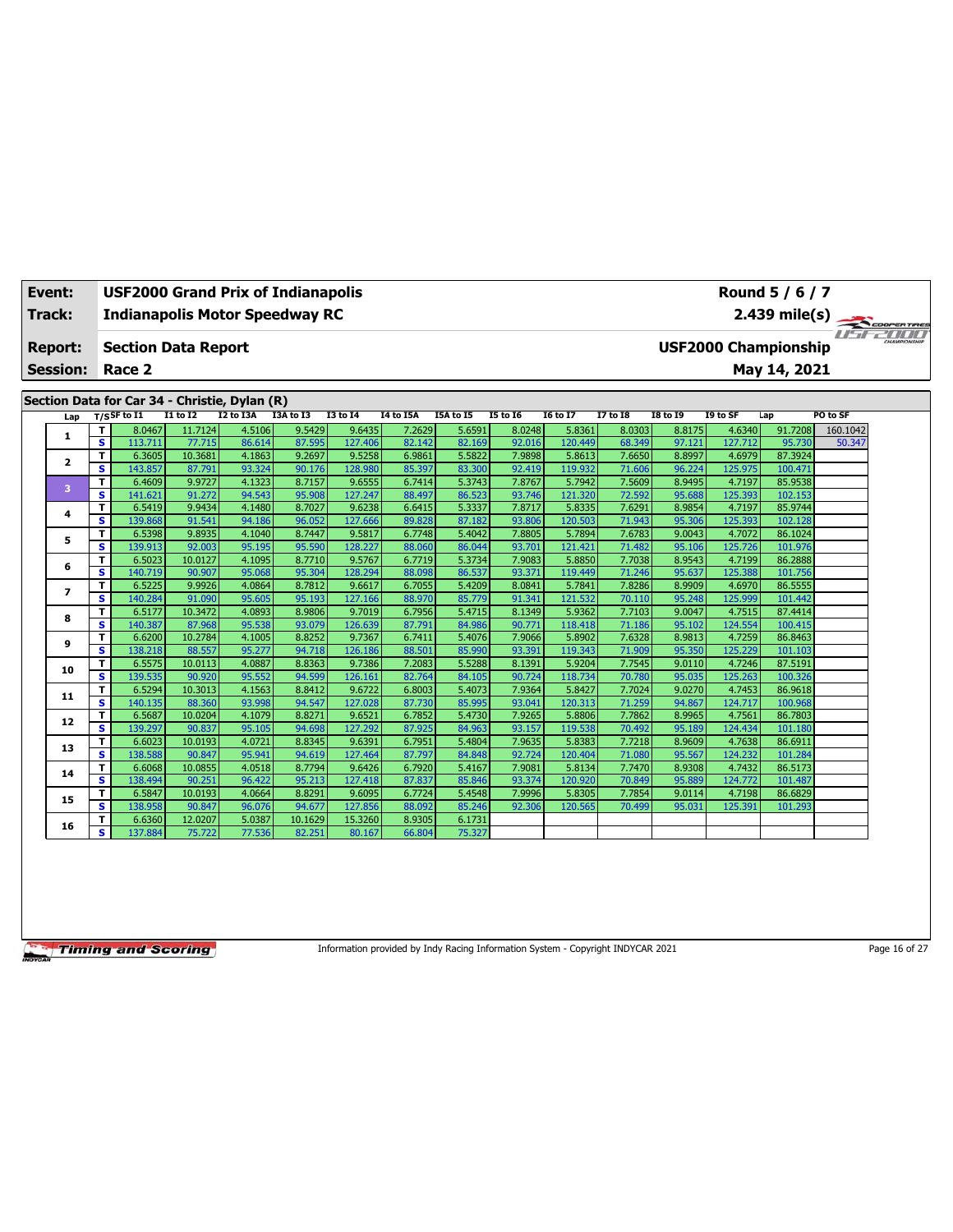| Event:          |        | <b>USF2000 Grand Prix of Indianapolis</b>   |                   |                  |                  |                   |                  |                  |                  |                   |                  |                  |                   | Round 5 / 6 / 7             |          |  |
|-----------------|--------|---------------------------------------------|-------------------|------------------|------------------|-------------------|------------------|------------------|------------------|-------------------|------------------|------------------|-------------------|-----------------------------|----------|--|
| Track:          |        | <b>Indianapolis Motor Speedway RC</b>       |                   |                  |                  |                   |                  |                  |                  |                   |                  |                  |                   |                             |          |  |
|                 |        |                                             |                   |                  |                  |                   |                  |                  |                  |                   |                  |                  |                   | 2.439 mile(s)               |          |  |
| <b>Report:</b>  |        | <b>Section Data Report</b>                  |                   |                  |                  |                   |                  |                  |                  |                   |                  |                  |                   | <b>USF2000 Championship</b> |          |  |
| <b>Session:</b> |        | Race 2                                      |                   |                  |                  |                   |                  |                  |                  |                   |                  |                  |                   | May 14, 2021                |          |  |
|                 |        |                                             |                   |                  |                  |                   |                  |                  |                  |                   |                  |                  |                   |                             |          |  |
|                 |        | Section Data for Car 4 - d'Orlando, Michael |                   |                  |                  |                   |                  |                  |                  |                   |                  |                  |                   |                             |          |  |
| Lap             |        | $T/S$ SF to $I1$                            | <b>I1 to I2</b>   | I2 to I3A        | I3A to I3        | <b>I3 to 14</b>   | <b>I4 to I5A</b> | I5A to I5        | <b>I5 to 16</b>  | <b>I6 to I7</b>   | <b>I7 to I8</b>  | <b>I8 to 19</b>  | I9 to SF          | Lap                         | PO to SF |  |
| 1               | т      | 8.3297                                      | 11.5126           | 4.4242           | 9.1887           | 9.4873            | 6.9388           | 5.7081           | 8.0748           | 5.8264            | 8.2039           | 8.8201           | 4.6414            | 91.1560                     | 158.1536 |  |
|                 | s      | 109.848                                     | 79.064            | 88.306           | 90.971           | 129.503           | 85.979           | 81.463           | 91.446           | 120.650           | 66.903           | 97.092           | 127.509           | 96.323                      | 50.968   |  |
| $\mathbf{z}$    | T      | 6.3839                                      | 10.0865           | 4.1868           | 8.8060           | 9.5260            | 6.7905           | 5.3583           | 7.8690           | 5.8268            | 7.7511           | 8.8354           | 4.6480            | 86.0683                     |          |  |
|                 | s      | 143.329                                     | 90.242            | 93.313           | 94.925           | 128.977           | 87.857           | 86.781           | 93.838           | 120.642           | 70.811           | 96.924           | 127.327           | 102.017                     |          |  |
| 3               | T<br>s | 6.4225                                      | 10.0678           | 4.0582<br>96.270 | 8.7111<br>95.959 | 9.4864            | 6.9510           | 5.4513<br>85.301 | 7.8849           | 5.8408            | 7.7732           | 8.8503           | 4.6644            | 86.1619                     |          |  |
|                 | T      | 142.468<br>6.4166                           | 90.410<br>10.0413 | 4.0720           | 8.8171           | 129.516<br>9.4574 | 85.828<br>6.7652 | 5.4268           | 93.649<br>7.8255 | 120.352<br>5.785  | 70.610<br>7.7202 | 96.761<br>8.8963 | 126.880<br>4.6808 | 101.906<br>85.9043          |          |  |
| 4               | s      | 142.599                                     | 90.648            | 95.943           | 94.805           | 129.913           | 88.185           | 85.686           | 94.359           | 121.511           | 71.094           | 96.261           | 126.435           | 102.211                     |          |  |
|                 | T      | 6.4702                                      | 9.9632            | 4.0501           | 8.7415           | 9.5028            | 6.7131           | 5.3518           | 7.8081           | 5.6961            | 7.9264           | 8.9144           | 4.7027            | 85.8404                     |          |  |
| 5               | s.     | 141.418                                     | 91.359            | 96.462           | 95.625           | 129.292           | 88.870           | 86.887           | 94.570           | 123.410           | 69.245           | 96.065           | 125.846           | 102.288                     |          |  |
|                 | T      | 6.5202                                      | 9.9244            | 4.0559           | 8.6962           | 9.5401            | 6.7300           | 5.3561           | 7.9393           | 5.8583            | 7.6992           | 8.8391           | 4.6708            | 85.8296                     |          |  |
| 6               | S      | 140.333                                     | 91.716            | 96.324           | 96.123           | 128.787           | 88.646           | 86.817           | 93,007           | 119.993           | 71.288           | 96.884           | 126.706           | 102.300                     |          |  |
|                 | T      | 6.4424                                      | 9.9772            | 4.0550           | 8.8784           | 9.5710            | 6.7591           | 5.3143           | 7.9692           | 6.0129            | 7.9042           | 8.8501           | 4.6591            | 86.3929                     |          |  |
| $\overline{ }$  | s      | 142.028                                     | 91.231            | 96.346           | 94.151           | 128.371           | 88.265           | 87.500           | 92.658           | 116.908           | 69.439           | 96.763           | 127.024           | 101.633                     |          |  |
| 8               | T      | 6.3878                                      | 10.0751           | 4.1316           | 8.7601           | 9.7335            | 6.6757           | 5.3734           | 7.8971           | 5.8965            | 7.6844           | 8.8115           | 4.7091            | 86.1358                     |          |  |
|                 | s      | 143.242                                     | 90.344            | 94.559           | 95.422           | 126.228           | 89.368           | 86.537           | 93.504           | 119,216           | 71.426           | 97.187           | 125.675           | 101.937                     |          |  |
| 9               | T      | 6.5271                                      | 9.9386            | 4.0281           | 8.8319           | 9.6976            | 6.7119           | 5.2938           | 7.8836           | 5.8501            | 7.6706           | 8.8186           | 4.6986            | 85.9505                     |          |  |
|                 | s.     | 140.185                                     | 91.585            | 96.989           | 94.647           | 126.695           | 88.886           | 87.839           | 93.664           | 120.161           | 71.554           | 97.109           | 125.956           | 102.156                     |          |  |
| 10              | T      | 6.4962                                      | 9.9542            | 4.0435           | 8.8337           | 9.6299            | 6.7107           | 5.3428           | 7.9414           | 5.8083            | 7.7182           | 8.8245           | 4.6582            | 85.9616                     |          |  |
|                 | s      | 140.852                                     | 91.442            | 96.620           | 94.627           | 127.586           | 88.901           | 87.033           | 92.982           | 121.026           | 71.113           | 97.044           | 127.049           | 102.143                     |          |  |
| 11              | T      | 6.4095                                      | 10.1473           | 4.0737           | 8.8615           | 9.4851            | 6.7737           | 5.4227           | 7.8969           | 5.8090            | 7.7444           | 8.8958           | 4.6656            | 86.1852                     |          |  |
|                 | s      | 142.757                                     | 89.701            | 95.903           | 94.330           | 129.533           | 88.075           | 85.751           | 93.506           | 121.011           | 70.872           | 96.266           | 126.847           | 101.878                     |          |  |
| 12              | т      | 6.4413                                      | 10.3272           | 4.1895           | 9.0043           | 9.7040            | 6.9163           | 5.3955           | 7.8794           | 5.8327            | 7.6040           | 8.8497           | 4.7343            | 86.8782                     |          |  |
|                 | s.     | 142.052                                     | 88.139            | 93.253           | 92.834           | 126,611           | 86.259           | 86.183           | 93.714           | 120,520           | 72.181           | 96.768           | 125.006           | 101.066                     |          |  |
| 13              | T<br>s | 6.5876                                      | 9.9983            | 4.0151<br>97.303 | 8.7374<br>95.670 | 9.6054            | 6.7615           | 5.3277<br>87,280 | 7.8843<br>93.656 | 5.8469            | 7.6521           | 8.8711<br>96.534 | 4.7460            | 86.0334<br>102.058          |          |  |
|                 | т      | 138.897<br>6.6019                           | 91.038<br>9.9840  | 4.0057           | 8.7048           | 127.911<br>9.6335 | 88.234<br>6.7101 | 5.3309           | 7.8385           | 120.227<br>5.8141 | 71.727<br>7.6458 | 8.8446           | 124.698<br>4.7525 | 85.8664                     |          |  |
| 14              | s.     | 138.596                                     | 91.169            | 97.531           | 96.029           | 127.538           | 88.909           | 87.227           | 94.203           | 120.905           | 71.786           | 96.823           | 124.528           | 102.257                     |          |  |
|                 | T      | 6.6063                                      | 9.9630            | 4.0092           | 8.6783           | 9.6281            | 6.6289           | 5.3486           | 7.8664           | 5.8298            | 7.6514           | 8.8333           | 4.7291            | 85.7724                     |          |  |
| 15              | S      | 138.504                                     | 91.361            | 97.446           | 96.322           | 127.609           | 89.998           | 86.939           | 93.869           | 120.580           | 71.734           | 96.947           | 125.144           | 102.369                     |          |  |
|                 | т      | 6.8547                                      | 12.0071           | 6.4143           | 9.7181           | 10.2947           | 7.8181           | 6.6818           | 10.1493          |                   |                  |                  |                   |                             |          |  |
| 16              | s.     | 133.485                                     | 75.807            | 60.908           | 86.016           | 119.346           | 76.309           | 69.592           | 72.755           |                   |                  |                  |                   |                             |          |  |
|                 |        |                                             |                   |                  |                  |                   |                  |                  |                  |                   |                  |                  |                   |                             |          |  |

Information provided by Indy Racing Information System - Copyright INDYCAR 2021 Page 17 of 27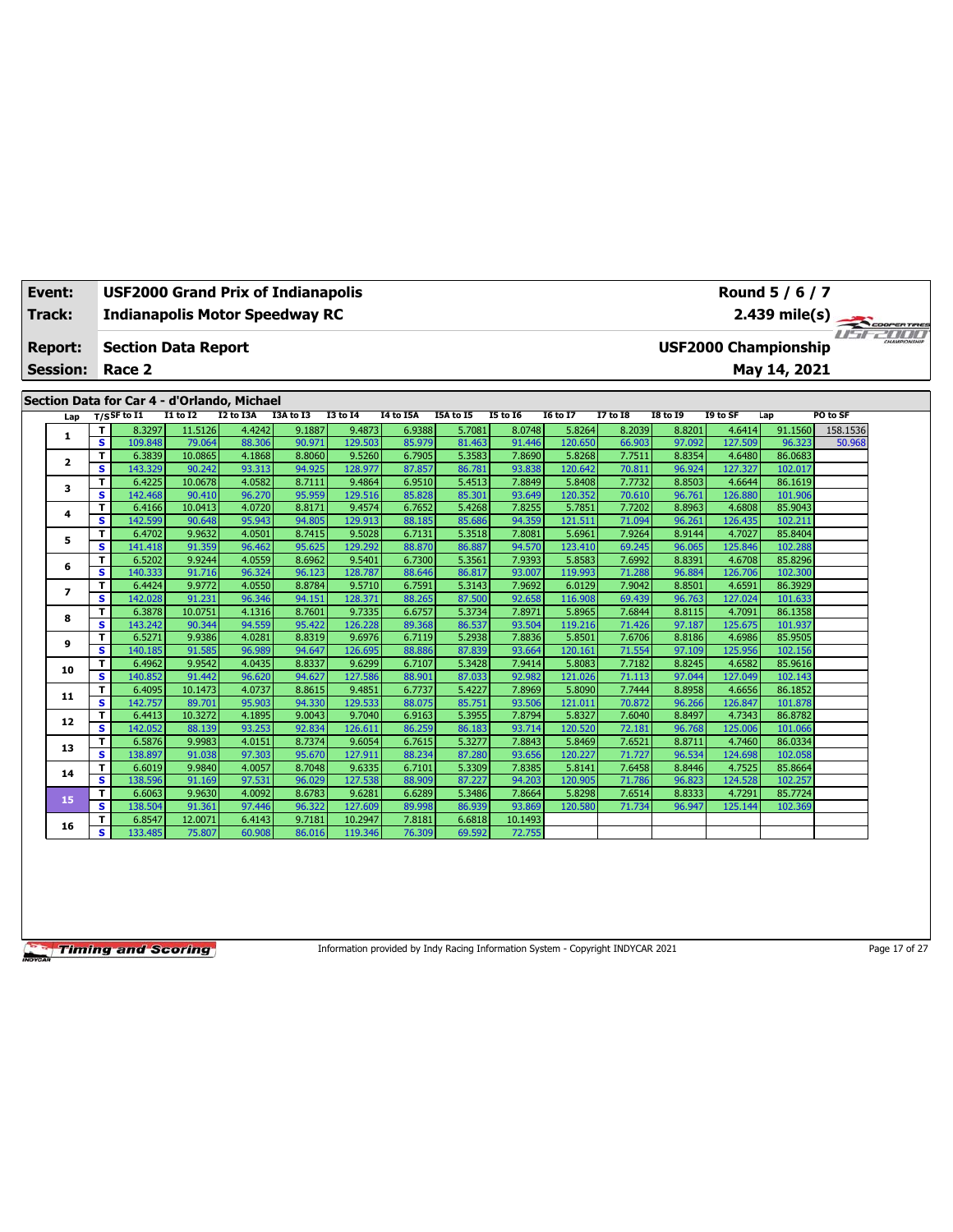| Event:          |                         | <b>USF2000 Grand Prix of Indianapolis</b>   |                  |                  |                  |                   |                  |                  |                  |                   |                  |                  |                   | Round 5 / 6 / 7             |               |  |
|-----------------|-------------------------|---------------------------------------------|------------------|------------------|------------------|-------------------|------------------|------------------|------------------|-------------------|------------------|------------------|-------------------|-----------------------------|---------------|--|
| Track:          |                         | <b>Indianapolis Motor Speedway RC</b>       |                  |                  |                  |                   |                  |                  |                  |                   |                  |                  |                   |                             | 2.439 mile(s) |  |
| <b>Report:</b>  |                         | <b>Section Data Report</b>                  |                  |                  |                  |                   |                  |                  |                  |                   |                  |                  |                   | <b>USF2000 Championship</b> |               |  |
| <b>Session:</b> |                         | Race 2                                      |                  |                  |                  |                   |                  |                  |                  |                   |                  |                  |                   | May 14, 2021                |               |  |
|                 |                         | Section Data for Car 44 - Brooks, Christian |                  |                  |                  |                   |                  |                  |                  |                   |                  |                  |                   |                             |               |  |
| Lap             |                         | T/SSF to I1                                 | <b>I1 to I2</b>  | <b>I2 to I3A</b> | I3A to I3        | <b>I3 to 14</b>   | <b>I4 to I5A</b> | I5A to I5        | <b>I5 to 16</b>  | <b>I6 to I7</b>   | <b>I7 to I8</b>  | <b>I8 to 19</b>  | I9 to SF          | Lap                         | PO to SF      |  |
|                 | т                       | 8.2936                                      | 11.4329          | 4.2087           | 8.9049           | 9.4830            | 6.9866           | 5.5090           | 8.0472           | 5.8047            | 7.5560           | 8.9097           | 4.6857            | 89.8220                     | 172.0354      |  |
| 1               | $\overline{\mathbf{s}}$ | 110.326                                     | 79.615           | 92.827           | 93.871           | 129.562           | 85.391           | 84.407           | 91.760           | 121.101           | 72.639           | 96.116           | 126.303           | 97.753                      | 46.855        |  |
| 2               | T                       | 6.4795                                      | 9.9956           | 4.0358           | 8.8292           | 9.5426            | 6.7878           | 5.2624           | 7.9561           | 5.7777            | 7.5912           | 8.9282           | 4.6852            | 85.8713                     |               |  |
|                 | s                       | 141.215                                     | 91.063           | 96.804           | 94.676           | 128.753           | 87.892           | 88.363           | 92.810           | 121.667           | 72.303           | 95.917           | 126.317           | 102.251                     |               |  |
| 3               | T                       | 6.4806                                      | 9.9279           | 4.0295           | 8.7576           | 9.5556            | 6.8082           | 5.2642           | 7.8495           | 5.7867            | 7.5813           | 8.9135           | 4.6941            | 85.6487                     |               |  |
|                 | s                       | 141.191                                     | 91.684           | 96.955           | 95.450           | 128.578           | 87.628           | 88.333           | 94.071           | 121.478           | 72.397           | 96.075           | 126.077           | 102.516                     |               |  |
| 4               | T                       | 6.4680                                      | 10.0154          | 4.0319           | 8.7624           | 9.5300            | 6.7361           | 5.2860           | 7.9307           | 5.8046            | 7.5665           | 8.9539           | 4.7076            | 85.7931                     |               |  |
|                 | s                       | 141.466                                     | 90.883           | 96.898           | 95.397           | 128.923           | 88.566           | 87.968           | 93.108           | 121.103           | 72.539           | 95.641           | 125.715           | 102.344                     |               |  |
| 5               | T                       | 6.5047                                      | 9.9259           | 4.0697           | 8.7808           | 9.6193            | 6.7042           | 5.2489           | 7.8584           | 5.7778            | 7.6104           | 8.9876           | 4.7330            | 85.8207                     |               |  |
|                 | s.                      | 140.668                                     | 91.702           | 95.998<br>4.0501 | 95.197<br>8.7830 | 127.726           | 88,988           | 88.590           | 93.964<br>7.8822 | 121.665           | 72.120           | 95.283           | 125.041<br>4.7399 | 102.311                     |               |  |
| 6               | T<br>s                  | 6.5487<br>139.722                           | 9.9618<br>91.372 | 96.462           | 95.174           | 9.6017<br>127.960 | 6.7337<br>88.598 | 5.2808<br>88.055 | 93.681           | 5.8481<br>120.202 | 7.6479<br>71.767 | 9.0057<br>95.091 | 124.859           | 86.0836<br>101.999          |               |  |
|                 | т                       | 6.5607                                      | 9.9663           | 4.0456           | 8.7581           | 9.6613            | 6.6737           | 5.2879           | 7.9522           | 5.8512            | 7.6081           | 8.9914           | 4.7294            | 86.0859                     |               |  |
| $\overline{ }$  | s.                      | 139.467                                     | 91.331           | 96.570           | 95.444           | 127.171           | 89.394           | 87.937           | 92.856           | 120.139           | 72.142           | 95.243           | 125.136           | 101.996                     |               |  |
|                 | T                       | 6.5575                                      | 10.0000          | 4.0534           | 8.8290           | 9.7108            | 6.7487           | 5.3144           | 8.0445           | 5.8975            | 7.6766           | 8.9740           | 4.7439            | 86.5503                     |               |  |
| 8               | s                       | 139.535                                     | 91.023           | 96.384           | 94.678           | 126.523           | 88.401           | 87.498           | 91.791           | 119.195           | 71.498           | 95.427           | 124.754           | 101.449                     |               |  |
|                 | T                       | 6.5712                                      | 9.9651           | 4.0268           | 8.8295           | 9.7185            | 6.6620           | 5.3555           | 8.0159           | 5.8426            | 7.6375           | 9.0154           | 4.7357            | 86.3757                     |               |  |
| 9               | s                       | 139.244                                     | 91.342           | 97.020           | 94.672           | 126.422           | 89.551           | 86.827           | 92.118           | 120.315           | 71.864           | 94.989           | 124.970           | 101.654                     |               |  |
|                 | T                       | 6.5990                                      | 10.4692          | 4.0639           | 8.9706           | 9.7722            | 6.8004           | 5.5009           | 8.2261           | 5.8856            | 7.8662           | 8.9424           | 4.6951            | 87.7916                     |               |  |
| 10              | $\overline{\mathbf{s}}$ | 138.657                                     | 86.943           | 96.135           | 93.183           | 125.728           | 87.729           | 84.532           | 89.764           | 119.436           | 69.775           | 95.764           | 126.050           | 100.014                     |               |  |
| 11              | T                       | 6.4868                                      | 10.0679          | 4.0619           | 8.9572           | 9.6604            | 6.6503           | 5.3954           | 8.0507           | 5.8678            | 7.6974           | 8.9559           | 4.7294            | 86.5811                     |               |  |
|                 | s                       | 141.056                                     | 90.409           | 96.182           | 93.323           | 127.183           | 89.709           | 86.185           | 91.720           | 119.799           | 71.305           | 95.620           | 125.136           | 101.412                     |               |  |
| 12              | т                       | 6.5961                                      | 10.3719          | 4.1578           | 9.0989           | 9.6946            | 7.0002           | 5.6060           | 8.0330           | 5.8301            | 7.6405           | 8.9568           | 4.7334            | 87.7193                     |               |  |
|                 | s.                      | 138.718                                     | 87.759           | 93.964           | 91.869           | 126.734           | 85.225           | 82.947           | 91.922           | 120.573           | 71.836           | 95.610           | 125.030           | 100.097                     |               |  |
| 13              | T                       | 6.5650                                      | 9.9963           | 4.0385           | 8.7974           | 9.6029            | 6.6451           | 5.3504           | 7.9012           | 5.8375            | 7.6850           | 8.9717           | 4.7570            | 86.1480                     |               |  |
|                 | s.                      | 139.375                                     | 91.056           | 96.739           | 95.018           | 127.944           | 89.779           | 86.909           | 93.455           | 120.420           | 71.420           | 95.452           | 124.410           | 101.922                     |               |  |
| 14              | T                       | 6.5798                                      | 9.9561           | 4.0246           | 8.7962           | 9.6264            | 6.6581           | 5.3443           | 7.9057           | 5.8193            | 7.6052           | 8.9590           | 4.7539            | 86.0286                     |               |  |
|                 | $\overline{\mathbf{s}}$ | 139.062                                     | 91.424           | 97.073           | 95.031           | 127.632           | 89.604           | 87,009           | 93.402           | 120.797           | 72.170           | 95.587           | 124.491           | 102.064                     |               |  |
| 15              | т                       | 6.5870                                      | 9.9676           | 4.0482           | 8.7870           | 9.6552            | 6.6072           | 5.3186           | 8.0038           | 5.8379            | 7.6270           | 8.9519           | 4.7466            | 86.1380                     |               |  |
|                 | s                       | 138.910                                     | 91.319           | 96.508           | 95.130           | 127.251           | 90.294           | 87.429           | 92.257           | 120.412           | 71.963           | 95.663           | 124.683           | 101.934                     |               |  |
| 16              | т<br>s.                 | 6.8468                                      | 13.1901          | 5.5142           | 11.9203          | 11.4669           | 8.3616           | 7.3290           | 10.3497          |                   |                  |                  |                   |                             |               |  |
|                 |                         | 133.639                                     | 69.008           | 70.850           | 70.125           | 107.146           | 71.349           | 63.447           | 71.346           |                   |                  |                  |                   |                             |               |  |

Information provided by Indy Racing Information System - Copyright INDYCAR 2021 Page 18 of 27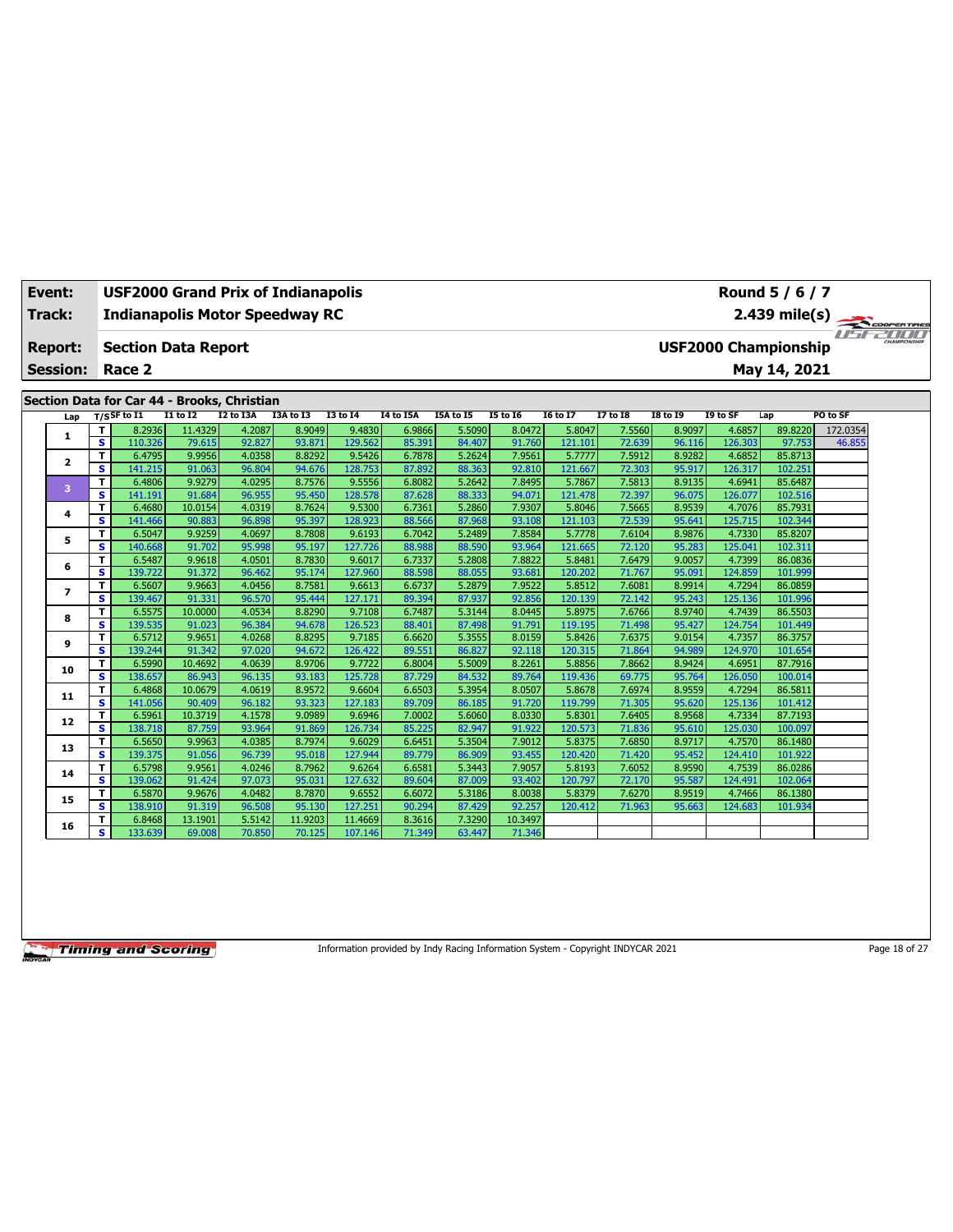| Event:          |                         | <b>USF2000 Grand Prix of Indianapolis</b>      |                   |                  |                  |                   |                  |                  |                  |                   |                  |                  |                   | Round 5 / 6 / 7             |               |  |
|-----------------|-------------------------|------------------------------------------------|-------------------|------------------|------------------|-------------------|------------------|------------------|------------------|-------------------|------------------|------------------|-------------------|-----------------------------|---------------|--|
| Track:          |                         | <b>Indianapolis Motor Speedway RC</b>          |                   |                  |                  |                   |                  |                  |                  |                   |                  |                  |                   |                             |               |  |
| <b>Report:</b>  |                         | <b>Section Data Report</b>                     |                   |                  |                  |                   |                  |                  |                  |                   |                  |                  |                   | <b>USF2000 Championship</b> | 2.439 mile(s) |  |
| <b>Session:</b> |                         | Race 2                                         |                   |                  |                  |                   |                  |                  |                  |                   |                  |                  |                   | May 14, 2021                |               |  |
|                 |                         |                                                |                   |                  |                  |                   |                  |                  |                  |                   |                  |                  |                   |                             |               |  |
|                 |                         | Section Data for Car 5 - Kohlbecker, Spike (R) |                   |                  |                  |                   |                  |                  |                  |                   |                  |                  |                   |                             |               |  |
| Lap             |                         | $T/S$ SF to I1                                 | <b>I1 to I2</b>   | I2 to I3A        | I3A to I3        | <b>I3 to 14</b>   | I4 to I5A        | <b>I5A to I5</b> | <b>I5 to 16</b>  | <b>16 to 17</b>   | 17 to 18         | <b>I8 to 19</b>  | I9 to SF          | Lap                         | PO to SF      |  |
|                 | т                       | 8.2299                                         | 11.6607           | 4.1865           | 9.3124           | 9.5005            | 6.9650           | 5.8255           | 8.0671           | 5.7957            | 7.8756           | 8.8578           | 4.6904            | 90.9671                     | 169.0167      |  |
| 1               | $\overline{\mathbf{s}}$ | 111.180                                        | 78.059            | 93.319           | 89.763           | 129.323           | 85.656           | 79.821           | 91.533           | 121.289           | 69.692           | 96.679           | 126.176           | 96.523                      | 47.692        |  |
|                 | T                       | 6.5133                                         | 10.0492           | 4.0391           | 8.7784           | 9.5910            | 6.6884           | 5.3217           | 7.8528           | 5.8176            | 7.7158           | 8.8797           | 4.7016            | 85.9486                     |               |  |
| $\overline{2}$  | s                       | 140.482                                        | 90.577            | 96.725           | 95.223           | 128.103           | 89.198           | 87.378           | 94.031           | 120.832           | 71.135           | 96.441           | 125.876           | 102.159                     |               |  |
| 3               | т                       | 6.5327                                         | 9.9383            | 4.0635           | 8.8549           | 9.6911            | 6.7123           | 5.3028           | 7.9331           | 5.7866            | 7.6327           | 8.8889           | 4.7146            | 86.0515                     |               |  |
|                 | s                       | 140.065                                        | 91.588            | 96.144           | 94.401           | 126,780           | 88.880           | 87.690           | 93.080           | 121.480           | 71.909           | 96.341           | 125.529           | 102.037                     |               |  |
| 4               | T                       | 6.5526                                         | 10.4549           | 4.1346           | 9.0406           | 9.5985            | 6.7186           | 5.3607           | 7.9263           | 5.7942            | 7.6812           | 8.8538           | 4.6635            | 86.7795                     |               |  |
|                 | s                       | 139.639                                        | 87.062            | 94.491           | 92.462           | 128.003           | 88.797           | 86.742           | 93.159           | 121.320           | 71.455           | 96.723           | 126.904           | 101.181                     |               |  |
| 5               | т                       | 6.4454                                         | 9.9228            | 4.0464           | 8.8960           | 9.5632            | 6.6990           | 5.3258           | 8.0485           | 5.7947            | 8.3003           | 8.8661           | 4.6604            | 86.5686                     |               |  |
|                 | s                       | 141.962                                        | 91.731            | 96.550           | 93.965           | 128.475           | 89.057           | 87.311           | 91.745           | 121.310           | 66.126           | 96.589           | 126.989           | 101.427                     |               |  |
| 6               | т                       | 6.4125                                         | 10.0703           | 4.0730           | 8.9134           | 9.5673            | 6.6592           | 5.3551           | 7.9701           | 5.8352            | 7.6833           | 8.9012           | 4.6838            | 86.1244                     |               |  |
|                 | s                       | 142.690                                        | 90.387            | 95.920           | 93.781           | 128.420           | 89.589           | 86.833           | 92.647           | 120.468           | 71.436           | 96.208           | 126.354           | 101.950                     |               |  |
| $\overline{ }$  | т                       | 6.4721                                         | 9.9686            | 4.0391           | 8.8357           | 9.5942            | 6.7193           | 5.3646           | 7.9414           | 5.8052            | 7.8439           | 8.8846           | 4.6434            | 86.1121                     |               |  |
|                 | s                       | 141.376                                        | 91.309            | 96.725           | 94.606           | 128.060           | 88.788           | 86.679           | 92.982           | 121.090           | 69.973           | 96.387           | 127.454           | 101.965                     |               |  |
| 8               | т                       | 6.3763                                         | 10.2298           | 4.0890           | 9.0680           | 9.5762            | 6.8925           | 5.3861           | 8.1720           | 5.8867            | 7.7503           | 8.8584           | 4.6742            | 86.9595                     |               |  |
|                 | s                       | 143.500                                        | 88.978            | 95.545           | 92.182           | 128.301           | 86.557           | 86.333           | 90.358           | 119.414           | 70.818           | 96.672           | 126.614           | 100.971                     |               |  |
| 9               | T                       | 6.4372                                         | 10.1983           | 4.0659<br>96.087 | 8.9032<br>93.889 | 9.5820<br>128,223 | 6.9117           | 5.3558<br>86.822 | 8.0476<br>91.755 | 5.8670<br>119.815 | 7.8397           | 8.8347           | 4.6579<br>127.057 | 86.7010<br>101.272          |               |  |
|                 | s<br>T                  | 142.143<br>6.3863                              | 89.253<br>10.2250 | 4.1070           | 8.8378           | 9.7550            | 86.316<br>6.6569 | 5.3703           | 8.0367           | 5.8910            | 70.011<br>7.6493 | 96.932<br>8.8730 | 4.7313            | 86.5196                     |               |  |
| 10              | s                       | 143.275                                        | 89.020            | 95.126           | 94.583           | 125.949           | 89.620           | 86.587           | 91.880           | 119.327           | 71.753           | 96.513           | 125.086           | 101.485                     |               |  |
|                 | т                       | 6.5894                                         | 10.0318           | 4.0329           | 8.8854           | 9.7266            | 6.7156           | 5.3346           | 7.9906           | 5.8356            | 7.6446           | 8.9290           | 4.7225            | 86.4386                     |               |  |
| 11              | s                       | 138.859                                        | 90.734            | 96.874           | 94.077           | 126.317           | 88.837           | 87.167           | 92.410           | 120,460           | 71.798           | 95.908           | 125.319           | 101.580                     |               |  |
|                 | T                       | 6.5845                                         | 9.9283            | 4.0436           | 8.8348           | 9.6394            | 6.7427           | 5.3831           | 7.9939           | 5.8448            | 7.6554           | 8.9070           | 4.7151            | 86.2726                     |               |  |
| 12              | s                       | 138.963                                        | 91.680            | 96.617           | 94.616           | 127.460           | 88.480           | 86.381           | 92.372           | 120,270           | 71.696           | 96.145           | 125.516           | 101.775                     |               |  |
|                 | T                       | 6.5578                                         | 9.9677            | 4.0778           | 8.8399           | 9.5750            | 6.7430           | 5.3556           | 7.9955           | 5.8437            | 7.6360           | 8.8737           | 4.7200            | 86.1857                     |               |  |
| 13              | s                       | 139.529                                        | 91.318            | 95.807           | 94.561           | 128.317           | 88.476           | 86.825           | 92.353           | 120.293           | 71.878           | 96.506           | 125.385           | 101.878                     |               |  |
|                 | т                       | 6.5564                                         | 10.0408           | 4.0267           | 8.8849           | 9.6381            | 6.6980           | 5.3662           | 7.9580           | 5.8423            | 7.5704           | 8.8668           | 4.7335            | 86.1821                     |               |  |
| 14              | s                       | 139.558                                        | 90.653            | 97.023           | 94.082           | 127.477           | 89.070           | 86.653           | 92.788           | 120.322           | 72.501           | 96.581           | 125.028           | 101.882                     |               |  |
|                 | T                       | 6.5621                                         | 10.0013           | 4.0411           | 8.8236           | 9.6380            | 6.6423           | 5.3363           | 8.0185           | 5.8107            | 7.5687           | 8.8953           | 4.7052            | 86.0431                     |               |  |
| 15              | s                       | 139.437                                        | 91.011            | 96.677           | 94.736           | 127.478           | 89.817           | 87.139           | 92.088           | 120.976           | 72.518           | 96.271           | 125.780           | 102.047                     |               |  |
| 16              | T                       | 6.8629                                         | 13.1180           | 5.7369           | 12.0443          | 14.1999           | 8.2725           | 6.2877           |                  |                   |                  |                  |                   |                             |               |  |
|                 | s                       | 133.326                                        | 69.388            | 68.100           | 69.403           | 86.524            | 72.117           | 73.954           |                  |                   |                  |                  |                   |                             |               |  |

Information provided by Indy Racing Information System - Copyright INDYCAR 2021 Page 19 of 27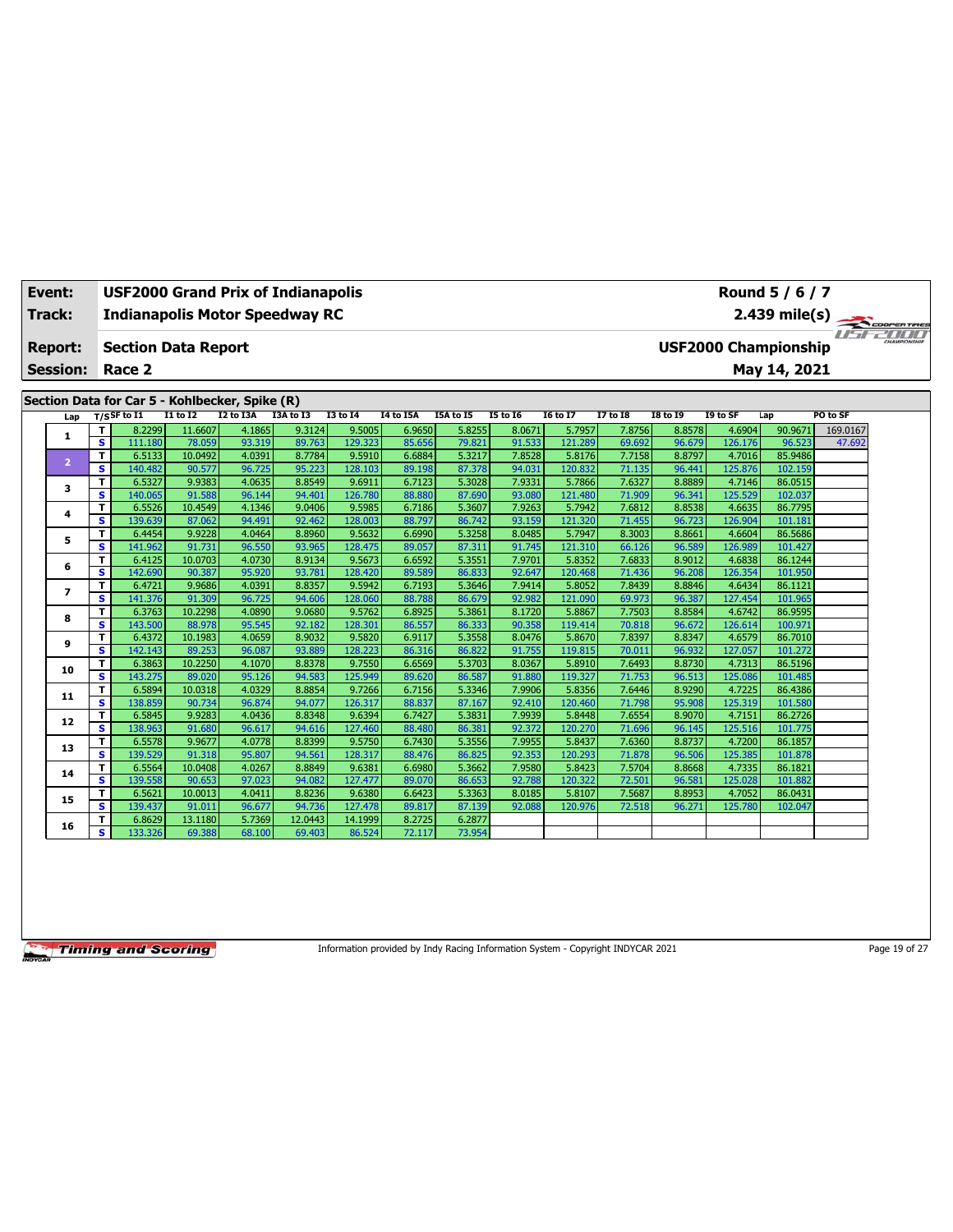| Event: | Track:                                        |                | <b>Indianapolis Motor Speedway RC</b>                                                                                           |                                                 |                                         | <b>USF2000 Grand Prix of Indianapolis</b> |                                                |                                         |                                         |                                               |                                                |                                               |                                               |                                                                        | Round 5 / 6 / 7<br>$2.439$ mile(s)                  |                                |                                                     |
|--------|-----------------------------------------------|----------------|---------------------------------------------------------------------------------------------------------------------------------|-------------------------------------------------|-----------------------------------------|-------------------------------------------|------------------------------------------------|-----------------------------------------|-----------------------------------------|-----------------------------------------------|------------------------------------------------|-----------------------------------------------|-----------------------------------------------|------------------------------------------------------------------------|-----------------------------------------------------|--------------------------------|-----------------------------------------------------|
|        | <b>Report:</b><br><b>Session:</b><br>Lap<br>1 | T.<br>s.<br>T. | <b>Section Data Report</b><br>Race 2<br>Section Data for Car 6 - Garg, Bijoy<br>$T/S$ SF to $I1$<br>7.8819<br>116.089<br>6.5313 | <b>I1 to I2</b><br>12.1260<br>75.064<br>10.4909 | I2 to I3A<br>4.2894<br>91.081<br>4.1284 | I3A to I3<br>9.7691<br>85.567<br>8.9647   | <b>I3 to 14</b><br>9.5200<br>129.058<br>9.4827 | I4 to I5A<br>7.1895<br>82.981<br>6.9851 | I5A to I5<br>5.9567<br>78.063<br>5.8063 | <b>I5 to 16</b><br>8.3673<br>88.249<br>7.9997 | <b>I6 to I7</b><br>5.9416<br>118.311<br>5.8701 | <b>I7 to I8</b><br>8.0925<br>67.824<br>7.9945 | <b>I8 to 19</b><br>9.0389<br>94.742<br>8.9177 | <b>USF2000 Championship</b><br>I9 to SF<br>4.7040<br>125.812<br>4.6992 | May 14, 2021<br>Lap<br>92.8769<br>94.538<br>87,8706 | PO to SF<br>142.6503<br>56.507 | COOPER TIRES<br><i>Haferfull</i><br><b>SF to PI</b> |
|        | 2                                             | s.             | 140.095                                                                                                                         | 86.764                                          | 94.633                                  | 93.245                                    | 129.566                                        | 85.409                                  | 80.085                                  | 92.305                                        | 119.752                                        | 68.655                                        | 96.030                                        | 125.940                                                                | 99.924                                              |                                |                                                     |
|        | 3                                             | T.<br>s.       | 6.5053<br>140.655                                                                                                               | 10.3484<br>87.958                               | 4.1242<br>94.729                        | 9.0490<br>92.376                          | 9.5473<br>128.689                              | 6.9952<br>85.286                        | 5.6706<br>82.002                        | 8.0818<br>91.367                              | 5.8893<br>119.361                              | 8.0905<br>67.841                              | 8.9657<br>95.516                              | 4.6965<br>126.013                                                      | 87.9638<br>99.818                                   |                                |                                                     |
|        | 4                                             | T.<br>s        | 6.3927<br>143.132                                                                                                               | 10.5603<br>86.193                               | 4.1345<br>94.493                        | 9.4906<br>88.078                          | 9.6147<br>127.787                              | 7.2284<br>82.534                        | 5.7388<br>81.027                        | 8.1509<br>90.592                              | 5.9774<br>117.602                              | 8.2439<br>66.578                              | 8.8929<br>96.297                              | 4.6313<br>127.787                                                      | 89.0564<br>98.594                                   |                                |                                                     |
|        | 5                                             | т<br>s.        | 6.4185<br>142.557                                                                                                               | 10.3994<br>87.527                               | 4.0617<br>96.187                        | 9.1105<br>91.752                          | 9.4287<br>130.308                              | 7.3632<br>81.023                        | 5.4838<br>84.795                        | 8.0527<br>91.697                              | 5.7871<br>121.469                              | 8.0911<br>67.835                              | 9.0184<br>94.957                              | 4.7057<br>125.766                                                      | 87.9208<br>99.867                                   |                                |                                                     |
|        | 6                                             | T.<br>s        | 6.4878<br>141.034                                                                                                               | 17.0119<br>53.505                               | 4.0693<br>96.007                        | 9.0106<br>92.770                          | 9.7272<br>126.309                              | 6.7502<br>88.381                        | 5.4016<br>86.086                        | 8.0049<br>92.245                              | 5.8932<br>119.282                              | 7.6956<br>71.322                              | 8.9592<br>95.585                              | 4.7540<br>124.488                                                      | 93.7655<br>93.642                                   |                                |                                                     |
|        | $\overline{z}$                                | T.<br>s        | 6.6063<br>138.504                                                                                                               | 10.2130<br>89.124                               | 4.0295<br>96.955                        | 8.7885<br>95.114                          | 9.7539<br>125.964                              | 6.7249<br>88.714                        | 5.4335<br>85.580                        | 8.0133<br>92.148                              | 5.8399<br>120.371                              | 7.7123<br>71.167                              | 8.9127<br>96.084                              | 4.7369<br>124.938                                                      | 86.7647<br>101.198                                  |                                |                                                     |
|        | 8                                             | T.<br>s.       | 6.5962<br>138.716                                                                                                               | 10.1371<br>89.792                               | 4.0557<br>96.329                        | 8.9681<br>93.209                          | 9.8129<br>125.206                              | 6.8374<br>87.254                        | 5.4007<br>86.100                        | 8.0099<br>92.187                              | 5.8753<br>119.646                              | 7.7346<br>70.962                              | 8.9797<br>95.367                              | 4.7604<br>124.321                                                      | 87.1680<br>100.730                                  |                                |                                                     |
|        | 9                                             | T.<br>s        | 6.6260<br>138.092                                                                                                               | 10.0236<br>90.808                               | 4.1117<br>95.017                        | 8.8649<br>94.294                          | 9.7962<br>125.420                              | 6.8140<br>87.554                        | 5.3896<br>86.277                        | 8.0486<br>91.744                              | 5.8775<br>119.601                              | 7.7120<br>71.170                              | 8.9486<br>95.698                              | 4.7633<br>124.245                                                      | 86.9760<br>100.952                                  |                                |                                                     |
|        | 10                                            | T.<br>s.       | 6.6358<br>137.888                                                                                                               | 10.4319<br>87.254                               | 4.0881<br>95.566                        | 8.8898<br>94.030                          | 9.7983<br>125.393                              | 6.7672<br>88.159                        | 5.3816<br>86.406                        | 7.9772<br>92.565                              | 5.8821<br>119.507                              | 7.7638<br>70.695                              | 9.1565<br>93.525                              | 4.7696<br>124.081                                                      | 87.5419<br>100.299                                  |                                |                                                     |
|        | 11                                            | T.<br>s.       | 6.6422<br>137.756                                                                                                               | 10.1179<br>89.962                               | 4.0305<br>96.931                        | 8.8452<br>94.504                          | 9.7666<br>125.800                              | 6.7520<br>88.358                        | 5.3499<br>86.918                        | 8.2035<br>90.011                              | 5.8769<br>119.613                              | 7.8240<br>70.151                              | 9.1493<br>93.599                              | 4.7892<br>123.573                                                      | 87.3472<br>100.523                                  |                                |                                                     |
|        | 12                                            | T.<br>s.       | 6.6574<br>137.441                                                                                                               | 10.2094<br>89.156                               | 4.0684<br>96.028                        | 9.1056<br>91.802                          | 10.1364<br>121.210                             | 7.0067<br>85.146                        | 5.5486<br>83.805                        | 8.0510<br>91.716                              | 5.8943<br>119.260                              | 7.7327<br>70.980                              | 9.3160<br>91.924                              | 4.8365<br>122.365                                                      | 88.5630<br>99.143                                   |                                |                                                     |
|        | 13                                            | T.<br>s.       | 6.9059<br>132.495                                                                                                               | 10.6485<br>85.479                               | 4.3386<br>90.048                        | 9.2497<br>90.371                          | 10.6283<br>115.600                             | 7.5828<br>78.677                        | 5.5446<br>83.865                        | 8.2494<br>89.511                              | 6.8424<br>102.735                              |                                               |                                               |                                                                        | 111.6765<br>78.624                                  |                                | 91.2494<br>87.707                                   |

Information provided by Indy Racing Information System - Copyright INDYCAR 2021 Page 20 of 27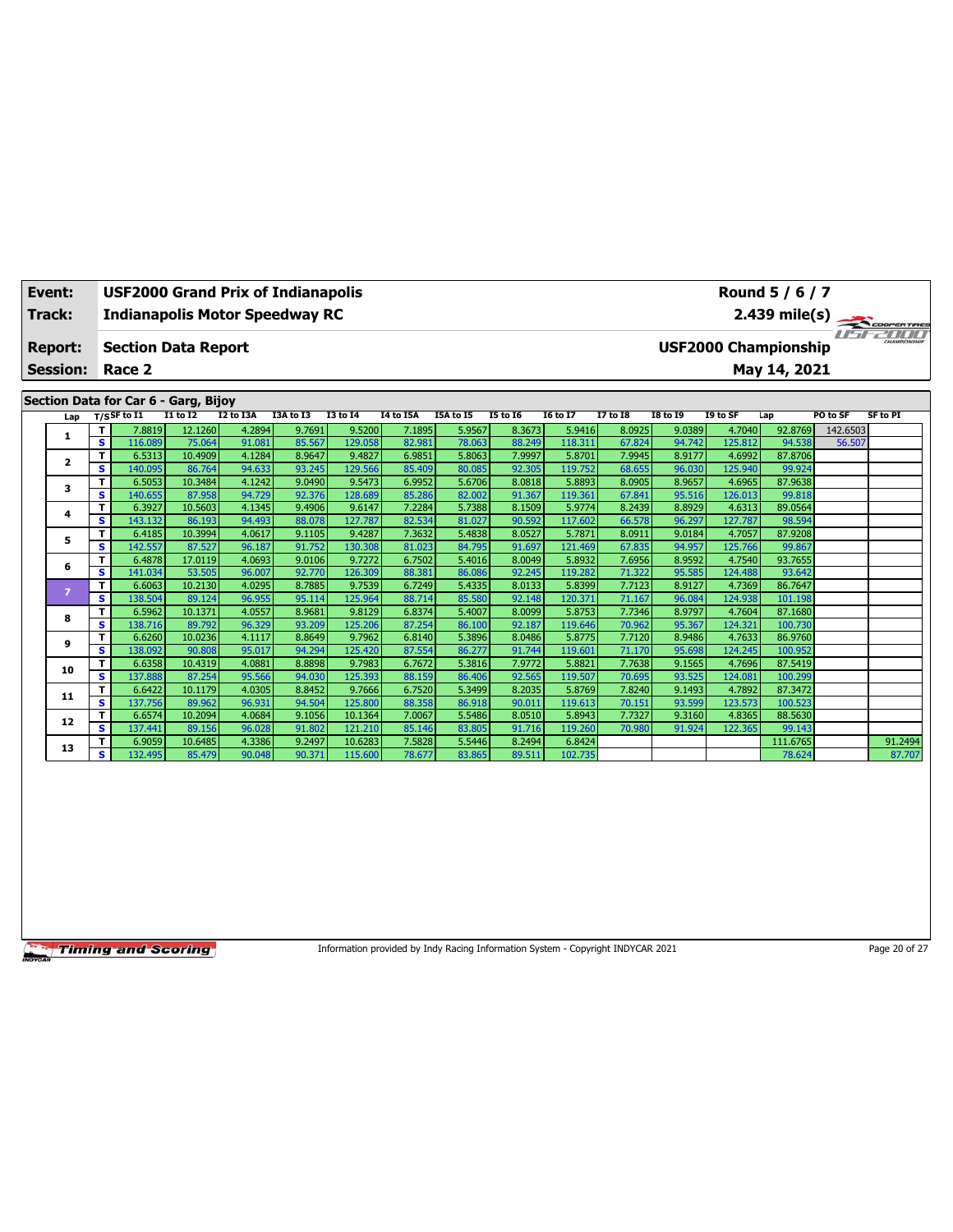| Event:                   | <b>USF2000 Grand Prix of Indianapolis</b><br><b>Indianapolis Motor Speedway RC</b> |                                           |                   |                  |                  |                   |                  |                  |                  |                   |                  |                  |                             | Round 5 / 6 / 7    |               |  |
|--------------------------|------------------------------------------------------------------------------------|-------------------------------------------|-------------------|------------------|------------------|-------------------|------------------|------------------|------------------|-------------------|------------------|------------------|-----------------------------|--------------------|---------------|--|
| Track:                   |                                                                                    |                                           |                   |                  |                  |                   |                  |                  |                  |                   |                  |                  |                             |                    |               |  |
| <b>Report:</b>           |                                                                                    | <b>Section Data Report</b>                |                   |                  |                  |                   |                  |                  |                  |                   |                  |                  | <b>USF2000 Championship</b> |                    | 2.439 mile(s) |  |
| <b>Session:</b>          |                                                                                    | Race 2                                    |                   |                  |                  |                   |                  |                  |                  |                   |                  |                  |                             | May 14, 2021       |               |  |
|                          |                                                                                    | Section Data for Car 63 - Burke, Trey (R) |                   |                  |                  |                   |                  |                  |                  |                   |                  |                  |                             |                    |               |  |
| Lap                      |                                                                                    | $T/S$ SF to I1                            | I1 to I2          | I2 to I3A        | I3A to I3        | <b>I3 to 14</b>   | I4 to I5A        | I5A to I5        | <b>I5 to 16</b>  | <b>I6 to I7</b>   | <b>I7 to I8</b>  | <b>I8 to 19</b>  | I9 to SF                    | Lap                | PO to SF      |  |
|                          | т                                                                                  | 7.8695                                    | 12.8960           | 4.2328           | 9.4001           | 9.4512            | 7.4349           | 6.0546           | 8.4661           | 6.0995            | 8.1318           | 8.8011           | 4.6296                      | 93.4672            | 139.3293      |  |
| 1.                       | $\overline{\mathbf{s}}$                                                            | 116.272                                   | 70.582            | 92.299           | 88.926           | 129.998           | 80.242           | 76.801           | 87.220           | 115,248           | 67.496           | 97.302           | 127.834                     | 93.941             | 57.854        |  |
| 2                        | T                                                                                  | 6.3581                                    | 12.0545           | 4.9808           | 9.7407           | 9.9723            | 7.4880           | 5.4651           | 8.0906           | 5.8492            | 7.6509           | 8.8115           | 4.7462                      | 91.2079            |               |  |
|                          | s                                                                                  | 143.911                                   | 75.509            | 78.438           | 85.816           | 123.205           | 79.673           | 85.085           | 91.268           | 120.180           | 71.738           | 97.187           | 124.693                     | 96.268             |               |  |
| 3                        | т                                                                                  | 6.6236                                    | 10.0281           | 4.0337           | 8.7690           | 9.7039            | 6.9727           | 5.3693           | 7.9760           | 5.8094            | 7.6663           | 8.8373           | 4.7474                      | 86.5367            |               |  |
|                          | s                                                                                  | 138.142                                   | 90.768            | 96.854           | 95.325           | 126,613           | 85.561           | 86.603           | 92.579           | 121.003           | 71.594           | 96.903           | 124.662                     | 101.464            |               |  |
| 4                        | т                                                                                  | 6.5607                                    | 9.9803            | 4.0229           | 9.0170           | 9.6466            | 6.8062           | 5.2481           | 8.0077           | 5.9184            | 8.2203           | 8.8511           | 4.6432                      | 86.9225            |               |  |
|                          | s                                                                                  | 139.467                                   | 91.202            | 97.114           | 92.704           | 127.365           | 87.654           | 88.603           | 92.212           | 118.774           | 66.769           | 96.752           | 127.459                     | 101.014            |               |  |
| 5                        | т                                                                                  | 6.4826                                    | 10.2033           | 4.0217           | 9.0471           | 9.5129            | 7.0779           | 5.6176           | 8.0473           | 5.8269            | 8.0046           | 8.8882           | 4.7387                      | 87.4688            |               |  |
|                          | s                                                                                  | 141.147                                   | 89.209            | 97.143           | 92.395           | 129.155           | 84.289           | 82.776           | 91.759           | 120.640           | 68.569           | 96.348           | 124.890                     | 100.383            |               |  |
| 6                        | T                                                                                  | 6.4475                                    | 10.1117           | 3.9940           | 8.8206           | 9.5400            | 6.7737           | 5.2599           | 7.9573           | 5.8916            | 7.7980           | 8.9136           | 4.6729                      | 86.1808            |               |  |
|                          | s                                                                                  | 141.915                                   | 90.017            | 97.817           | 94.768           | 128,788           | 88.075           | 88.405           | 92.796           | 119.315           | 70.385           | 96.074           | 126.649                     | 101.883            |               |  |
| $\overline{\phantom{a}}$ | т                                                                                  | 6.4212                                    | 33.9807           | 4.0080           | 9.0819           | 9.8690            | 6.9116           | 5.1394           | 8.1762           | 5.9076            | 7.7467           | 8.8511           | 4.7641                      | 110.8575           |               |  |
|                          | s                                                                                  | 142.497                                   | 26.787            | 97.476           | 92.041           | 124.495           | 86.317           | 90.477           | 90.312<br>8.1177 | 118.992           | 70.851           | 96.752           | 124.225<br>4.7637           | 79.204             |               |  |
| 8                        | т<br>s                                                                             | 6.6666<br>137.251                         | 10.1544<br>89.639 | 4.0599<br>96.229 | 9.0235<br>92.637 | 9.8185<br>125.135 | 6.8916<br>86.568 | 5.2077<br>89.291 | 90.963           | 5.8652<br>119,852 | 7.6809<br>71.458 | 8.8358<br>96.920 | 124.235                     | 87.0855<br>100.825 |               |  |
|                          | T                                                                                  | 6.6646                                    | 10.0583           | 4.0204           | 8.7716           | 9.7826            | 6.9489           | 5.2268           | 8.0284           | 5.8634            | 7.6652           | 8.9407           | 4.7693                      | 86.7402            |               |  |
| 9                        | $\overline{\mathbf{s}}$                                                            | 137.293                                   | 90.495            | 97.175           | 95.297           | 125.594           | 85.854           | 88.965           | 91.975           | 119.889           | 71.605           | 95.783           | 124.089                     | 101.226            |               |  |
|                          | т                                                                                  | 6.6713                                    | 10.0766           | 3.9862           | 9.1990           | 9.8516            | 6.7979           | 5.2470           | 7.9801           | 5.8567            | 7.6822           | 8.8163           | 4.7587                      | 86.9236            |               |  |
| 10                       | s                                                                                  | 137.155                                   | 90.331            | 98.009           | 90.870           | 124,714           | 87.761           | 88.622           | 92.531           | 120.026           | 71.446           | 97.134           | 124.366                     | 101.013            |               |  |
|                          | т                                                                                  | 6.6697                                    | 10.0877           | 4.0099           | 8.9383           | 9.7567            | 6.8456           | 5.2249           | 8.0079           | 5.8017            | 7.6674           | 8.8774           | 4.7704                      | 86.6576            |               |  |
| 11                       | s                                                                                  | 137.188                                   | 90.231            | 97.429           | 93.520           | 125.927           | 87.150           | 88.997           | 92.210           | 121.164           | 71.584           | 96.466           | 124.060                     | 101.323            |               |  |
|                          | т                                                                                  | 6.6770                                    | 9.9734            | 3.9978           | 8.8229           | 9.6636            | 6.7753           | 5.1869           | 8.0884           | 5.8280            | 7.7384           | 8.9048           | 4.7838                      | 86.4403            |               |  |
| 12                       | s                                                                                  | 137.038                                   | 91.265            | 97.724           | 94.743           | 127.141           | 88.054           | 89.649           | 91.292           | 120.617           | 70.927           | 96.169           | 123.713                     | 101.578            |               |  |
|                          | T                                                                                  | 6.6931                                    | 10.0526           | 4.0203           | 8.8544           | 9.6545            | 6.8658           | 5.2854           | 7.9861           | 5.8177            | 7.6128           | 8.8843           | 4.7894                      | 86.5164            |               |  |
| 13                       | s                                                                                  | 136.708                                   | 90.546            | 97.177           | 94.406           | 127.260           | 86.893           | 87.978           | 92.462           | 120.830           | 72.097           | 96.391           | 123.568                     | 101.488            |               |  |
| 14                       | т                                                                                  | 6.6997                                    | 11.3470           | 4.0626           | 8.8348           | 9.6990            | 6.8061           | 5.2001           | 8.0297           | 5.8390            | 7.6934           | 8.8578           | 4.7934                      | 87.8626            |               |  |
|                          | s                                                                                  | 136.573                                   | 80.217            | 96.165           | 94.616           | 126.677           | 87.655           | 89.421           | 91.960           | 120.390           | 71.342           | 96.679           | 123.465                     | 99.933             |               |  |
| 15                       | т                                                                                  | 6.7006                                    | 10.0466           | 3.9830           | 8.8538           | 9.6883            | 6.7379           | 5.2757           | 8.0031           | 5.8299            | 7.6708           | 8.8555           | 4.7826                      | 86.4278            |               |  |
|                          | s                                                                                  | 136.555                                   | 90.601            | 98.087           | 94.412           | 126.817           | 88.543           | 88.140           | 92.265           | 120.577           | 71.552           | 96.704           | 123.744                     | 101.592            |               |  |
| 16                       | T.                                                                                 | 6.8900                                    | 11.1047           | 4.4193           | 9.7711           |                   |                  |                  |                  |                   |                  |                  |                             |                    |               |  |
|                          | s                                                                                  | 132.801                                   | 81.968            | 88.404           | 85.549           |                   |                  |                  |                  |                   |                  |                  |                             |                    |               |  |

Information provided by Indy Racing Information System - Copyright INDYCAR 2021 Page 21 of 27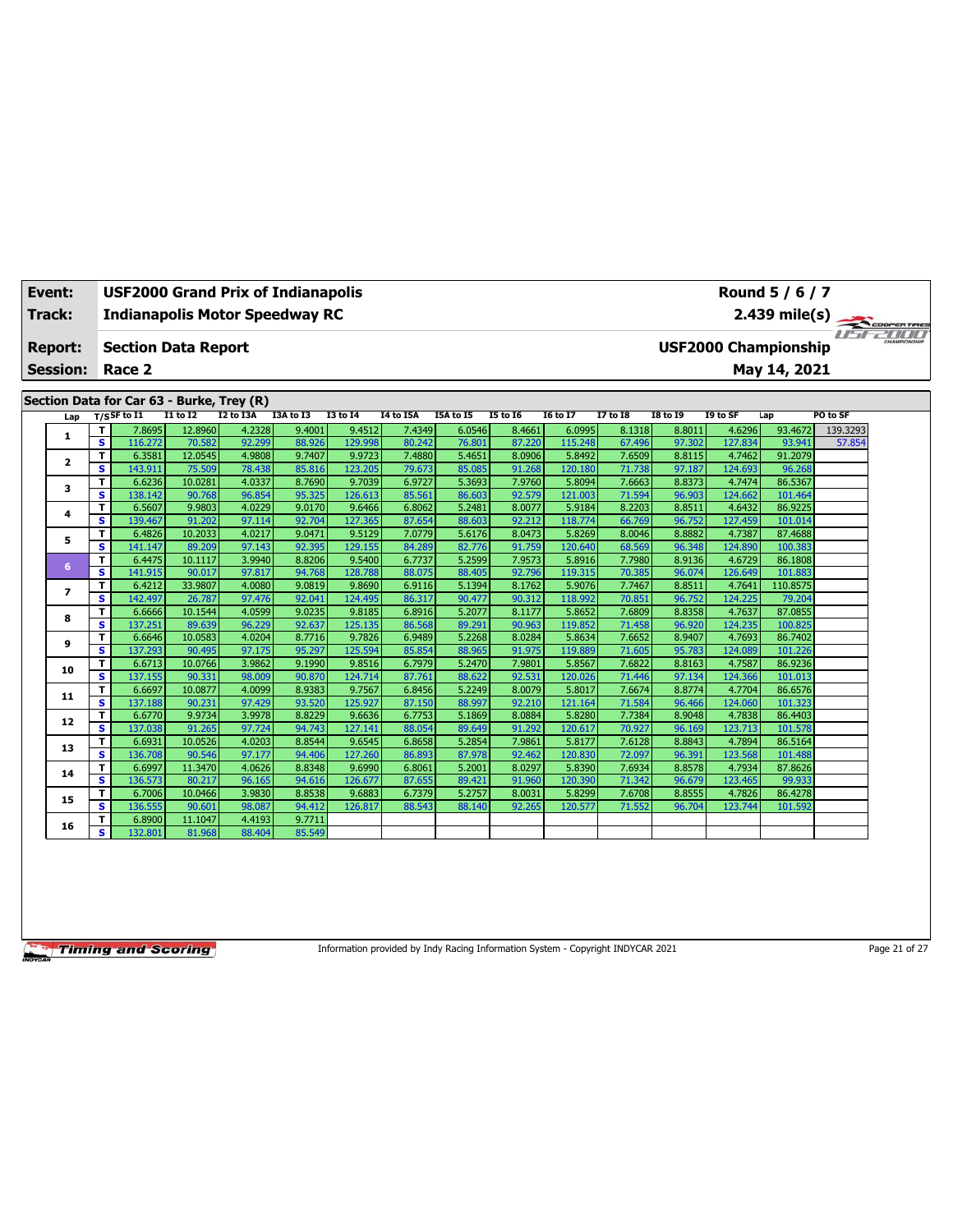| Event:          | <b>USF2000 Grand Prix of Indianapolis</b><br>Round 5 / 6 / 7<br>2.439 mile(s)<br><b>Indianapolis Motor Speedway RC</b> |                                                |                   |                  |                  |                   |                  |                  |                  |                   |                  |                  |                   |                             |          |  |
|-----------------|------------------------------------------------------------------------------------------------------------------------|------------------------------------------------|-------------------|------------------|------------------|-------------------|------------------|------------------|------------------|-------------------|------------------|------------------|-------------------|-----------------------------|----------|--|
| Track:          |                                                                                                                        |                                                |                   |                  |                  |                   |                  |                  |                  |                   |                  |                  |                   |                             |          |  |
| <b>Report:</b>  |                                                                                                                        | <b>Section Data Report</b>                     |                   |                  |                  |                   |                  |                  |                  |                   |                  |                  |                   | <b>USF2000 Championship</b> |          |  |
| <b>Session:</b> |                                                                                                                        | Race 2                                         |                   |                  |                  |                   |                  |                  |                  |                   |                  |                  |                   | May 14, 2021                |          |  |
|                 |                                                                                                                        |                                                |                   |                  |                  |                   |                  |                  |                  |                   |                  |                  |                   |                             |          |  |
|                 |                                                                                                                        | Section Data for Car 9 - Vodanovich, Peter (R) |                   |                  |                  |                   |                  |                  |                  |                   |                  |                  |                   |                             |          |  |
|                 |                                                                                                                        | $T/S$ SF to I1                                 | <b>I1 to I2</b>   | I2 to I3A        | I3A to I3        | <b>I3 to 14</b>   | <b>I4 to I5A</b> | I5A to I5        | <b>I5 to 16</b>  | <b>I6 to I7</b>   | <b>I7 to I8</b>  | <b>I8 to I9</b>  | I9 to SF          | Lap                         | PO to SF |  |
| Lap             | т                                                                                                                      | 7.8681                                         | 12.1272           | 4.1099           | 9.6107           | 9.4649            | 7.1423           | 5.8357           | 8.1400           | 5.8009            | 8.0757           | 8.9445           | 4.6399            | 91.7598                     | 140.3418 |  |
| 1               | s                                                                                                                      | 116.292                                        | 75.057            | 95.059           | 86.977           | 129.810           | 83.529           | 79.682           | 90.714           | 121.180           | 67.965           | 95.742           | 127.550           | 95.689                      | 57.437   |  |
|                 | т                                                                                                                      | 6.3822                                         | 10.6074           | 4.1127           | 9.0176           | 9.4710            | 6.7699           | 5.6160           | 8.1131           | 5.8479            | 7.6245           | 8.9341           | 4.6859            | 87.1823                     |          |  |
| $\mathbf{z}$    | s                                                                                                                      | 143.367                                        | 85.811            | 94.994           | 92.698           | 129.726           | 88.124           | 82.799           | 91.014           | 120,206           | 71.987           | 95.853           | 126.298           | 100.713                     |          |  |
|                 | т                                                                                                                      | 6.4796                                         | 9.9726            | 4.0368           | 8.9206           | 9.4727            | 7.0311           | 5.5778           | 7.8598           | 5.8049            | 7.7767           | 8.9268           | 4.6892            | 86.5486                     |          |  |
| 3               | s                                                                                                                      | 141.212                                        | 91.273            | 96.780           | 93.705           | 129.703           | 84.850           | 83.366           | 93.948           | 121.097           | 70.578           | 95.932           | 126.209           | 101.451                     |          |  |
| 4               | T                                                                                                                      | 6.4749                                         | 10.0500           | 4.0629           | 8.8470           | 9.5725            | 7.0396           | 5.4678           | 7.9697           | 5.7959            | 7.9941           | 9.0142           | 4.7172            | 87.0058                     |          |  |
|                 | s                                                                                                                      | 141.315                                        | 90.570            | 96.158           | 94.485           | 128.351           | 84.748           | 85.043           | 92.652           | 121.285           | 68.659           | 95.002           | 125.460           | 100.917                     |          |  |
| 5               | T                                                                                                                      | 6.5592                                         | 11.8701           | 4.3754           | 9.4047           | 9.6814            | 6.7432           | 5.4624           | 7.9156           | 5.8524            | 7.7205           | 8.8954           | 4.7271            | 89.2074                     |          |  |
|                 | s                                                                                                                      | 139.499                                        | 76.682            | 89.291           | 88.882           | 126.907           | 88.473           | 85.127           | 93.285           | 120.114           | 71.092           | 96.270           | 125.197           | 98.427                      |          |  |
| 6               | т                                                                                                                      | 6.5578                                         | 9.9817            | 4.0248           | 8.7506           | 9.6274            | 6.7881           | 5.5195           | 7.9276           | 5.8567            | 7.8528           | 8.8582           | 4.7243            | 86.4695                     |          |  |
|                 | S                                                                                                                      | 139.529                                        | 91.190            | 97.069           | 95.526           | 127.619           | 87.888           | 84.247           | 93.144           | 120.026           | 69.894           | 96.675           | 125.271           | 101.543                     |          |  |
| $\overline{ }$  | T                                                                                                                      | 6.5480                                         | 10.0642           | 4.0253           | 8.7618           | 9.7315            | 6.7682           | 5.4770           | 8.0229           | 5.8901            | 7.6264           | 8.8630           | 4.7437            | 86.5221                     |          |  |
|                 | s                                                                                                                      | 139.737                                        | 90.442            | 97.057           | 95.404           | 126.254           | 88.146           | 84.900           | 92.038           | 119.345           | 71.969           | 96.622           | 124.759           | 101.482                     |          |  |
| 8               | T                                                                                                                      | 6.5988                                         | 10.0417           | 3.9737           | 8.8421           | 9.7578            | 6.8013           | 5.4814           | 7.9121           | 5.8630            | 7.9241           | 8.9323           | 4.7620            | 86.8903                     |          |  |
|                 | s                                                                                                                      | 138.662                                        | 90.645            | 98.317           | 94.537           | 125.913           | 87.717           | 84.832           | 93.327           | 119.897           | 69.265           | 95.873           | 124.279           | 101.052                     |          |  |
| 9               | T                                                                                                                      | 6.6109                                         | 10.0370           | 3.9944           | 8.8838           | 9.7719            | 6.7042           | 5.4129           | 8.0816           | 5.8691            | 7.6513           | 8.9100           | 4.7558            | 86.6829                     |          |  |
|                 | s                                                                                                                      | 138,408                                        | 90.687            | 97.807           | 94.094           | 125.732           | 88.988           | 85,906           | 91.369           | 119,772           | 71.735           | 96.113           | 124.441           | 101.293                     |          |  |
| 10              | т<br>s                                                                                                                 | 6.6155                                         | 10.2433           | 3.9874           | 8.8098           | 9.8031            | 6.7944           | 5.4976           | 7.9744<br>92.597 | 5.8867            | 7.8237           | 8.8547           | 4.7447            | 87.0353<br>100.883          |          |  |
|                 | т                                                                                                                      | 138.312<br>6.5974                              | 88.861<br>10.6122 | 97.979<br>4.1165 | 94.884<br>9.5615 | 125.331<br>9.9346 | 87.806<br>6.8943 | 84.582<br>5.4010 | 8.0557           | 119.414<br>5.9009 | 70.154<br>8.2597 | 96.713<br>9.0633 | 124.732<br>4.7186 | 89.1157                     |          |  |
| 11              | s                                                                                                                      | 138.691                                        | 85.772            | 94.906           | 87.424           | 123.672           | 86.534           | 86.095           | 91.663           | 119.127           | 66.451           | 94.487           | 125.422           | 98.528                      |          |  |
|                 | т                                                                                                                      | 6.4904                                         | 10.6370           | 4.1750           | 9.1726           | 9.5154            | 7.0632           | 5.5803           | 8.0549           | 5.8640            | 7.8576           | 8.9181           | 4.6904            | 88.0189                     |          |  |
| 12              | s                                                                                                                      | 140.977                                        | 85.572            | 93.576           | 91.131           | 129.121           | 84.465           | 83.329           | 91.672           | 119.876           | 69.851           | 96.025           | 126.176           | 99.756                      |          |  |
|                 | T                                                                                                                      | 6.4686                                         | 10.1838           | 3.9371           | 9.2663           | 9.9840            | 6.7843           | 5.4438           | 7.9929           | 5.8267            | 7.8452           | 8.9074           | 4.7195            | 87.3596                     |          |  |
| 13              | s                                                                                                                      | 141.453                                        | 89.380            | 99.231           | 90.210           | 123.061           | 87.937           | 85.418           | 92.383           | 120.644           | 69.962           | 96.141           | 125.398           | 100.509                     |          |  |
|                 | т                                                                                                                      | 6.5269                                         | 10.3439           | 4.0757           | 8.8455           | 9.5971            | 6.7666           | 5.4882           | 7.9944           | 5.8305            | 7.8182           | 8.8782           | 4.7088            | 86.8740                     |          |  |
| 14              | s                                                                                                                      | 140.189                                        | 87.997            | 95.856           | 94.501           | 128,022           | 88.167           | 84.727           | 92.366           | 120.565           | 70.203           | 96.457           | 125.683           | 101.071                     |          |  |
|                 | T                                                                                                                      | 6.5072                                         | 10.2099           | 4.0918           | 8.8857           | 9.6684            | 6.8279           | 5.4754           | 7.8671           | 5.8567            | 7.7188           | 8.9360           | 4.7911            | 86.8360                     |          |  |
| 15              | s                                                                                                                      | 140.613                                        | 89.151            | 95.479           | 94.074           | 127.078           | 87.375           | 84.925           | 93.860           | 120.026           | 71.107           | 95.833           | 123.524           | 101.115                     |          |  |
|                 | т                                                                                                                      | 6.9406                                         | 11.5381           | 4.3784           | 10.6013          | 13.2087           | 8.2510           |                  |                  |                   |                  |                  |                   |                             |          |  |
| 16              | s                                                                                                                      | 131.833                                        | 78.889            | 89.229           | 78.850           | 93.017            | 72.305           |                  |                  |                   |                  |                  |                   |                             |          |  |

Information provided by Indy Racing Information System - Copyright INDYCAR 2021 Page 22 of 27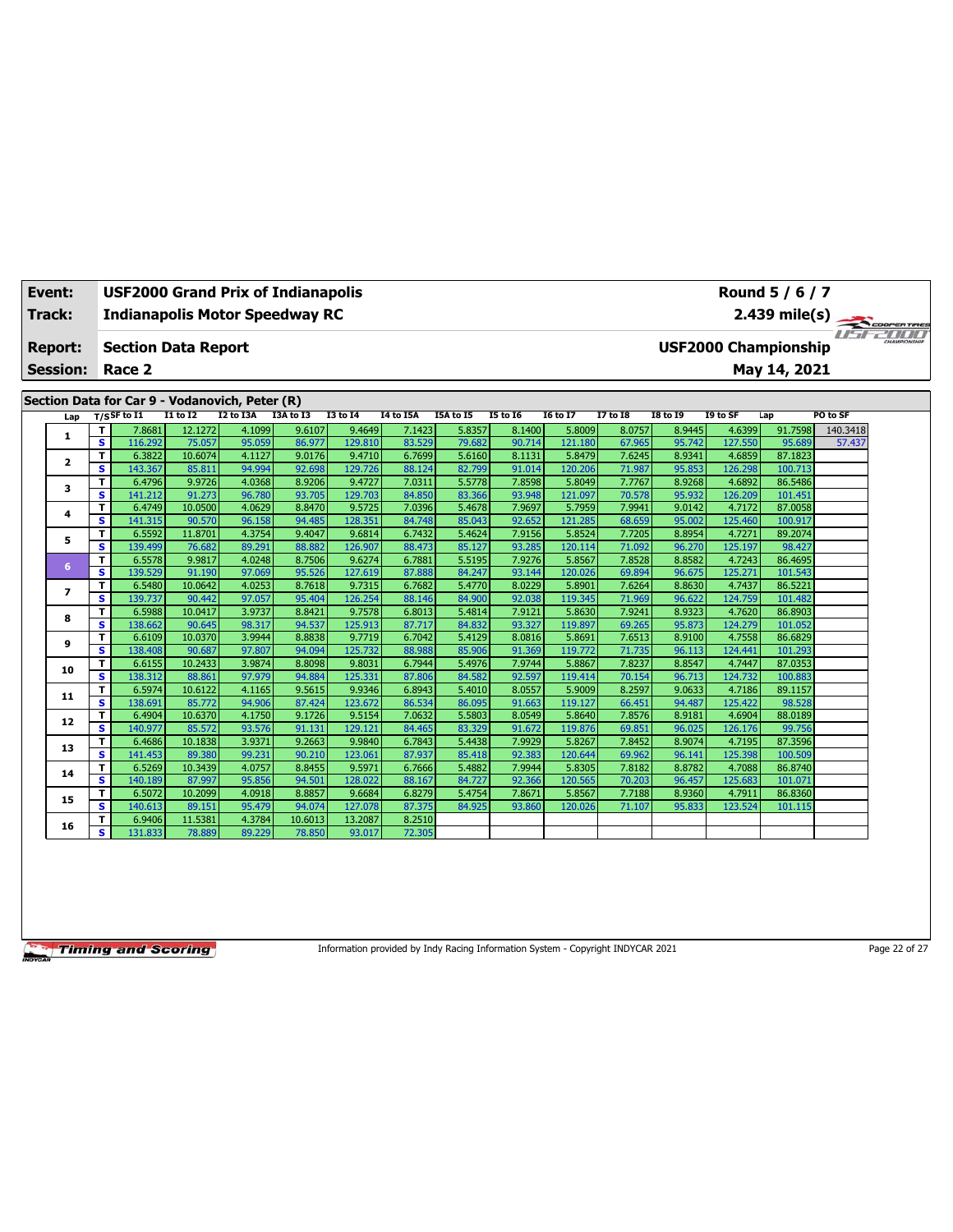| Event:                  |                         | <b>USF2000 Grand Prix of Indianapolis</b>   |                   |                  |                  |                   |                  |                  |                  |                   |                  |                  |                   | Round 5 / 6 / 7             |          |  |
|-------------------------|-------------------------|---------------------------------------------|-------------------|------------------|------------------|-------------------|------------------|------------------|------------------|-------------------|------------------|------------------|-------------------|-----------------------------|----------|--|
| <b>Track:</b>           |                         | <b>Indianapolis Motor Speedway RC</b>       |                   |                  |                  |                   |                  |                  |                  |                   |                  |                  |                   | 2.439 mile(s)               |          |  |
|                         |                         |                                             |                   |                  |                  |                   |                  |                  |                  |                   |                  |                  |                   |                             |          |  |
| <b>Report:</b>          |                         | <b>Section Data Report</b>                  |                   |                  |                  |                   |                  |                  |                  |                   |                  |                  |                   | <b>USF2000 Championship</b> |          |  |
| <b>Session:</b>         |                         | Race 2                                      |                   |                  |                  |                   |                  |                  |                  |                   |                  |                  |                   | May 14, 2021                |          |  |
|                         |                         |                                             |                   |                  |                  |                   |                  |                  |                  |                   |                  |                  |                   |                             |          |  |
|                         |                         | Section Data for Car 90 - Palmer, Grant (R) |                   |                  |                  |                   |                  |                  |                  |                   |                  |                  |                   |                             |          |  |
| Lap                     |                         | $T/S$ SF to $I1$                            | <b>I1 to I2</b>   | <b>I2 to I3A</b> | I3A to I3        | <b>I3 to 14</b>   | <b>I4 to I5A</b> | I5A to I5        | <b>I5 to 16</b>  | <b>I6 to I7</b>   | <b>I7 to I8</b>  | <b>I8 to 19</b>  | I9 to SF          | Lap                         | PO to SF |  |
| 1                       | T                       | 7.8643                                      | 11.8478           | 4.2946           | 9.4352           | 9.6236            | 7.1309           | 5.7838           | 8.1636           | 5.8021            | 8.5017           | 8.9485           | 4.6259            | 92.0220                     | 137.1173 |  |
|                         | s                       | 116.349                                     | 76.827            | 90.970           | 88.595           | 127.669           | 83.663           | 80.397           | 90.451           | 121.155           | 64.559           | 95.699           | 127.936           | 95.416                      | 58.788   |  |
| $\overline{\mathbf{2}}$ | T                       | 6.3361                                      | 10.6462           | 4.1501           | 8.9844           | 9.4576            | 7.0131           | 5.5898           | 8.0736           | 5.9813            | 7.8792           | 8.9533           | 4.6598            | 87.7245                     |          |  |
|                         | s.                      | 144.411                                     | 85.498            | 94.138           | 93.040           | 129.910           | 85.068           | 83.187           | 91.460           | 117.525           | 69.660           | 95.648           | 127.005           | 100.091                     |          |  |
| 3                       | T                       | 6.3847                                      | 10.8583           | 4.1819           | 9.1409           | 9.5899            | 7.0012           | 5.5578           | 8.0382           | 5.8427            | 8.1109           | 8.9883           | 4.7129            | 88.4077                     |          |  |
|                         | s                       | 143.311                                     | 83.828            | 93.422           | 91.447           | 128.118           | 85.213           | 83.666           | 91.862           | 120.313           | 67.670           | 95.275           | 125.574           | 99.317                      |          |  |
| 4                       | T                       | 6.4751                                      | 10.5805           | 4.2631           | 9.1952           | 9.9717            | 7.1006           | 5.6959           | 8.3387           | 5.9199            | 8.1440           | 9.0301           | 4.6863            | 89.4011                     |          |  |
|                         | S                       | 141.311                                     | 86.029            | 91.643           | 90.907           | 123.212           | 84.020           | 81.638           | 88.552           | 118.744           | 67.395           | 94.834           | 126.287           | 98.214                      |          |  |
| 5                       | т                       | 6.4400                                      | 10.3122           | 4.0860           | 9.1182           | 9.4847            | 7.0726           | 5.3479           | 8.0284           | 5.8607            | 7.7194           | 8.9862           | 4.7474            | 87.2037                     |          |  |
|                         | $\overline{\mathbf{s}}$ | 142.081                                     | 88.267            | 95.615           | 91.675           | 129.539           | 84.352           | 86.950           | 91.975           | 119.944           | 71.102           | 95.298           | 124.662           | 100.688                     |          |  |
| 6                       | T                       | 6.5903                                      | 9.9593            | 4.0522           | 8.8777           | 9.6573            | 6.7009           | 5.3348           | 7.9397           | 5.9331            | 7.7689           | 9.0127           | 4.7457            | 86.5726                     |          |  |
|                         | s                       | 138.840                                     | 91.395            | 96.412           | 94.158           | 127.224           | 89.031           | 87.164           | 93.002           | 118,480           | 70.649           | 95.017           | 124.706           | 101.422                     |          |  |
| $\overline{ }$          | т                       | 6.5764                                      | 10.1900           | 4.1301           | 8.9220           | 9.7359            | 6.7701           | 5.3289           | 8.0736           | 5.8603            | 7.7078           | 8.9188           | 4.7347            | 86.9486                     |          |  |
|                         | s.                      | 139.134                                     | 89.326            | 94.594           | 93.691           | 126.196           | 88.121           | 87.260           | 91.460           | 119.952           | 71.209           | 96.018           | 124.996           | 100.984                     |          |  |
| 8                       | T                       | 6.5681                                      | 10.1100           | 4.0893           | 8.9884           | 9.7902            | 6.7456           | 5.4429           | 8.1093           | 5.9010            | 7.7443           | 8.9772           | 4.7384            | 87.2047                     |          |  |
|                         | S                       | 139.310                                     | 90.032            | 95.538           | 92.999           | 125.497           | 88.441           | 85.432           | 91.057           | 119.125           | 70.873           | 95.393           | 124.898           | 100.687                     |          |  |
| 9                       | T                       | 6.5676                                      | 10.0482           | 4.0712           | 9.0307           | 9.7829            | 6.8045           | 5.2683           | 8.1632           | 5.9029            | 7.7006           | 8.9681           | 4.7412            | 87.0494                     |          |  |
|                         | s                       | 139.320                                     | 90.586            | 95.962           | 92.563           | 125.590           | 87.676           | 88.264           | 90.456           | 119.086           | 71.275           | 95.490           | 124.825           | 100.867                     |          |  |
| 10                      | T<br>s.                 | 6.5817                                      | 10.1130           | 4.0086           | 9.0097<br>92,779 | 9.7882<br>125,522 | 6.7746           | 5.3126<br>87.528 | 8.0567<br>91.652 | 5.9003            | 7.7307           | 8.9771           | 4.7342            | 86.9874<br>100.939          |          |  |
|                         |                         | 139.022                                     | 90.006            | 97.461           |                  |                   | 88.063           |                  |                  | 119.139           | 70.998           | 95.394           | 125.009           |                             |          |  |
| 11                      | T<br>s                  | 6.5777<br>139.106                           | 10.2261<br>89.010 | 4.1523<br>94.088 | 8.9796<br>93.090 | 9.7119<br>126.508 | 6.7628<br>88.217 | 5.3662<br>86.653 | 8.0608<br>91.605 | 5.8796<br>119.558 | 7.7332<br>70.975 | 9.0056<br>95.092 | 4.7401<br>124.854 | 87.1959<br>100.697          |          |  |
|                         | T                       | 6.5787                                      | 10.0824           | 4.0291           | 9.0115           | 9.6853            | 6.6596           | 5.4910           | 8.0092           | 5.8399            | 7.6988           | 9.0061           | 4.7263            | 86.8179                     |          |  |
| 12                      | S                       | 139.085                                     | 90.279            | 96.965           | 92.760           | 126.856           | 89.584           | 84.684           | 92.195           | 120.37:           | 71.292           | 95.087           | 125.218           | 101.136                     |          |  |
|                         | T                       | 6.5475                                      | 10.1138           | 4.0203           | 8.9637           | 9.5507            | 6.7530           | 5.4526           | 8.0218           | 5.8259            | 7.8289           | 8.9834           | 4.7113            | 86.7729                     |          |  |
| 13                      | S                       | 139.748                                     | 89.999            | 97.177           | 93.255           | 128.644           | 88.345           | 85.280           | 92.050           | 120.660           | 70.107           | 95.327           | 125.617           | 101.188                     |          |  |
|                         | т                       | 6.5047                                      | 10.1855           | 4.0973           | 9.0362           | 9.6078            | 6.7687           | 5.4208           | 8.0844           | 5.8022            | 7.7627           | 8.9681           | 4.7155            | 86.9539                     |          |  |
| 14                      | s                       | 140.668                                     | 89.365            | 95.351           | 92.507           | 127.879           | 88.140           | 85.781           | 91.338           | 121.153           | 70.705           | 95.490           | 125.505           | 100.978                     |          |  |
|                         | T                       | 6.5213                                      | 10.1778           | 4.1277           | 9.0687           | 9.5552            | 6.9900           | 5.4773           | 8.1631           | 5.9616            | 8.1307           | 8.8998           | 4.8045            | 87.8777                     |          |  |
| 15                      | s                       | 140.309                                     | 89.433            | 94.649           | 92.175           | 128.583           | 85.349           | 84.896           | 90.457           | 117.914           | 67.505           | 96.223           | 123.180           | 99.916                      |          |  |
|                         | T                       | 7.1198                                      | 12.6880           | 5.1216           | 16.4516          |                   |                  |                  |                  |                   |                  |                  |                   |                             |          |  |
| 16                      | s.                      | 128.515                                     | 71.739            | 76.281           | 50.810           |                   |                  |                  |                  |                   |                  |                  |                   |                             |          |  |
|                         |                         |                                             |                   |                  |                  |                   |                  |                  |                  |                   |                  |                  |                   |                             |          |  |

Information provided by Indy Racing Information System - Copyright INDYCAR 2021 Page 23 of 27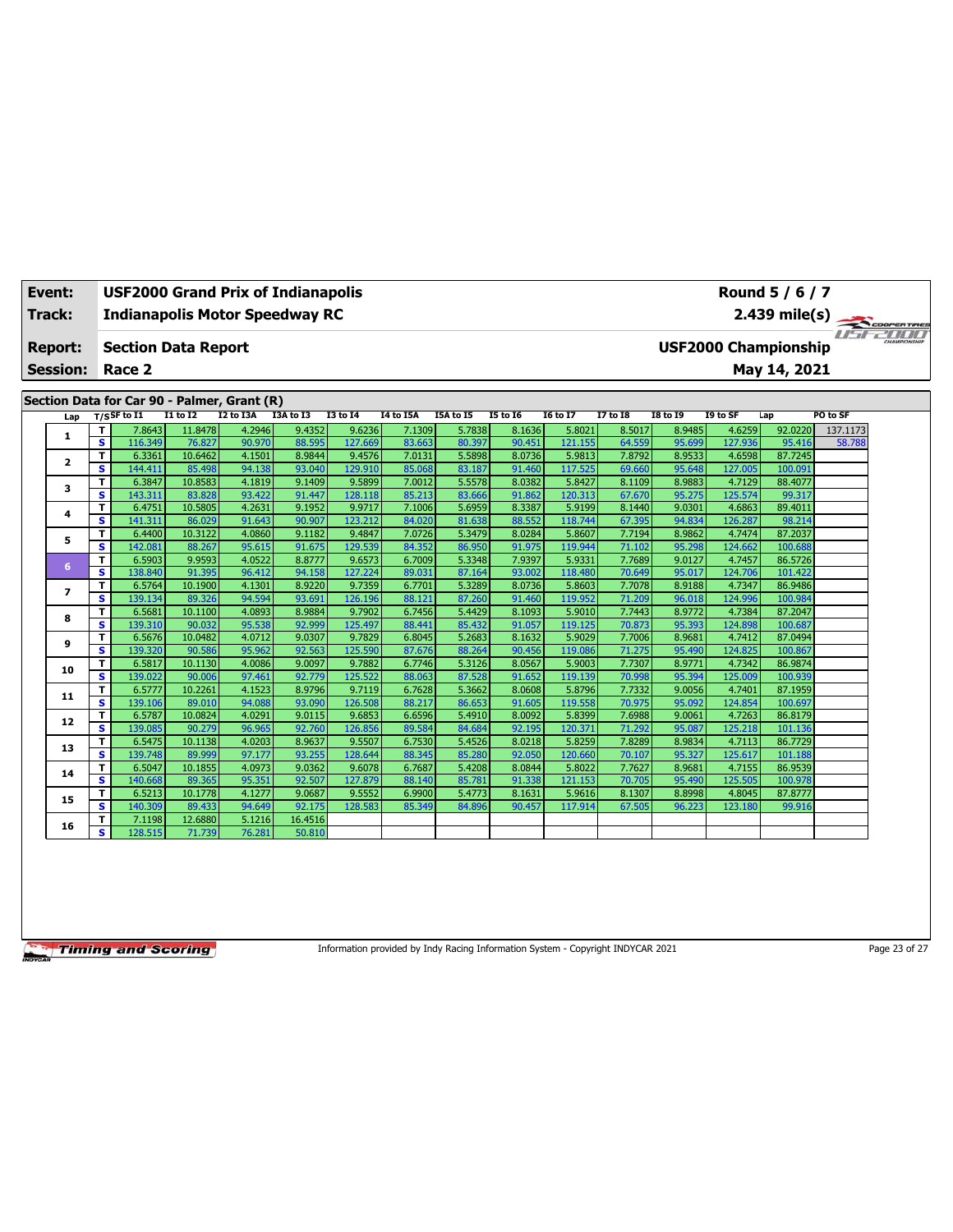| Event:                            |                |                                                                                                                       |                   |                   | USF2000 Grand Prix of Indianapolis          |                  |                   |                  |                  |                  |                   |                  |                  |                   | Round 5 / 6 / 7    |             |  |
|-----------------------------------|----------------|-----------------------------------------------------------------------------------------------------------------------|-------------------|-------------------|---------------------------------------------|------------------|-------------------|------------------|------------------|------------------|-------------------|------------------|------------------|-------------------|--------------------|-------------|--|
| Track:                            |                | <b>Indianapolis Motor Speedway RC</b><br>$2.439$ mile(s)<br><b>USF2000 Championship</b><br><b>Section Data Report</b> |                   |                   |                                             |                  |                   |                  |                  |                  |                   |                  |                  |                   |                    | COOPERTIRES |  |
| <b>Report:</b><br><b>Session:</b> |                | Race 2                                                                                                                |                   |                   |                                             |                  |                   |                  |                  |                  |                   |                  |                  |                   | May 14, 2021       |             |  |
|                                   |                |                                                                                                                       |                   |                   | Section Data for Car 91 - Frazer, Billy (R) |                  |                   |                  |                  |                  |                   |                  |                  |                   |                    |             |  |
|                                   | Lap            | $T/S$ SF to $I1$                                                                                                      |                   | I1 to I2          | <b>I2 to I3A</b>                            | I3A to I3        | <b>I3 to I4</b>   | I4 to I5A        | I5A to I5        | <b>I5 to 16</b>  | <b>I6 to I7</b>   | <b>I7 to I8</b>  | <b>I8 to 19</b>  | I9 to SF          | Lap                | PO to SF    |  |
|                                   | 1              | т                                                                                                                     | 7.9634            | 11.8323           | 4.2383                                      | 9.5393           | 9.6211            | 7.1251           | 5.7132           | 8.2239           | 5.7965            | 8.2150           | 9.0301           | 4.6692            | 91.9674            | 149.0353    |  |
|                                   |                | $\overline{\mathbf{s}}$                                                                                               | 114.901           | 76.927            | 92.179                                      | 87.628           | 127,702           | 83.731           | 81.390           | 89.788           | 121.272           | 66.812           | 94.834           | 126.749           | 95.473             | 54.086      |  |
|                                   | 2              | т                                                                                                                     | 6.4206            | 10.7318           | 4.0728                                      | 9.0657           | 9.4803            | 7.0130           | 5.6284           | 8.3468           | 5.8776            | 7.7869           | 9.0002           | 4.7144            | 88.1385            |             |  |
|                                   |                | s                                                                                                                     | 142.510           | 84.816            | 95.925                                      | 92.206           | 129.599           | 85.069           | 82.617           | 88.466           | 119.599           | 70.486           | 95.149           | 125.534           | 99.620             |             |  |
|                                   | 3              | T                                                                                                                     | 6.5077            | 10.7778           | 4.1304                                      | 9.2091           | 9.6663            | 6.7656           | 5.4144           | 8.2596           | 5.7437            | 8.3819           | 9.1967           | 4.6746            | 88,7278            |             |  |
|                                   |                | s                                                                                                                     | 140.603           | 84.454            | 94.587                                      | 90.770           | 127.105           | 88.180           | 85.882           | 89.400           | 122.387           | 65.482           | 93.116           | 126.603           | 98.959             |             |  |
|                                   | 4              | т                                                                                                                     | 6.3779            | 10.2538           | 4.2033                                      | 8.8158           | 9.6785            | 6.7734           | 5.3121           | 7.9549           | 5.8433            | 7.8187           | 8.9396           | 4.7300            | 86.7013            |             |  |
|                                   |                | s                                                                                                                     | 143.464           | 88.770            | 92.946                                      | 94.819           | 126.945           | 88.078           | 87.536           | 92.824           | 120.301           | 70.199           | 95.794           | 125.120           | 101.272            |             |  |
|                                   | 5              | т                                                                                                                     | 6.5618            | 9.9154            | 3.9701                                      | 9.5493           | 9.7873            | 6.7698           | 5.4143           | 8.0024           | 5.8217            | 7.6967           | 9.0096           | 4.7036            | 87.2020            |             |  |
|                                   |                | s                                                                                                                     | 139.443           | 91.799            | 98.406                                      | 87.536           | 125.534           | 88.125           | 85.884           | 92.273           | 120.747           | 71.312           | 95.050           | 125.822           | 100.690            |             |  |
|                                   | 6              | т<br>s                                                                                                                | 6.4869<br>141.054 | 10.0914<br>90.198 | 4.0756<br>95.859                            | 8.8761<br>94.175 | 9.6016            | 6.7303           | 5.3917<br>86.244 | 7.9549<br>92.824 | 5.8444<br>120.278 | 7.7520           | 9.0099<br>95.047 | 4.7090<br>125.678 | 86.5238<br>101.480 |             |  |
|                                   |                |                                                                                                                       | 6.5235            | 10.5622           | 4.0774                                      |                  | 127.962           | 88.643           | 5.3894           | 7.9844           |                   | 70.803<br>7.7369 |                  |                   |                    |             |  |
|                                   | $\overline{ }$ | T<br>s                                                                                                                | 140.262           | 86.178            | 95.816                                      | 9.0802<br>92.058 | 9.6429<br>127.414 | 6.9526<br>85.808 | 86.280           | 92.481           | 5.8398<br>120.373 | 70.941           | 8.9640<br>95.534 | 4.7042<br>125.806 | 87.4575<br>100.396 |             |  |
|                                   |                | T                                                                                                                     | 6.4803            | 10.5225           | 4.1074                                      | 8.9252           | 9.6539            | 6.8416           | 5.4216           | 8.0044           | 5.8418            | 7.7722           | 8.9471           | 4.7205            | 87.2385            |             |  |
|                                   | 8              | s                                                                                                                     | 141.197           | 86.503            | 95.117                                      | 93.657           | 127.268           | 87.200           | 85.768           | 92.250           | 120.332           | 70.619           | 95.714           | 125.372           | 100.648            |             |  |
|                                   |                | T                                                                                                                     | 6.5123            | 10.0360           | 4.0461                                      | 8.9728           | 9.7475            | 6.7616           | 5.3482           | 8.0567           | 5.8826            | 7.8214           | 8.9519           | 4.7332            | 86.8703            |             |  |
|                                   | 9              | s                                                                                                                     | 140.503           | 90.696            | 96.558                                      | 93.160           | 126.046           | 88.232           | 86.945           | 91.652           | 119.497           | 70.175           | 95.663           | 125.036           | 101.075            |             |  |
|                                   |                | т                                                                                                                     | 6.5694            | 10.1140           | 4.1000                                      | 8.9271           | 9.7685            | 6.7594           | 5.3850           | 8.0731           | 5.8921            | 7.7602           | 8.9863           | 4.7369            | 87.0720            |             |  |
|                                   | 10             | s                                                                                                                     | 139.282           | 89.997            | 95.288                                      | 93.637           | 125,775           | 88.261           | 86.351           | 91.465           | 119.305           | 70.728           | 95.297           | 124.938           | 100.841            |             |  |
|                                   |                | T                                                                                                                     | 6.5606            | 10.0693           | 4.0841                                      | 9.0047           | 9.6764            | 6.8778           | 5.5296           | 8.0310           | 5.9052            | 7.9577           | 9.0223           | 4.7038            | 87.4225            |             |  |
|                                   | 11             | s                                                                                                                     | 139.469           | 90.396            | 95.659                                      | 92.830           | 126.972           | 86.742           | 84.093           | 91.945           | 119.040           | 68.973           | 94.916           | 125.817           | 100.436            |             |  |
|                                   |                | т                                                                                                                     | 6.4655            | 10.3944           | 4.0786                                      | 9.0762           | 9.6890            | 6.8435           | 5.5292           | 8.0190           | 5.8522            | 7.7743           | 8.9607           | 4.7367            | 87.4193            |             |  |
|                                   | 12             | s                                                                                                                     | 141.520           | 87.569            | 95.788                                      | 92.099           | 126.807           | 87.176           | 84.099           | 92.082           | 120.118           | 70.600           | 95.569           | 124.943           | 100.440            |             |  |
|                                   |                | T                                                                                                                     | 6.5731            | 10.1601           | 4.0796                                      | 9.0802           | 9.6754            | 6.7143           | 5.3926           | 8.1204           | 5.8711            | 7.7795           | 8.9851           | 4.7686            | 87.2000            |             |  |
|                                   | 13             | s                                                                                                                     | 139.204           | 89.588            | 95.765                                      | 92.058           | 126.986           | 88.854           | 86.229           | 90.933           | 119.731           | 70.553           | 95.309           | 124.107           | 100.693            |             |  |
|                                   | 14             | т                                                                                                                     | 6.6300            | 10.0579           | 4.0443                                      | 8.9381           | 9.7067            | 6.7992           | 5.3511           | 8.0700           | 5.8762            | 7.7934           | 9.0323           | 4.7686            | 87.0678            |             |  |
|                                   |                | s                                                                                                                     | 138.009           | 90.499            | 96.601                                      | 93.522           | 126.576           | 87.744           | 86.898           | 91.501           | 119.627           | 70.427           | 94.811           | 124.107           | 100.846            |             |  |
|                                   | 15             | T                                                                                                                     | 6.6569            | 10.4693           | 4.1275                                      | 9.0907           | 9.6322            | 6.8025           | 5.4468           | 8.0356           | 5.8607            | 7.7974           | 8.9285           | 4.7495            | 87.5976            |             |  |
|                                   |                | s                                                                                                                     | 137.451           | 86.943            | 94.653                                      | 91.952           | 127.555           | 87.702           | 85.371           | 91.892           | 119.944           | 70.391           | 95.913           | 124.606           | 100.236            |             |  |
|                                   | 16             | T                                                                                                                     | 7.7109            | 12.7012           | 5.1070                                      | 10.6895          | 14.2892           |                  |                  |                  |                   |                  |                  |                   |                    |             |  |
|                                   |                | s                                                                                                                     | 118.663           | 71.665            | 76.499                                      | 78.199           | 85.984            |                  |                  |                  |                   |                  |                  |                   |                    |             |  |

Information provided by Indy Racing Information System - Copyright INDYCAR 2021 Page 24 of 27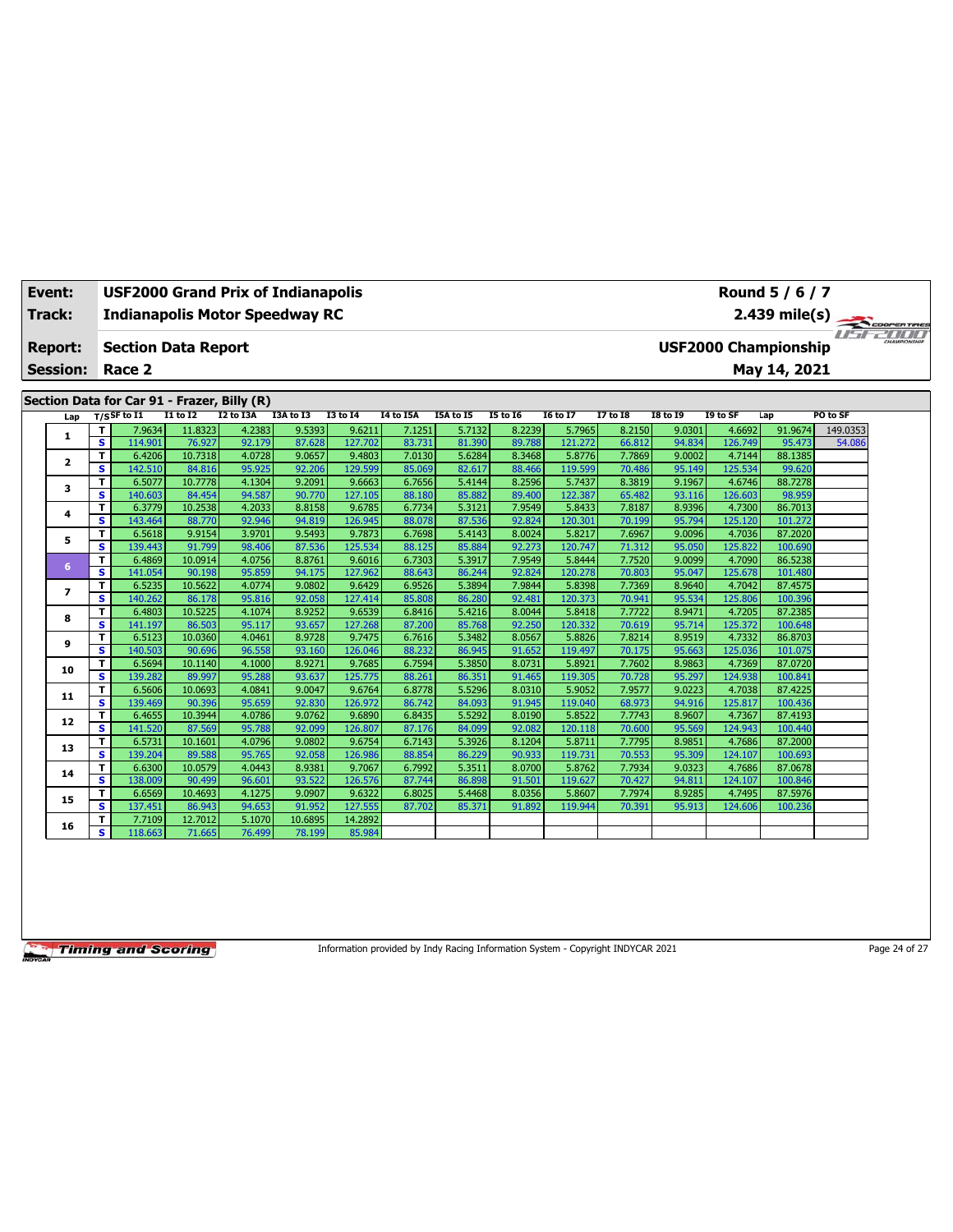| Event:<br>Track:                              |     |        | USF2000 Grand Prix of Indianapolis<br><b>Indianapolis Motor Speedway RC</b> |                   |                  |                  |                                             |                  |                  |                  |                   |                  |                  |                   | Round 5 / 6 / 7<br>$2.439$ mile(s)<br>COOPERTIRES |          |  |  |  |  |
|-----------------------------------------------|-----|--------|-----------------------------------------------------------------------------|-------------------|------------------|------------------|---------------------------------------------|------------------|------------------|------------------|-------------------|------------------|------------------|-------------------|---------------------------------------------------|----------|--|--|--|--|
|                                               |     |        |                                                                             |                   |                  |                  |                                             |                  |                  |                  |                   |                  |                  |                   |                                                   |          |  |  |  |  |
| <b>Report:</b><br><b>Session:</b>             |     |        | <b>Section Data Report</b><br>Race 2                                        |                   |                  |                  | <b>USF2000 Championship</b><br>May 14, 2021 |                  |                  |                  |                   |                  |                  |                   |                                                   |          |  |  |  |  |
| Section Data for Car 92 - Round-Garrido, Matt |     |        |                                                                             |                   |                  |                  |                                             |                  |                  |                  |                   |                  |                  |                   |                                                   |          |  |  |  |  |
|                                               | Lap |        | $T/S$ SF to $I1$                                                            | I1 to I2          | I2 to I3A        | I3A to I3        | <b>I3 to I4</b>                             | I4 to I5A        | I5A to I5        | <b>I5 to 16</b>  | <b>I6 to I7</b>   | <b>I7 to I8</b>  | <b>I8 to 19</b>  | I9 to SF          | Lap                                               | PO to SF |  |  |  |  |
|                                               | 1   | т      | 7.9896                                                                      | 11.6857           | 4.3992           | 9.4461           | 9.5410                                      | 7.0001           | 5.5268           | 8.0017           | 5.8060            | 8.2542           | 8.8350           | 4.6412            | 91.1266                                           | 153.4245 |  |  |  |  |
|                                               |     | s      | 114.524                                                                     | 77.892            | 88.807           | 88.493           | 128.774                                     | 85.226           | 84.135           | 92.282           | 121.074           | 66.495           | 96.929           | 127.514           | 96.354                                            | 52.539   |  |  |  |  |
|                                               | 2   | т      | 6.3943                                                                      | 10.5904           | 4.1526           | 9.0114           | 9.6241                                      | 6.9510           | 5.4672           | 7.9420           | 5.7973            | 7.7048           | 8.8726           | 4.7164            | 87.2241                                           |          |  |  |  |  |
|                                               |     | s      | 143.096                                                                     | 85.948            | 94.081           | 92.761           | 127.662                                     | 85.828           | 85.053           | 92.975           | 121.256           | 71.237           | 96.518           | 125.481           | 100.665                                           |          |  |  |  |  |
|                                               | з   | T      | 6.5456                                                                      | 10.5891           | 4.1846           | 8.9991           | 9.6641                                      | 6.9899           | 5.4210           | 7.9674           | 5.7955            | 7.6478           | 8.9149           | 4.7298            | 87.4488                                           |          |  |  |  |  |
|                                               |     | s      | 139.789                                                                     | 85.959            | 93.362           | 92.888           | 127.134                                     | 85.350           | 85.778           | 92.679           | 121.293           | 71.768           | 96.060           | 125.125           | 100.406                                           |          |  |  |  |  |
|                                               | 4   | T      | 6.5534                                                                      | 10.0307           | 4.0439           | 8.8265           | 9.6666                                      | 6.8136           | 5.3261           | 7.9098           | 5.8055            | 7.6749           | 8.9672           | 4.7332            | 86.3514                                           |          |  |  |  |  |
|                                               |     | s      | 139.622                                                                     | 90.744            | 96.610           | 94.704           | 127.101                                     | 87.559           | 87.306           | 93.354           | 121.084           | 71.514           | 95.500           | 125.036           | 101.682                                           |          |  |  |  |  |
|                                               | 5   | т      | 6.5820                                                                      | 9.9528            | 4.0176           | 8.8101           | 9.6520                                      | 6.8336           | 5.3561           | 7.9491           | 5.8237            | 7.7167           | 9.0181           | 4.7357            | 86.4475                                           |          |  |  |  |  |
|                                               |     | s      | 139.015<br>6.5781                                                           | 91.454<br>10.1019 | 97.243<br>4.0346 | 94.881<br>8.8671 | 127.293<br>9.6570                           | 87.303<br>6.7183 | 86.817<br>5.4653 | 92.892<br>7.9735 | 120.706<br>5.8872 | 71.127<br>7.7032 | 94.961<br>8.9857 | 124.970<br>4.7485 | 101.569<br>86.7204                                |          |  |  |  |  |
|                                               | 6   | т<br>s | 139.098                                                                     | 90.105            | 96.833           | 94.271           | 127.228                                     | 88.801           | 85.082           | 92.608           | 119.404           | 71.251           | 95.303           | 124.633           | 101.250                                           |          |  |  |  |  |
|                                               | 7   |        | 6.5798                                                                      | 10.0732           | 4.0308           | 8.7862           | 9.7209                                      |                  | 5.4274           | 8.0374           | 5.8565            | 7.7203           | 8.9650           | 4.7350            | 86.8124                                           |          |  |  |  |  |
|                                               |     | т<br>s | 139.062                                                                     | 90.361            | 96.924           | 95.139           | 126.391                                     | 6.8799<br>86.715 | 85.676           | 91.872           | 120.030           | 71.094           | 95.523           | 124.988           | 101.142                                           |          |  |  |  |  |
|                                               | 8   | т      | 6.5838                                                                      | 10.0519           | 4.0127           | 9.0269           | 9.7940                                      | 6.8172           | 5.4018           | 7.9996           | 5.8793            | 7.7073           | 8.9609           | 4.7517            | 86.9871                                           |          |  |  |  |  |
|                                               |     | s      | 138.977                                                                     | 90.553            | 97.361           | 92.602           | 125.448                                     | 87.513           | 86.082           | 92.306           | 119.564           | 71.213           | 95.567           | 124.549           | 100.939                                           |          |  |  |  |  |
|                                               | 9   | T      | 6.5987                                                                      | 10.0661           | 3.9951           | 8.8879           | 9.7354                                      | 6.7514           | 5.4059           | 8.0329           | 5.9076            | 7.7707           | 8.9661           | 4.7448            | 86.8626                                           |          |  |  |  |  |
|                                               |     | s      | 138.664                                                                     | 90.425            | 97.790           | 94.050           | 126.203                                     | 88.366           | 86.017           | 91.923           | 118.992           | 70.632           | 95.511           | 124.730           | 101.084                                           |          |  |  |  |  |
|                                               |     | т      | 6.5933                                                                      | 10.0834           | 4.0523           | 8.8710           | 9.7683                                      | 6.8243           | 5.3890           | 7.9845           | 5.8669            | 7.7726           | 8.9437           | 4.7411            | 86.8904                                           |          |  |  |  |  |
|                                               | 10  | s      | 138,777                                                                     | 90.270            | 96.410           | 94.229           | 125.778                                     | 87.422           | 86.287           | 92.480           | 119.817           | 70.615           | 95.750           | 124.827           | 101.051                                           |          |  |  |  |  |
|                                               |     | T      | 6.5804                                                                      | 10.0266           | 4.0150           | 8.8572           | 9.6832                                      | 6.7293           | 5.3542           | 7.9456           | 5.8467            | 7.7062           | 9.0068           | 4.7396            | 86.4908                                           |          |  |  |  |  |
|                                               | 11  | s      | 139.049                                                                     | 90.781            | 97.306           | 94.376           | 126.883                                     | 88.656           | 86.848           | 92.933           | 120.231           | 71.224           | 95.080           | 124.867           | 101.518                                           |          |  |  |  |  |
|                                               |     | т      | 6.5683                                                                      | 10.0331           | 4.0206           | 8.8289           | 9.6394                                      | 6.8068           | 5.4227           | 8.0277           | 5.8765            | 7.7184           | 9.0195           | 4.7368            | 86.6987                                           |          |  |  |  |  |
|                                               | 12  | s      | 139.305                                                                     | 90.722            | 97.170           | 94.679           | 127.460                                     | 87.646           | 85.751           | 91.983           | 119.621           | 71.111           | 94.946           | 124.941           | 101.275                                           |          |  |  |  |  |
|                                               |     | T      | 6.5648                                                                      | 10.0586           | 4.0432           | 8.8352           | 9.6138                                      | 6.7891           | 5.3928           | 7.9619           | 5.8446            | 7.7184           | 9.0641           | 4.7513            | 86.6378                                           |          |  |  |  |  |
|                                               | 13  | s      | 139.380                                                                     | 90.492            | 96.627           | 94.611           | 127.799                                     | 87.875           | 86.226           | 92.743           | 120.274           | 71.111           | 94.479           | 124.559           | 101.346                                           |          |  |  |  |  |
|                                               | 14  | т      | 6.5769                                                                      | 10.0583           | 4.0279           | 8.8291           | 9.6350                                      | 6.9130           | 5.3921           | 7.9811           | 5.8531            | 7.6813           | 9.0199           | 4.7623            | 86.7300                                           |          |  |  |  |  |
|                                               |     | s      | 139.123                                                                     | 90.495            | 96.994           | 94.677           | 127.518                                     | 86.300           | 86.237           | 92.520           | 120.100           | 71.455           | 94.942           | 124.272           | 101.238                                           |          |  |  |  |  |
|                                               | 15  | т      | 6.6005                                                                      | 10.0898           | 4.0257           | 8.8449           | 9.6189                                      | 6.7909           | 5.4193           | 7.9946           | 5.8366            | 7.6961           | 9.0110           | 4.7231            | 86.6514                                           |          |  |  |  |  |
|                                               |     | s      | 138.626                                                                     | 90.213            | 97.047           | 94.507           | 127.731                                     | 87.852           | 85.804           | 92.363           | 120.439           | 71.317           | 95.035           | 125.303           | 101.330                                           |          |  |  |  |  |
|                                               | 16  | т      | 7.0553                                                                      | 13.2690           | 5.4832           | 10.8915          | 13.9834                                     | 9.3191           |                  |                  |                   |                  |                  |                   |                                                   |          |  |  |  |  |
|                                               |     | s      | 129.690                                                                     | 68.598            | 71.251           | 76.749           | 87.864                                      | 64.018           |                  |                  |                   |                  |                  |                   |                                                   |          |  |  |  |  |

Information provided by Indy Racing Information System - Copyright INDYCAR 2021 Page 25 of 27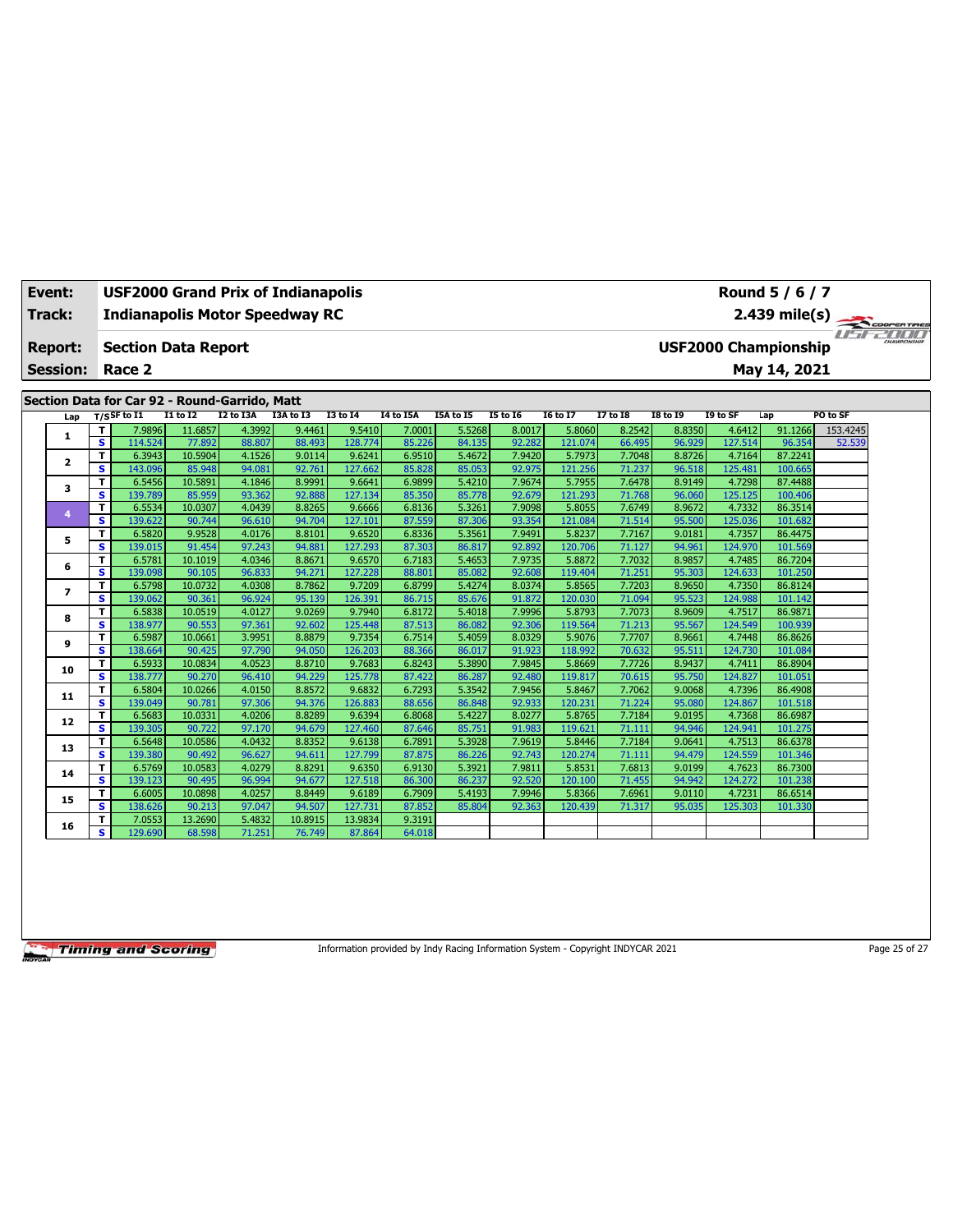| Event:                                    |                |                         | <b>USF2000 Grand Prix of Indianapolis</b> |                  |                  |                  |                   |                             |                  |                  |                   |                  |                  | Round 5 / 6 / 7   |                    |          |  |  |
|-------------------------------------------|----------------|-------------------------|-------------------------------------------|------------------|------------------|------------------|-------------------|-----------------------------|------------------|------------------|-------------------|------------------|------------------|-------------------|--------------------|----------|--|--|
| <b>Track:</b>                             |                |                         | <b>Indianapolis Motor Speedway RC</b>     |                  |                  |                  |                   |                             |                  |                  |                   |                  |                  |                   |                    |          |  |  |
|                                           |                |                         |                                           |                  |                  |                  | 2.439 mile(s)     |                             |                  |                  |                   |                  |                  |                   |                    |          |  |  |
| Report:                                   |                |                         | <b>Section Data Report</b>                |                  |                  |                  |                   | <b>USF2000 Championship</b> |                  |                  |                   |                  |                  |                   |                    |          |  |  |
| <b>Session:</b>                           |                |                         | Race 2                                    |                  |                  |                  |                   | May 14, 2021                |                  |                  |                   |                  |                  |                   |                    |          |  |  |
|                                           |                |                         |                                           |                  |                  |                  |                   |                             |                  |                  |                   |                  |                  |                   |                    |          |  |  |
| Section Data for Car 99 - Rowe, Myles (R) |                |                         |                                           |                  |                  |                  |                   |                             |                  |                  |                   |                  |                  |                   |                    |          |  |  |
|                                           | Lap            |                         | $T/S$ SF to I1                            | <b>I1 to I2</b>  | <b>I2 to I3A</b> | I3A to I3        | <b>I3 to 14</b>   | I4 to I5A                   | I5A to I5        | <b>I5 to 16</b>  | <b>16 to 17</b>   | 17 to 18         | <b>18 to 19</b>  | I9 to SF          | Lap                | PO to SF |  |  |
|                                           | 1              | т                       | 7.9999                                    | 11.9921          | 4.2079           | 9.1004           | 9.4697            | 7.1387                      | 5.7541           | 8.1038           | 5.8331            | 8.0396           | 8.8781           | 4.6844            | 91.2018            | 158.7227 |  |  |
|                                           |                | $\overline{\mathbf{s}}$ | 114.376                                   | 75,902           | 92.845           | 91.854           | 129.744           | 83.571                      | 80.812           | 91.119           | 120.511           | 68.270           | 96.458           | 126.338           | 96.274             | 50.785   |  |  |
|                                           | $\mathbf{2}$   | T.                      | 6.5012                                    | 10.4527          | 4.2294           | 8.8354           | 9.5337            | 6.7320                      | 5.4168           | 7.9450           | 5.8427            | 7.7298           | 8.8845           | 4.6947            | 86.7979            |          |  |  |
|                                           |                | s                       | 140.743                                   | 87.081           | 92.373           | 94.609           | 128.873           | 88.620                      | 85.844           | 92.940           | 120.313           | 71.006           | 96.389           | 126.061           | 101.159            |          |  |  |
|                                           | 3              | т<br>s                  | 6.5024<br>140.717                         | 9.9600<br>91.388 | 4.0986<br>95.321 | 8.7467<br>95.569 | 9.5944<br>128.058 | 6.6780<br>89.337            | 5.3550<br>86.835 | 7.9489<br>92.894 | 5.8583<br>119.993 | 7.6638<br>71.618 | 8.8547<br>96.713 | 4.6640<br>126.891 | 85.9248<br>102.187 |          |  |  |
|                                           |                | т                       | 6.4275                                    | 10.0538          | 4.0750           | 8.7952           | 9.4954            | 6.8556                      | 5.5187           | 8.0260           | 5.8505            | 7.7365           | 8.8244           | 4.6771            | 86.3357            |          |  |  |
|                                           | 4              | s.                      | 142.357                                   | 90.536           | 95.873           | 95.042           | 129.393           | 87.022                      | 84.259           | 92.002           | 120.153           | 70.945           | 97.045           | 126.535           | 101.701            |          |  |  |
|                                           |                | т                       | 6.4700                                    | 9.9492           | 4.0771           | 8.7909           | 9.4783            | 7.0335                      | 5.4055           | 8.0717           | 5.8720            | 7.6084           | 8.8877           | 4.6666            | 86.3109            |          |  |  |
|                                           | 5              | $\overline{\mathbf{s}}$ | 141.422                                   | 91.487           | 95.823           | 95.088           | 129.626           | 84.821                      | 86.023           | 91.481           | 119,713           | 72.139           | 96.354           | 126.820           | 101.730            |          |  |  |
|                                           | 6              | T                       | 6.4316                                    | 10.0562          | 4.0205           | 8.9337           | 9.5108            | 6.7503                      | 5.3601           | 7.9653           | 5.8449            | 7.7410           | 8.7991           | 4.6679            | 86.0814            |          |  |  |
|                                           |                | s.                      | 142.266                                   | 90.514           | 97.172           | 93.568           | 129.183           | 88.380                      | 86.752           | 92.703           | 120.268           | 70.903           | 97.324           | 126.785           | 102.001            |          |  |  |
|                                           | $\overline{ }$ | T                       | 6.4328                                    | 10.0383          | 4.0389           | 8.8343           | 9.5078            | 7.1702                      | 5.3539           | 8.6225           | 5.9885            | 8.0519           | 8.9309           | 4.6624            | 87.6324            |          |  |  |
|                                           |                | s.                      | 142.240                                   | 90.675           | 96.730           | 94.621           | 129.224           | 83.204                      | 86.853           | 85.637           | 117.384           | 68.166           | 95.888           | 126.934           | 100.196            |          |  |  |
|                                           | 8<br>9         | т                       | 6.4027                                    | 10.4123          | 4.0849           | 9.0826           | 9.5592            | 6.7703                      | 5.6235           | 8.1768           | 5.9034            | 7.8557           | 8.7862           | 4.6762            | 87.3338            |          |  |  |
|                                           |                | s                       | 142.908                                   | 87.418           | 95.640           | 92.034           | 128.529           | 88.119                      | 82.689           | 90.305           | 119.076           | 69.868           | 97.467           | 126.560           | 100.538            |          |  |  |
|                                           |                | T                       | 6.5376                                    | 10.4141          | 4.1361           | 8.9619           | 9.5753            | 6.8689                      | 5.3930           | 8.0242           | 5.9370            | 7.7547           | 8.8421           | 4.6785            | 87.1234            |          |  |  |
|                                           |                | s                       | 139.960                                   | 87.403           | 94.457           | 93.274           | 128.313           | 86.854                      | 86.223           | 92.023           | 118,402           | 70.778           | 96.851           | 126.497           | 100.781            |          |  |  |
|                                           | 10             | T                       | 6.4707                                    | 10.0972          | 4.0612           | 8.7976           | 9.5602            | 6.8818                      | 5.3909           | 7.9334           | 5.8876            | 7.7732           | 8.7926           | 4.7228            | 86.3692            |          |  |  |
|                                           |                | s                       | 141.407                                   | 90.147           | 96.199           | 95.016           | 128.516           | 86.691                      | 86.256           | 93.076           | 119.396           | 70.610           | 97.396           | 125.311           | 101.661            |          |  |  |
|                                           | 11             | T<br>s.                 | 6.5729<br>139.208                         | 10.0474          | 4.0850<br>95.638 | 8.8529<br>94.422 | 9.6926<br>126.760 | 6.7174<br>88.813            | 5.3274<br>87.285 | 8.0490<br>91.739 | 5.9195            | 7.7814           | 8.8578           | 4.7264<br>125.215 | 86.6297<br>101.356 |          |  |  |
|                                           |                | т                       | 6.5851                                    | 90.593<br>9.8892 | 4.0381           | 8.7818           | 9.6662            | 6.7352                      | 5.3029           | 7.9477           | 118,752<br>5.8817 | 70.535<br>7.6255 | 96.679<br>8.8380 | 4.7204            | 86.0118            |          |  |  |
|                                           | 12             | s.                      | 138.950                                   | 92.043           | 96.749           | 95.187           | 127.106           | 88.578                      | 87.688           | 92.909           | 119.516           | 71.977           | 96.896           | 125.375           | 102.084            |          |  |  |
|                                           |                | T                       | 6.5723                                    | 9.9731           | 4.0085           | 8.7764           | 9.5614            | 6.6891                      | 5.3416           | 7.9385           | 5.8287            | 7.6624           | 8.8598           | 4.6864            | 85.8982            |          |  |  |
|                                           | 13             | s                       | 139.221                                   | 91.268           | 97.463           | 95.245           | 128,500           | 89.189                      | 87.053           | 93.016           | 120.602           | 71.631           | 96.657           | 126.284           | 102.219            |          |  |  |
|                                           |                | т                       | 6.4937                                    | 10.0765          | 4.0141           | 8.8518           | 9.4403            | 7.2409                      | 5.4420           | 7.9791           | 5.8855            | 7.8482           | 8.8704           | 4.6953            | 86.8378            |          |  |  |
|                                           | 14             | s                       | 140.906                                   | 90.332           | 97.327           | 94.434           | 130.148           | 82.392                      | 85.447           | 92.543           | 119.438           | 69.935           | 96.542           | 126.045           | 101.113            |          |  |  |
|                                           |                | T                       | 6.4675                                    | 10.2732          | 3.9511           | 9.5184           | 9.6230            | 6.9519                      | 5.5165           | 8.0524           | 5.8453            | 7.7687           | 8.9645           | 4.7129            | 87.6454            |          |  |  |
|                                           | 15             | s                       | 141.477                                   | 88.602           | 98.879           | 87.820           | 127.677           | 85.817                      | 84.293           | 91.700           | 120.260           | 70.651           | 95.528           | 125.574           | 100.181            |          |  |  |
|                                           |                | т                       | 6.6271                                    | 11.8051          | 4.9074           | 10.7366          | 14.4676           | 8.6967                      | 6.2436           |                  |                   |                  |                  |                   |                    |          |  |  |
|                                           | 16             | s.                      | 138.069                                   | 77.105           | 79.611           | 77.856           | 84.923            | 68.600                      | 74.476           |                  |                   |                  |                  |                   |                    |          |  |  |

Information provided by Indy Racing Information System - Copyright INDYCAR 2021 Page 26 of 27